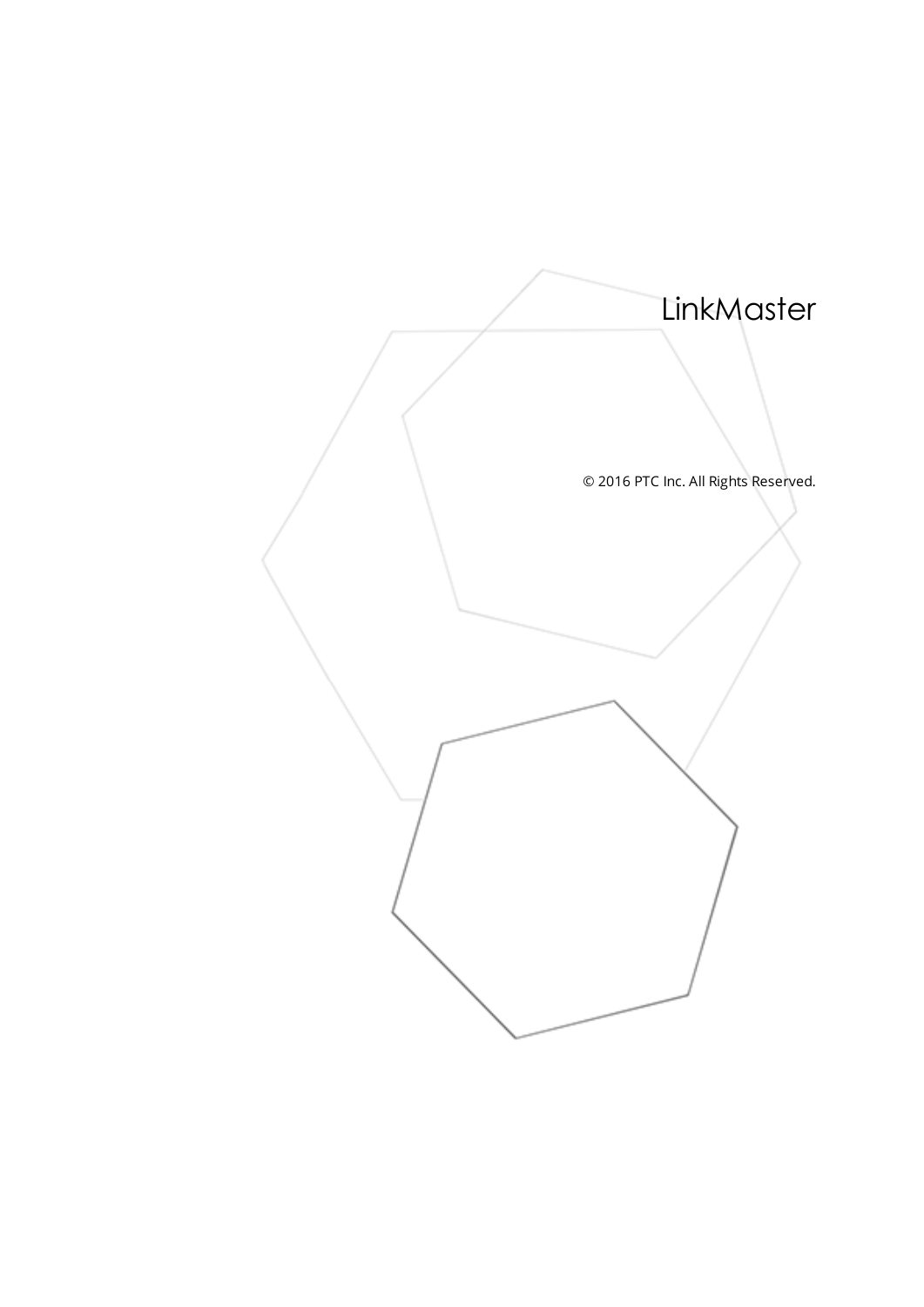# <span id="page-1-0"></span>Table of Contents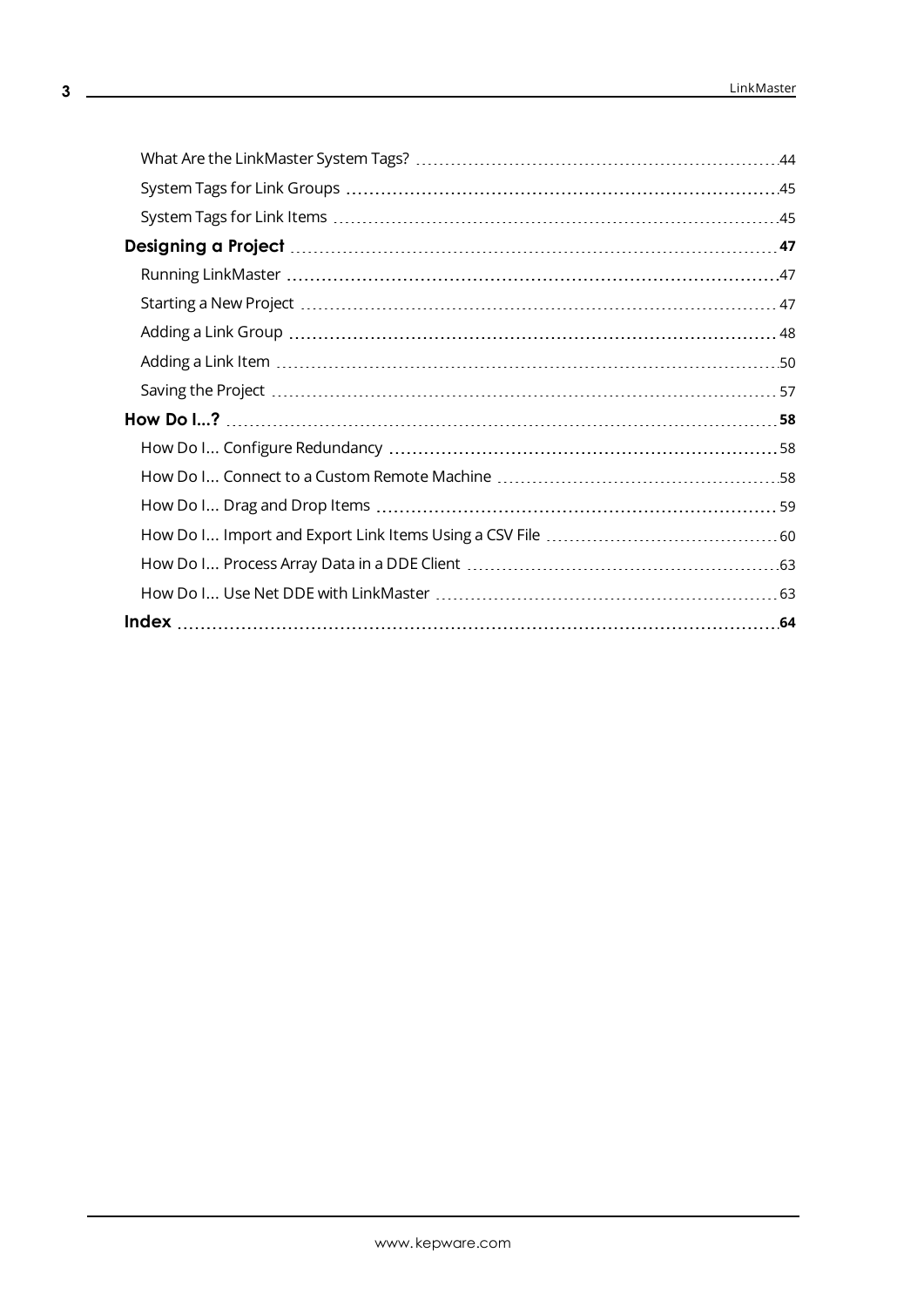# LinkMaster

Help version 1.038

## **CONTENTS**

<span id="page-3-0"></span>**4**

**[Introduction](#page-3-1) [Components](#page-4-0) Interfaces and [Connectivity](#page-7-0) Navigating the [Configuration](#page-9-0) Basic LinkMaster [Components](#page-31-0) [Designing](#page-46-0) a Project [How](#page-57-0) Do I...**

#### <span id="page-3-1"></span>**Introduction**

LinkMaster is a fully-featured data-bridging product that is built upon Kepware Technologies' OPC client/server technology and demonstrates unparalleled compatibility and performance. It is a multithreaded application that links data between OPC servers, and can act as an OPC-to-DDE converter for DDE Client Access.

LinkMaster has the capabilities of both a client and a server. As a client, it can access data from one or more OPC servers. As a server, it can collect, organize, and link data from other OPC servers and then offer that data to an OPC/DDE client. For example, some situations may require that data be transferred from one server component to another (or from one OPC client to another) when the two components were not designed for direct communications. LinkMaster solves this problem by acting as a universal go-between for OPC server and client components.



## <span id="page-3-2"></span>**System Requirements**

LinkMaster has minimum system requirements for both software and hardware. These requirements must be met in order for the application to operate as designed.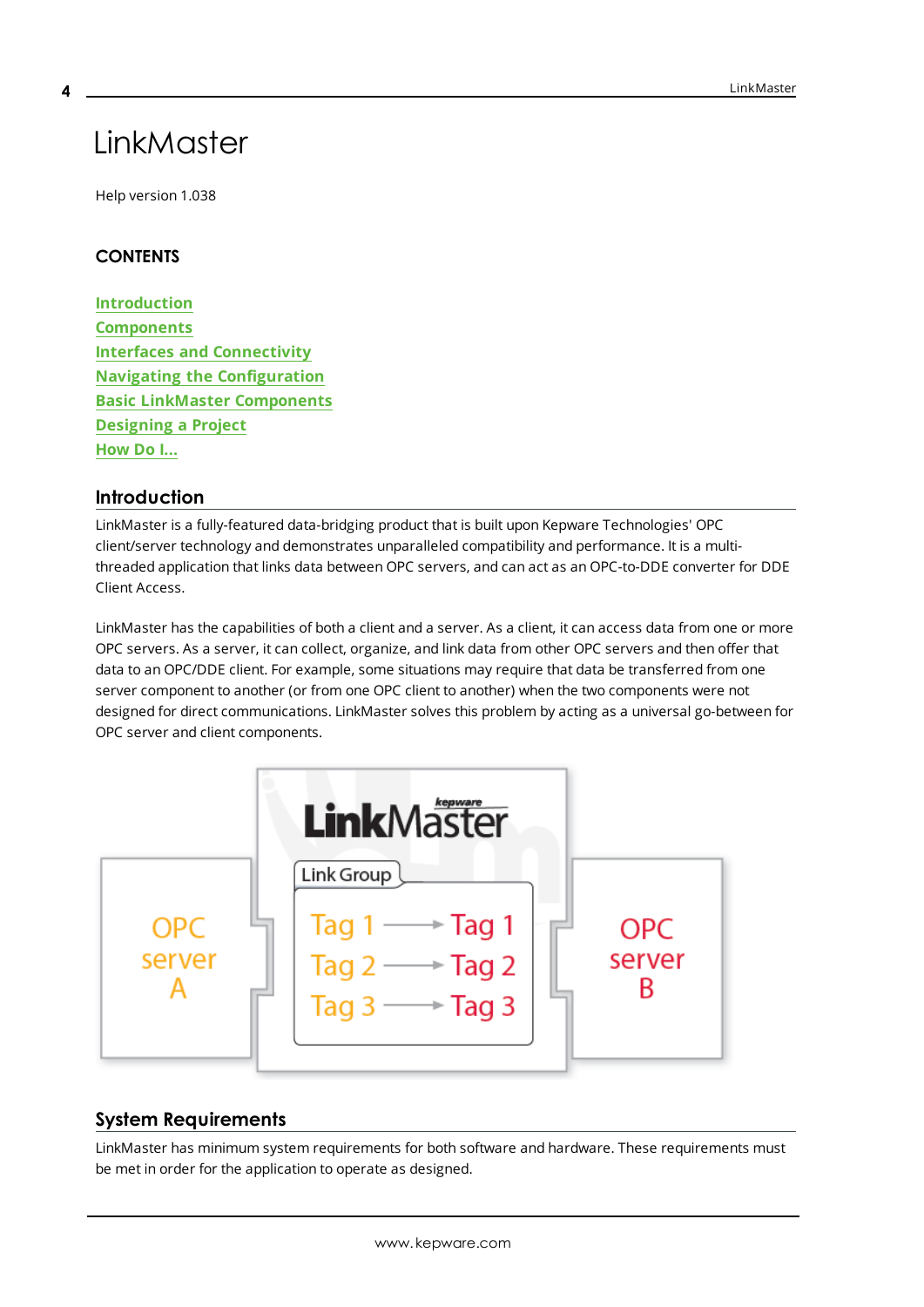This application supports the following Microsoft Windows operating systems:

- Windows 7 Professional, Enterprise, and Ultimate
- Windows Server 2008 R2
- Windows Server 2008
- Windows Vista Business, Enterprise, and Ultimate
- Windows Server 2003 (Service Pack 2)
- Windows XP Professional (Service Pack 2)

**Note:** When installed on a 64 bit operating system, the application will run in a subsystem of Windows called WOW64 (Windows-on-Windows 64 bit). WOW64 is included on all 64 bit versions of Windows and is designed to make differences between the operating systems transparent to the user.

This application requires the following hardware at a minimum:

- 2.0 GHz Processor
- <sup>l</sup> 1 GB installed RAM
- 180 MB available disk space
- Ethernet Card

# <span id="page-4-0"></span>**Components**

LinkMaster implements client/server architecture. The components include Runtime, Configuration, and Event Viewer.

#### **Runtime**

The Runtime is the client/server component that starts as a service by default. Data clients can connect to the Runtime remotely or locally; likewise, the Runtime can connect to local or remote OPC servers.

#### **Configuration**

The Configuration is the client/user interface that is used to modify the Runtime's project. It can be launched by a single local user.

#### **Event Viewer**

The Event Viewer is a stand-alone event monitoring application that can collect information, warnings, and error events. It monitors and displays events that occur on the local Runtime. For more information, refer to **[Options](#page-28-0) - Event Log**.

#### <span id="page-4-1"></span>**Process Modes**

The Runtime's process mode can be changed; however, doing so while client/server connections are active will interrupt the connection for a short period of time. The modes of operation are System Service and Interactive.

#### **System Service**

By default, the Runtime is installed and runs as a service. When System Service is selected, the Runtime does not require user intervention and will start when the operating system opens. This provides user independent access to the Runtime by the clients/servers.

#### **Interactive**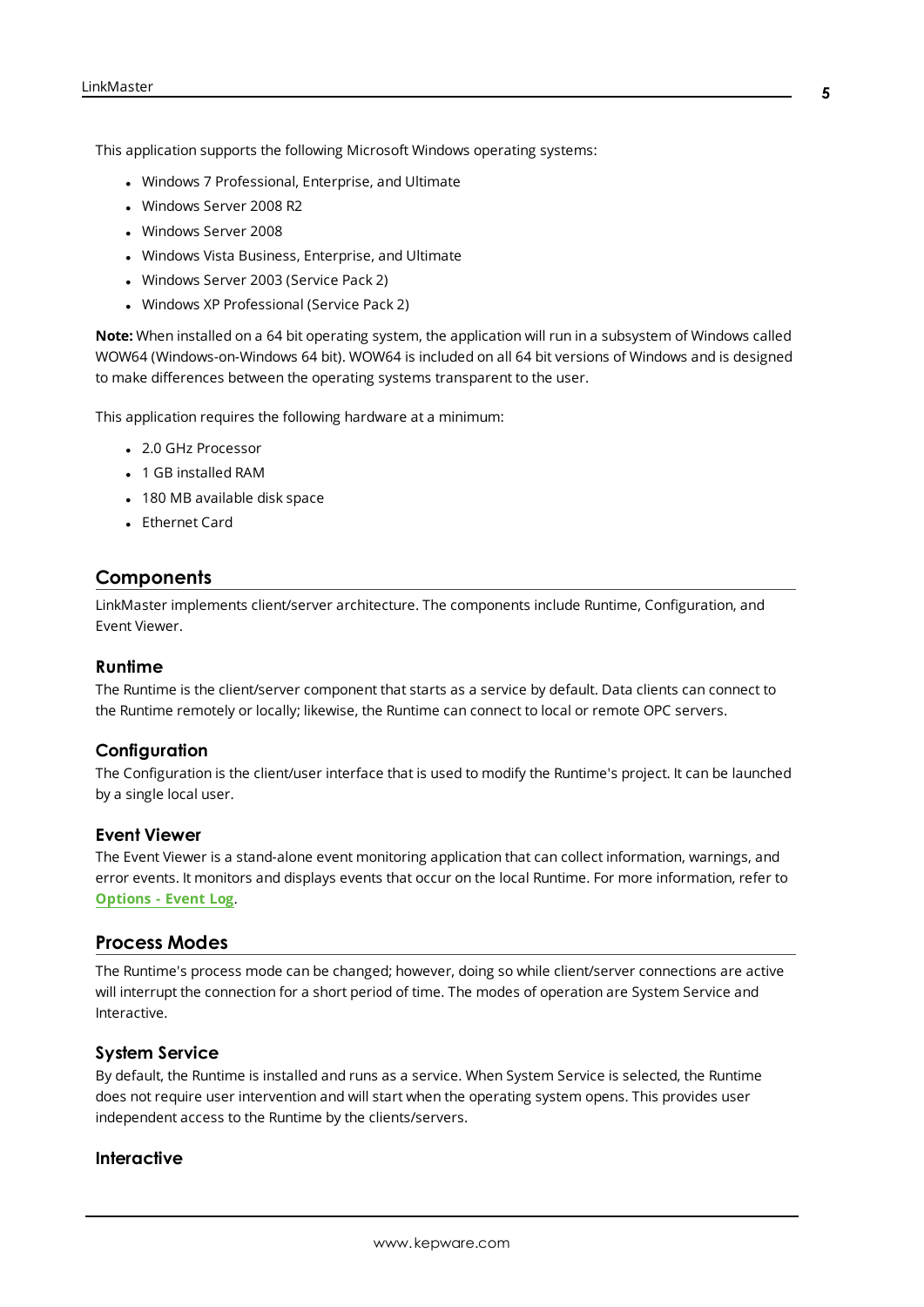When Interactive is selected, the Runtime will remain stopped until a client attempts to connect to it. Once started, it will run until all clients have disconnected and shutdown. The Runtime will also shutdown if the user account logs off the operating system.

**Note:** Interactive is required when a communication interface (such as DDE) must exchange information with the user desktop and the server is installed on Windows Vista, Windows Server 2008, or later operating systems. For more information, refer to **[DDE](#page-7-2)**.

<span id="page-5-0"></span>**See Also: Options - [Runtime](#page-22-0) Process**

## **LinkMaster Features**

#### **Link Item Management**

LinkMaster's link management system creates a link database structure that fits the nature of the application. Users can add multiple link groups and then assign them link items. LinkMaster's drag and drop editing and tag browsing methods makes adding a large number of tags easy. For more information, refer to **How Do I... Drag and Drop [Items](#page-58-0)**.

#### **Interactive Updates**

LinkMaster's Interactive Updates feature provide users with a detailed view of link information being handled by the Runtime. When enabled, link information will be displayed in both the Link Group View and Link Property View of the Configuration. Interactive Updates are enabled by default but can be controlled from the View menu option or by a button on the toolbar. For more information, refer **View [Menu](#page-14-0)**.

# <span id="page-5-2"></span>**Data Scaling**

LinkMaster supports direct scaling of link item data. Scaling allows raw data to be converted to engineering units for OPC client applications. LinkMaster provides a number of unique scaling features, such as Linear and Square Root formula scaling. Users can also specify the range of the raw data input and the engineering range of the scaled value. In some cases, the raw data input received may exceed the range set for the raw data. If this occurs, the engineering value will be forced outside of the specified range. To prevent this, LinkMaster can clamp the scaled value to the engineering ranges. For more information, refer to **Link [Item](#page-38-0) [Properties](#page-38-0) - Scaling**.

**Note:** In most cases, it is assumed that a scaled value results in a floating-point number. LinkMaster doesn't make this assumption, and can select the scaled engineering value to be any valid OPC data type. This means users can scale a 16 bit integer value to a 32 bit integer value.

## **CSV Import and Export**

LinkMaster supports the import and export of tag data in a Comma Separated Variable (CSV) file. When using CSV import and export, tags are created quickly and easily in the desired application. For more information, refer to **CSV [Import](#page-39-0) and Export**.

## **Redundancy**

LinkMaster supports the operation of two LinkMaster machines as a redundant pair. One LinkMaster machine will operate as the primary node and actively perform the link transfers while the other node operates as the secondary node. If the primary node fails, the secondary node will take over the role of the primary and perform the link transfers. When the primary node returns, the secondary node will stop the link transfers and let the primary node perform its operations. For more information, refer to **[Options](#page-26-0) - [Redundancy](#page-26-0)**.

# <span id="page-5-1"></span>**COM and DCOM**

**6**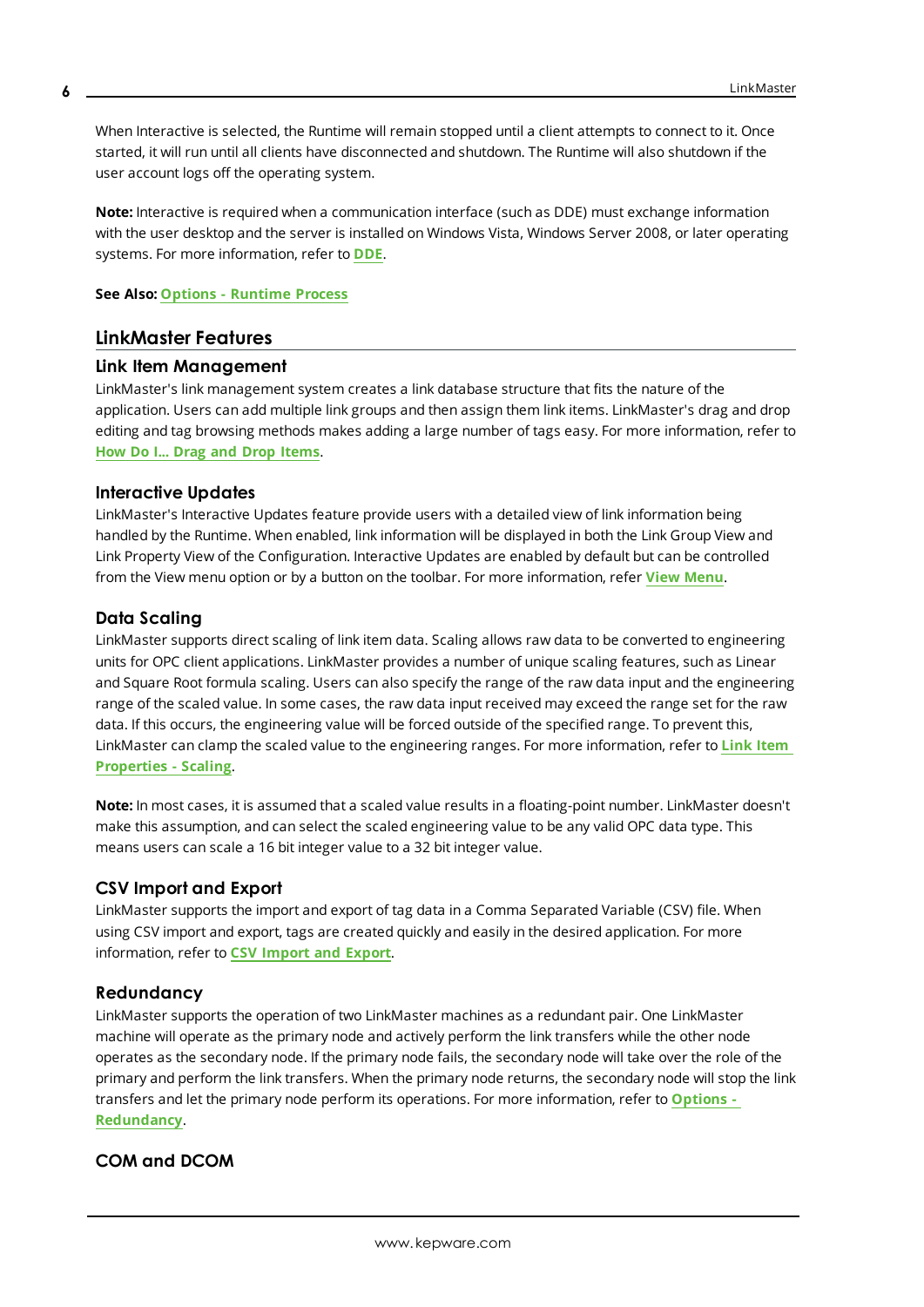OPC servers are based on Microsoft's COM technology and can share data with remote client applications using Distributed COM (DCOM). DCOM uses a single OPC server to provide data to client applications running both locally and on remote machines. LinkMaster allows remote access to the supported DDE formats using what is known as Net DDE. Net DDE allows a remote DDE client application to use the machine name of a remote DDE server when specifying a DDE link.

In terms of OPC connections, LinkMaster will properly configure the DCOM settings that allow remote OPC clients to access and browse. For DDE clients, LinkMaster will automatically start Net DDE services and register all of the required DDE shares, allowing remote DDE clients access to device data.

**Note:** Net DDE services are disabled by default because it can be time consuming to establish DDE share names for the application.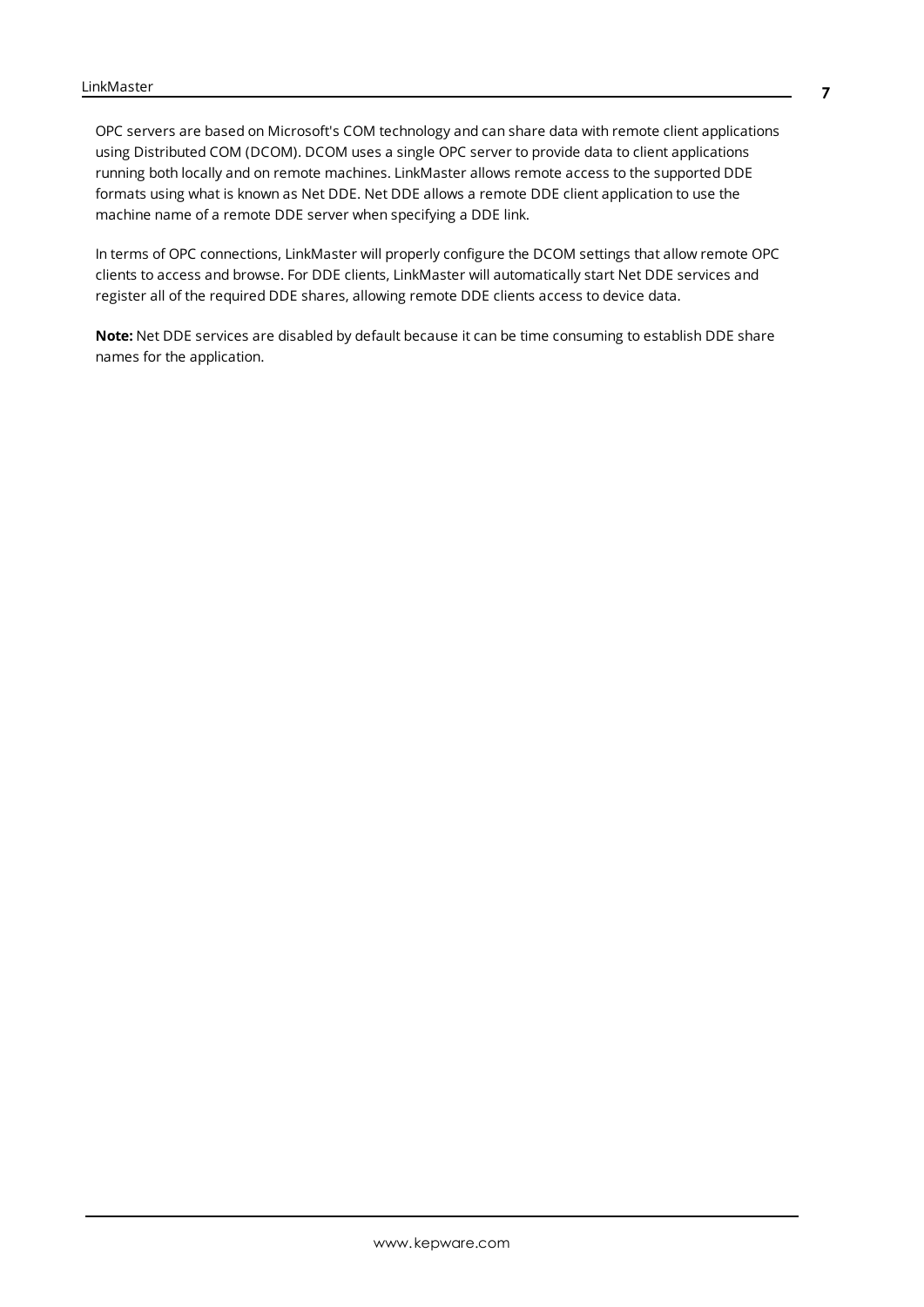# <span id="page-7-0"></span>**Interfaces and Connectivity**

Client applications can use any of the following client/server technologies to simultaneously access data from the server. For more information on a specific interface, select a link from the list below.

#### **[OPC](#page-7-1) DA**

<span id="page-7-1"></span>**[DDE](#page-7-2)**

# **OPC DA**

#### **Supported Client/Server Technologies**

1.0a 2.05a 3.0\*

\*3.0 is only supported by the OPC server interface.

#### **Overview**

"OPC" stands for Open Productivity and Connectivity in industrial automation and the enterprise systems that support industry. It is a client/server technology where one application acts as the server (providing data) and another acts as a client (using data).

OPC is composed of a series of standards specifications: OPC Data Access (DA) is the most prolific standard. OPC DA is a widely accepted industrial communication standard that enables data exchange between multivendor devices and control applications without proprietary restrictions. An OPC server can communicate data continuously among PLCs on the shop floor, RTUs in the field, HMI stations, and software applications on desktop PCs. OPC compliance makes continuous real-time communication possible (even when the hardware and software are from different vendors).



OPC Data Access 1.0a was the original specification developed by the OPC Foundation in 1996. Although it continues to be supported by many of the OPC client applications in use today, OPC Data Access 2.0 Enhanced OPC better utilizes the underlying Microsoft COM technology. OPC Data Access 3.0 is the latest version of the OPC DA interface.

## <span id="page-7-2"></span>**DDE**

#### **Supported Formats**

CF\_Text XL\_Table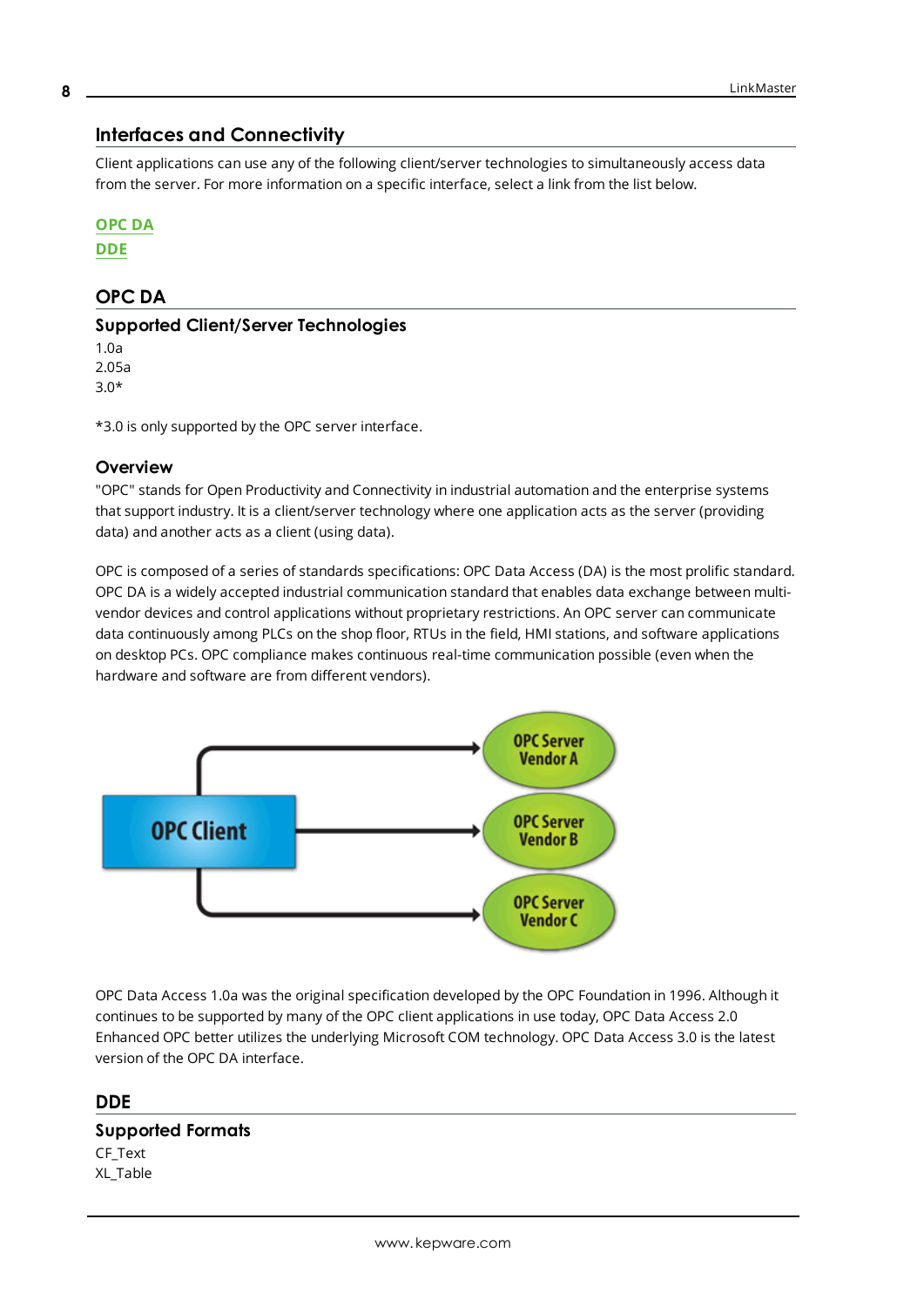Advanced DDE Network DDE

#### **Overview**

LinkMaster provides an optional DDE server interface that supports the following formats: CF\_Text, XL\_ Table, and Advanced DDE. CF Text and XL Table are standard DDE formats developed by Microsoft for use with all DDE aware applications. Advanced DDE is a high performance format supported by a number of client applications specific to the industrial market. For more information, refer to **Project [Properties](#page-9-2) - DDE**.

#### **CF\_Text and XL\_Table**

The DDE format CF\_Text is the standard DDE format as defined by Microsoft. All DDE aware applications support the CF\_Text format. XL\_Table is the standard DDE format as defined by Microsoft that is used by Excel.

#### **Advanced DDE**

Advanced DDE is the DDE format defined by Rockwell Automation. Today, all Rockwell Client applications are Advanced DDE aware. Advanced DDE is a variation on the normal CF\_Text format, which allows larger amounts of data to transfer between applications at higher rates of speed (and with better error handling).

#### **Network DDE**

Network DDE (Net DDE) is the standard for remote DDE connection as defined by Microsoft. It uses the CF\_ Text format. For more information, refer to **How Do I... Use Net DDE with [LinkMaster](#page-62-1)**.

#### **Requirements**

In order for the DDE interface to connect with the server, the Runtime Process Mode must be set to Interactive.

**See Also: [Process](#page-4-1) Modes**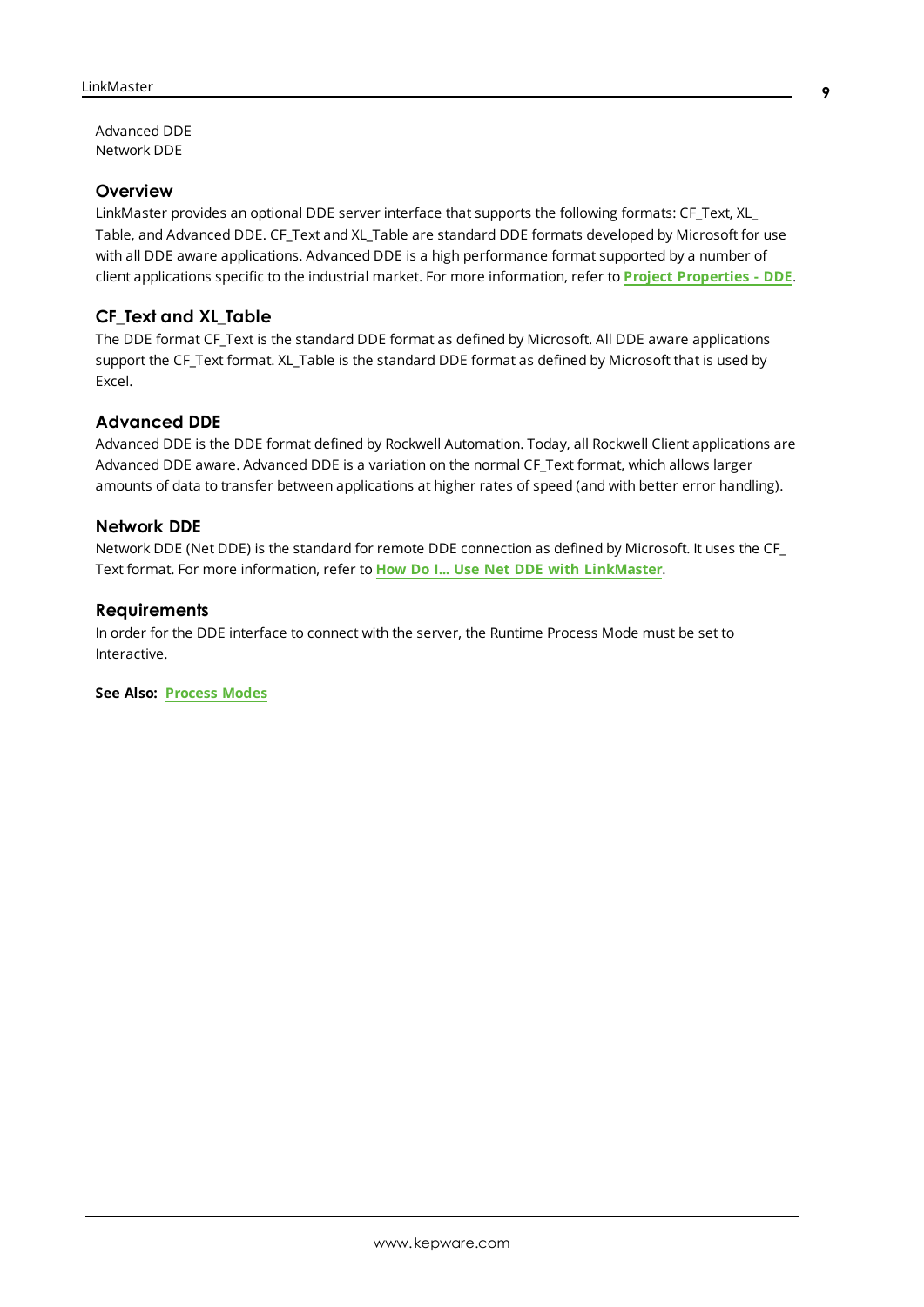# <span id="page-9-0"></span>**Navigating the Configuration**

The application Configuration is divided into four panes: the Server Views, the Link Group View, and the Link Property View.



Descriptions of the panes are as follows:

- **.** Server View: This view displays the Local, Remote, and Custom machines available for connection. The upper left and right panes are identical, and display two different instances of the same object.
- **Link Group View:** This view displays all of the link groups that have been created in the project.
- **Link Property View:** This view displays the link items that belong to a selected link group.

<span id="page-9-1"></span>**See Also: Project [Properties](#page-9-1)** and **[LinkMaster](#page-20-0) Options**.

## **Project Properties**

To access the Project Properties tabs from the Configuration, click **File** | **Project Properties**. For more information, select a link from the list below.

**Project [Properties](#page-9-2) - DDE Project [Properties](#page-11-0) - OPC DA Settings Project Properties - OPC DA [Compliance](#page-12-0)**

# <span id="page-9-2"></span>**Project Properties - DDE**

Because a number of applications require Dynamic Data Exchange (DDE) to share data, LinkMaster provides access to DDE applications that support one of the following DDE formats: CF\_Text, XL\_Table and Advanced DDE. CF Text and XL Table are standard DDE formats developed by Microsoft for use with all DDE aware applications. Advanced DDE is a high performance format supported by a number of client applications specific to the industrial market.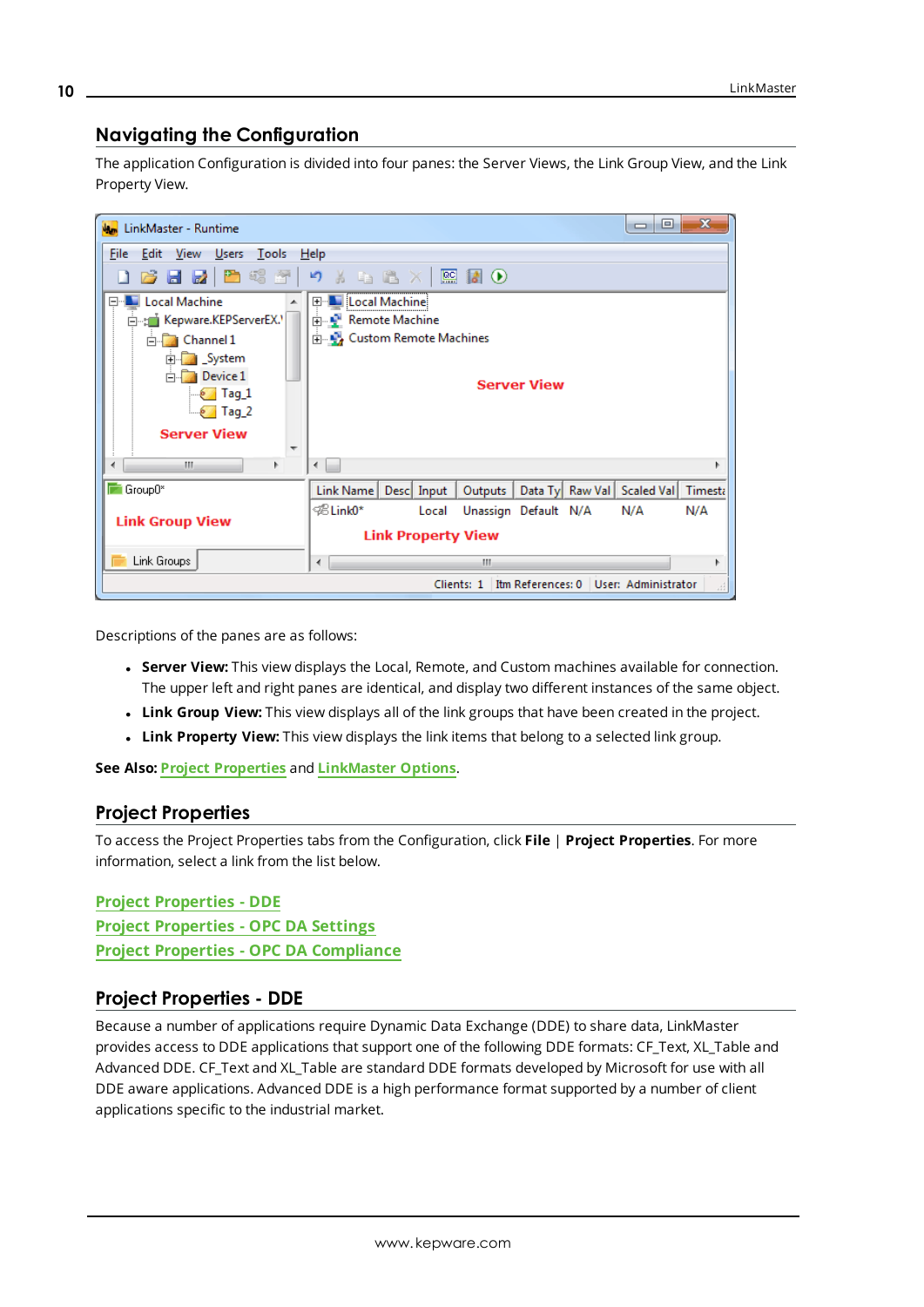| <b>Project Properties</b>                                                                       |                                                                  |
|-------------------------------------------------------------------------------------------------|------------------------------------------------------------------|
| OPC DA Settings   OPC DA Compliance  <br>DDE                                                    |                                                                  |
| Note: Server Runtime may have to be reinitialized for changes to take effect.                   |                                                                  |
| General                                                                                         | Formats                                                          |
| Enable DDE connections to the server                                                            | M Advanced DDE                                                   |
| $\Box$ Enable Net DDE                                                                           | $\nabla \times$ L Table                                          |
| linkmaster<br>Service name:                                                                     | $\nabla$ CF_TEXT                                                 |
| Timing<br>Update active clients every  100<br>÷<br>$15 \div$<br>Wait<br><b>Restore Defaults</b> | ms.<br>seconds before timing out on immediate requests for data. |
| ок<br>Cancel                                                                                    | <b>Help</b><br>Apply                                             |

Descriptions of the parameters are as follows:

<sup>l</sup> **Enable DDE Connections to the Server:** When checked, this option enables the DDE server portion of the server. When unchecked, the server will not respond to any request for DDE data. The default setting is unchecked.

**Note:** If intending to use the server only as an OPC server, users may want to disable DDE operation. Doing so can increase the data's security and improve the server's overall performance.

<sup>l</sup> **Enable Net DDE:** When checked, this option enables Microsoft's Net DDE services . The default setting is unchecked.

**Note:** If intending to only use the server with local DDE client applications, users should keep Net DDE disabled. Starting the Net DDE services can be a time consuming process that can slow the startup of the server. Enabling Net DDE will cause the server to automatically register its share names and start the Net DDE service manager. The DDE shares will be removed when the server shuts down. For more information, refer to **How Do I... Use Net DDE with [LinkMaster](#page-62-1)**.

- **Service Name:** This parameter specifies how the server will appear as an application name to DDE clients. This name will initially be set to allow compatibility with the previous versions of the server. Users that need to replace an existing DDE server can change the service name to match the DDE server that is being replaced. A string of 1 to 32 characters can be entered.
- **Formats:** This parameter specifies the DDE format to provide to client applications. All three formats are enabled by default. This is particularly useful for users experiencing problems connecting a DDE client application to the server: each of the DDE formats can be disabled to isolate a specific format for testing purposes.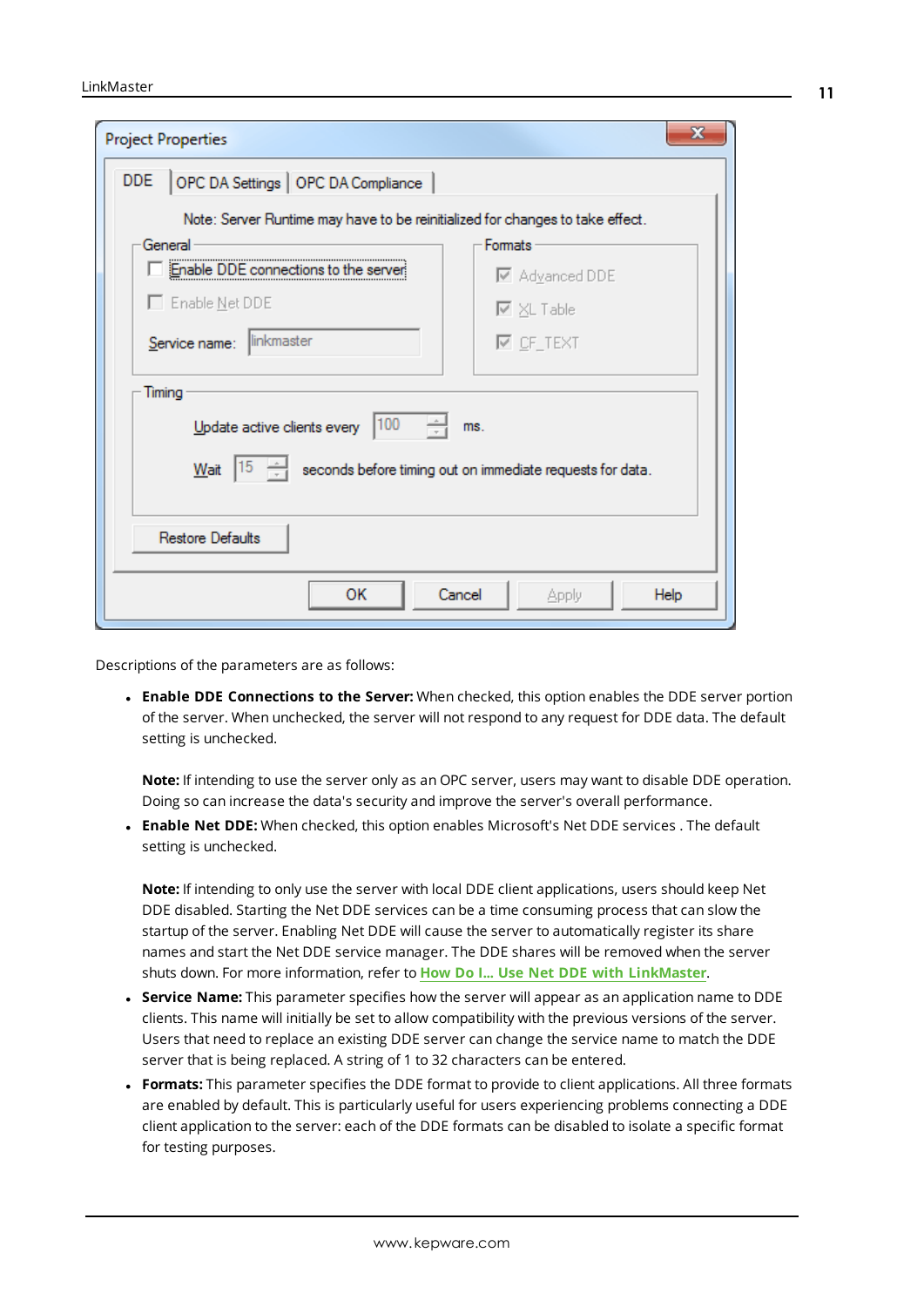**Note:** Every DDE aware application must support CF\_Text at a minimum.

- <sup>l</sup> **Update Active Clients Every** *x***:** This parameter batches up DDE data so that it can be transferred to client applications. When using a DDE format, performance gains only come when large blocks of server data can be sent in a single DDE response. To improve the ability of the server to gather a large block of data, the update timer can be set to allow a pool of new data to accumulate before a being sent to a client application. The valid range is 20 to 60000 milliseconds. The default setting is 100 milliseconds.
- <sup>l</sup> **Wait** *x* **seconds before timing out on immediate requests for data:** This parameter specifies a timeout for the completion of DDE request. If a DDE client request (either a Read or Write operation) on the server cannot be completed within the specified timeout, an error will be returned to the DDE Client. The valid range is 1 to 30 seconds. The default setting is 15 seconds.
- **Restore Defaults:** When clicked, this button will restore the parameters to their default settings.

<span id="page-11-0"></span>**Note:** The Runtime may have to be reinitialized in order for changes to take effect.

# **Project Properties - OPC DA Settings**

LinkMaster supports the OPC Foundation's Data Access Specifications for 1.0, 2.0, and 3.0 simultaneously. Although this provides the utmost level of compatibility, there may be times when forcing the server to use one method over another is necessary. The OPC DA Options dialog is used to make these selections.

| <b>Project Properties</b>                                                                                                                                                                                                                                                          |  |
|------------------------------------------------------------------------------------------------------------------------------------------------------------------------------------------------------------------------------------------------------------------------------------|--|
| OPC DA Settings   OPC DA Compliance<br>DDE.                                                                                                                                                                                                                                        |  |
| <b>Z</b> Enable OPC 1.0 data access interfaces<br>7 Enable OPC 2.0 data access interfaces<br>□ Enable OPC 3.0 data access interfaces<br>Include hints when a client browses the server (uncheck for compliance testing)<br>Include tag properties when a client browses the server |  |
| Timing<br>$\div$ seconds<br>15<br>When notifying clients that the server is shutting down wait<br>before disconnecting.<br>15<br>seconds before timing out on synchronous requests for data.<br>Wait<br><b>Restore Defaults</b>                                                    |  |
| ОΚ<br>Cancel<br>Help<br><b>Apply</b>                                                                                                                                                                                                                                               |  |

Descriptions of the parameters are as follows:

**12**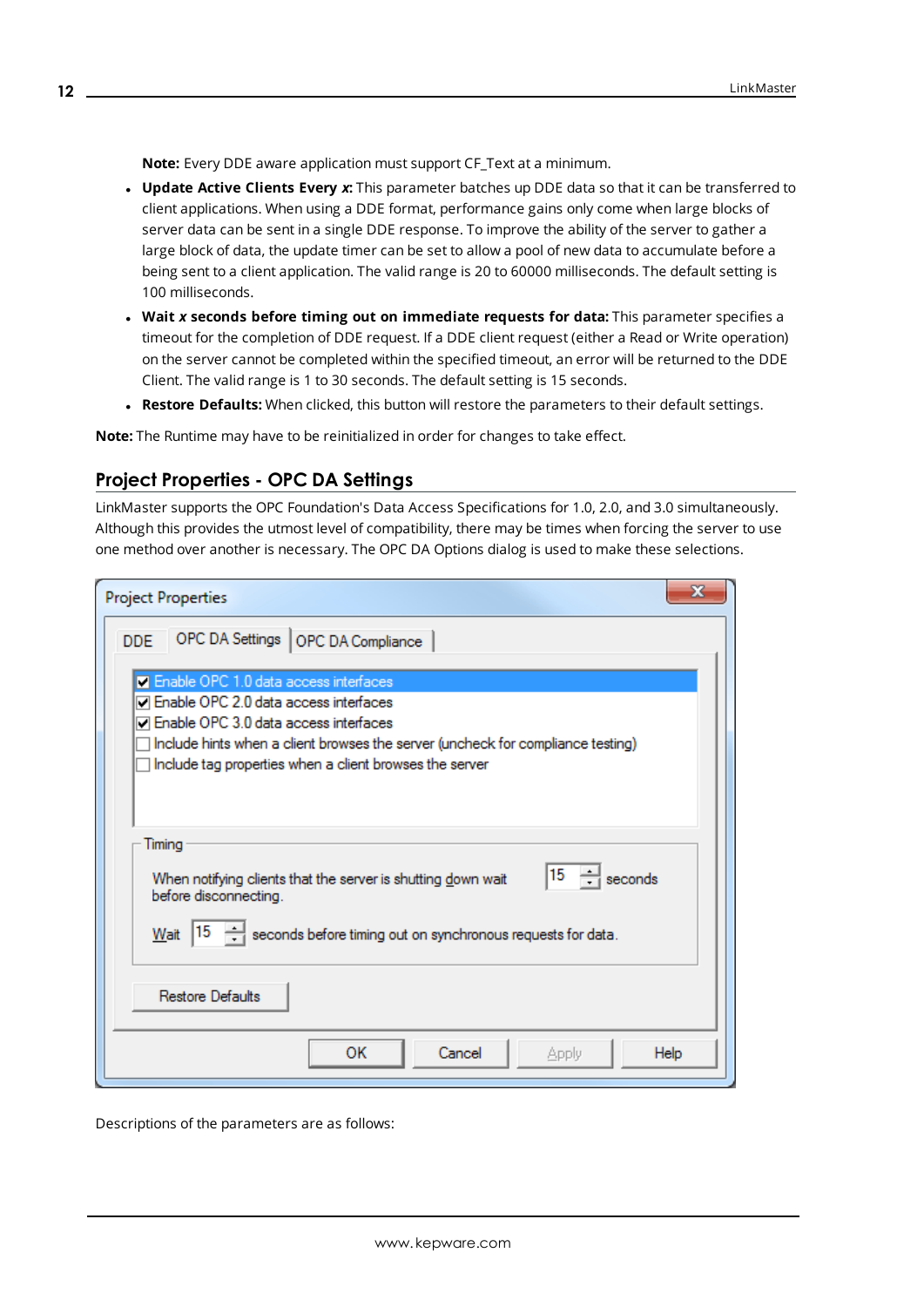- <sup>l</sup> **Enable OPC 1.0 data access interfaces:** When checked, this option allows the server to accept OPC client connections from OPC clients that support the 1.0 specification. The default setting is checked.
- <sup>l</sup> **Enable OPC 2.0 data access interfaces:** When checked, this option allows the server to accept OPC client connections from OPC clients that support the 2.0 specification. The default setting is checked.
- <sup>l</sup> **Enable OPC 3.0 data access interfaces:** When checked, this option allows the server to accept OPC client connections from OPC clients that support the 3.0 specification. The default setting is checked.
- <sup>l</sup> **Include hints when a client browses the server:** When checked, this option allows OPC client applications to browse the address formatting Hints available for each communications driver. The default setting is unchecked.

**Note:** Hints provide a visual quick reference of how a particular device's data can be addressed. This can be useful when entering Dynamic Tags from the OPC client. The hint items are not valid OPC tags. Some OPC client applications may try to add the hint tags to their tag database. When this occurs, the client will receive an error from the server. This is not a problem for most clients, although it can cause others to stop adding tags automatically or report errors. Users can prevent this from occurring by turning the hints On or Off.

- <sup>l</sup> **Include tag properties when a client browses the server:** When checked, this option allows OPC client applications to browse the tag properties available for each tag in the address space. The default setting is disabled.
- <sup>l</sup> **When notifying clients that the server is shutting down, wait** *x* **seconds before disconnecting:** This parameter specifies how long the server will wait for an OPC client to return from the server shutdown event. If the client application does not return within the timeout period, the server will complete its shutdown and exit. The valid range is 10 to 60 seconds. The default setting is 15 seconds.
- <sup>l</sup> **Wait** *x* **seconds before timing out on synchronous requests for data:** This parameter specifies how long the server will wait for a synchronous Read or Write operation to complete. If a synchronous operation is in progress and the timeout is exceeded, the server will force the operation to complete with a failure to the OPC client. This prevents OPC clients from appearing to become locked up when using synchronous operations. The valid range is 5 to 60 seconds. The default setting is 15 seconds.

# <span id="page-12-0"></span>**Project Properties - OPC DA Compliance**

The OPC DA Compliance option allows users to tailor the server's operation to better meet the needs of rare OPC clients. These options should not need to be adjusted for most OPC client applications.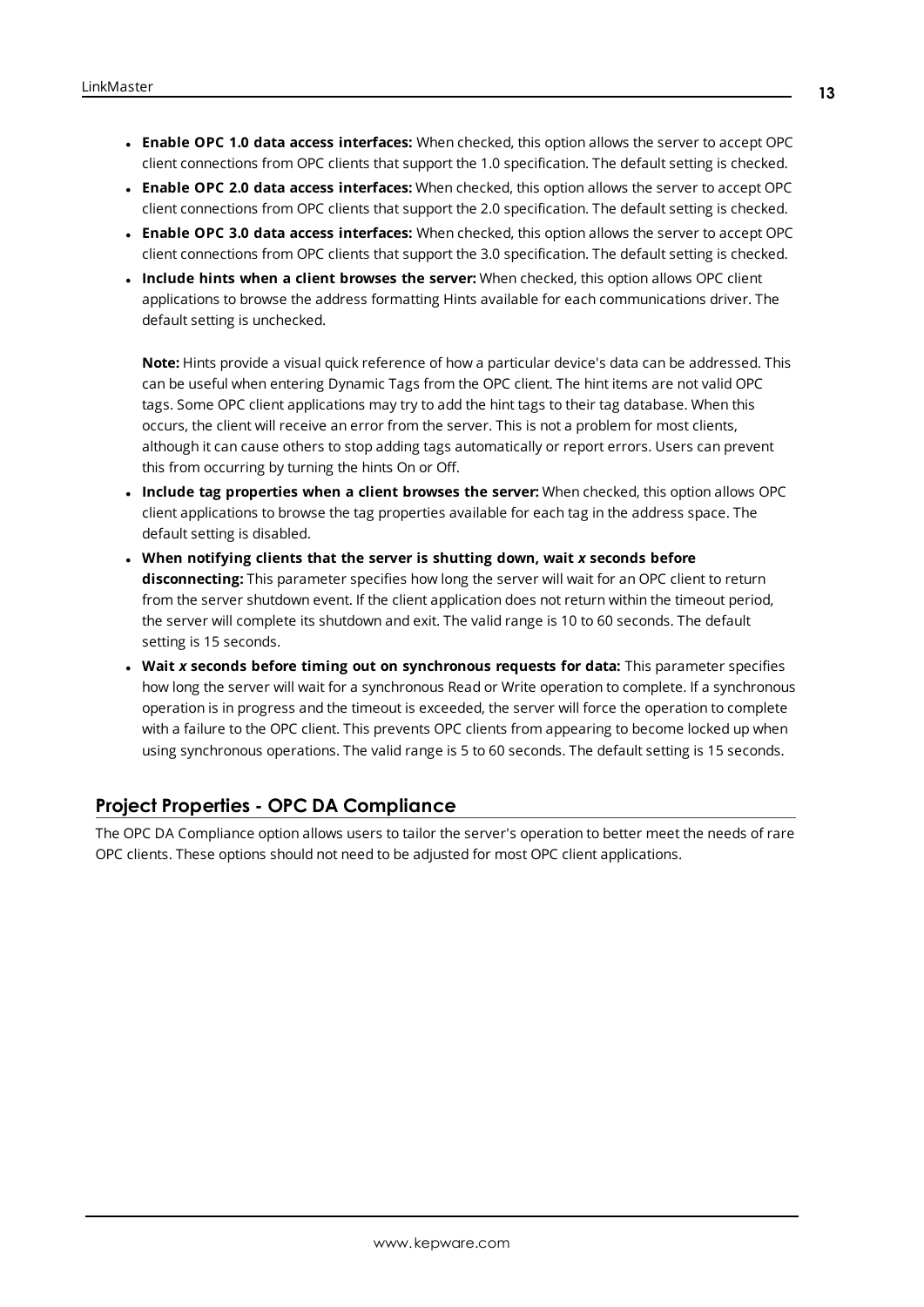| <b>Project Properties</b>                                                                                                                                                                                                                                                                                                                                                                                                                                                                                  |
|------------------------------------------------------------------------------------------------------------------------------------------------------------------------------------------------------------------------------------------------------------------------------------------------------------------------------------------------------------------------------------------------------------------------------------------------------------------------------------------------------------|
| DDE   OPC DA Settings   OPC DA Compliance                                                                                                                                                                                                                                                                                                                                                                                                                                                                  |
| Perform the following operations in agreement with the OPC-DA 3.0 specification:                                                                                                                                                                                                                                                                                                                                                                                                                           |
| Reject unsupported language IDs<br>Ignore deadband when retuming data for cache reads<br>Retum all browse items regardless of read-write filter<br>$\Box$ Data type support for 2.05a<br>Retum synchronous device read failure if one or more items would result in bad quality<br>Retum initial updates for items in a single callback<br>Respect language ID set by client when performing data type conversions<br>O Data change callback is passed item-level error=S_FALSE for items with bad quality |
| Note: For OPC Data Access Compliance testing there are additional<br>features that must be tumed off on the OPC Settings page.                                                                                                                                                                                                                                                                                                                                                                             |
| Restore Defaults                                                                                                                                                                                                                                                                                                                                                                                                                                                                                           |
| OК<br>Cancel<br>Help<br>Apply                                                                                                                                                                                                                                                                                                                                                                                                                                                                              |

Descriptions of the parameters are as follows:

- <sup>l</sup> **Perform the following operations in agreement with the OPC DA 3.0 specification:** When checked, this option enables the options available in the list box, and makes all options conform to OPC compliancy. The default setting is unchecked.
- <sup>l</sup> **Reject unsupported Language IDs:** When checked, this option only allows Language IDs that are natively supported by the server. The default setting is checked.

**Note:** If the OPC client application attempts to add an OPC group to the server and receives a general failure, it is possible the client has given the server a Language ID that is not natively supported. If this occurs, the server will reject the group addition. To resolve this particular issue, disable the compliant feature to force the server to accept any Language ID.

<sup>l</sup> **Ignore dead-band when returning data for cache needs:** When checked, this option allows the server to ignore the deadband setting on OPC groups added to the server. The default setting is unchecked.

**Note:** For some OPC clients, passing the correct value for deadband causes problems that may result in the OPC client (such as, having good data even though it does not appear to be updating frequently or at all). This condition is rare.

<sup>l</sup> **Return all browse items regardless of read-write filter:** When checked, this option causes the server to return all tags to an OPC client application when a browse request is made, regardless of the access filter applied to the OPC clients tag browser. The default setting is unchecked.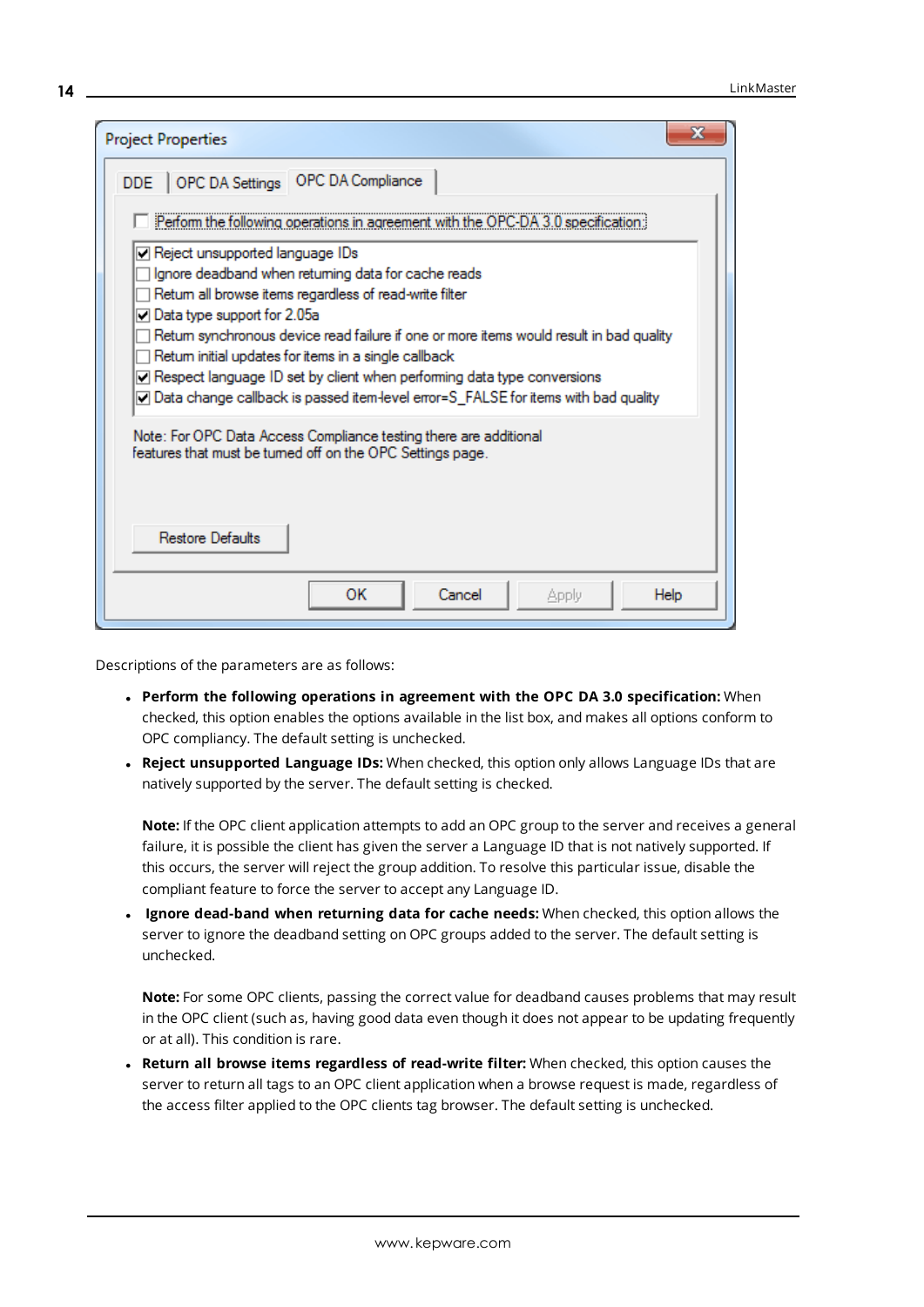- <sup>l</sup> **Data type support for 2.05a:** When checked, this option causes the server to adhere to the data type requirements and expected behaviors for data type coercion that were added to the 2.05a specification. The default setting is checked.
- <sup>l</sup> **Return synchronous device read failure if one or more items would result in bad quality:** When checked, this option causes the server to return a failure if one or more items for a synchronous device Read results in a bad quality read. Compliance requires the server to return success, indicating that the server could complete the request even though the data for one or more items may include a bad and/or uncertain quality. The default setting is unchecked.
- <sup>l</sup> **Return initial updates for items in a single callback:** When checked, this option causes the server to return all outstanding initial item updates in a single callback. When not selected, the server returns initial updates as they are available (which could result in multiple callbacks). The default setting is unchecked.
- <sup>l</sup> **Respect Language ID set by client when performing data type conversions:** When checked, this option determines whether the server uses the Locale ID of the running Windows Operating System or the Locale ID set by the OPC client when performing data type conversions. The default setting is checked.

**Note:** For example, a string representing a floating point number such as 1,200 would be converted to One Thousand - Twelve Hundred if converted using English metrics, but would be One and Two-Tenths if converted using German metrics. Thus, if German software is running on an English OS, users need to determine how the comma will be handled. This setting allows for such flexibility. By default, and due to historical implementation, the server respects the Locale ID of the operating system.

<sup>l</sup> **Data change callback is passed item-level error=S\_FALSE for items with bad quality:** When checked, this option causes the server to return S\_FALSE in the item error array for items without good quality. This setting will default to True for existing projects that are set to full compliance, and False for those that are not. When set to False, the legacy behavior of returning E\_FAIL (0x80004005) will occur.

## <span id="page-14-0"></span>**View Menu**

Users can enable Interactive Updates and specify the update interval through the **View** menu.

|      |                                                   | LinkMaster - Runtime       |  |
|------|---------------------------------------------------|----------------------------|--|
| File | Edit                                              | View Users Tools<br>Help   |  |
| n    | <b>Property</b>                                   | <b>Status Bar</b>          |  |
|      | <b>E</b> Loca                                     | Toolbar                    |  |
|      | ⊟ <mark>L</mark> Rem<br>⊟ L <mark>e</mark> y Cust | Refresh                    |  |
|      |                                                   | Update Interval            |  |
|      |                                                   | <b>Interactive Updates</b> |  |
|      |                                                   |                            |  |
|      |                                                   |                            |  |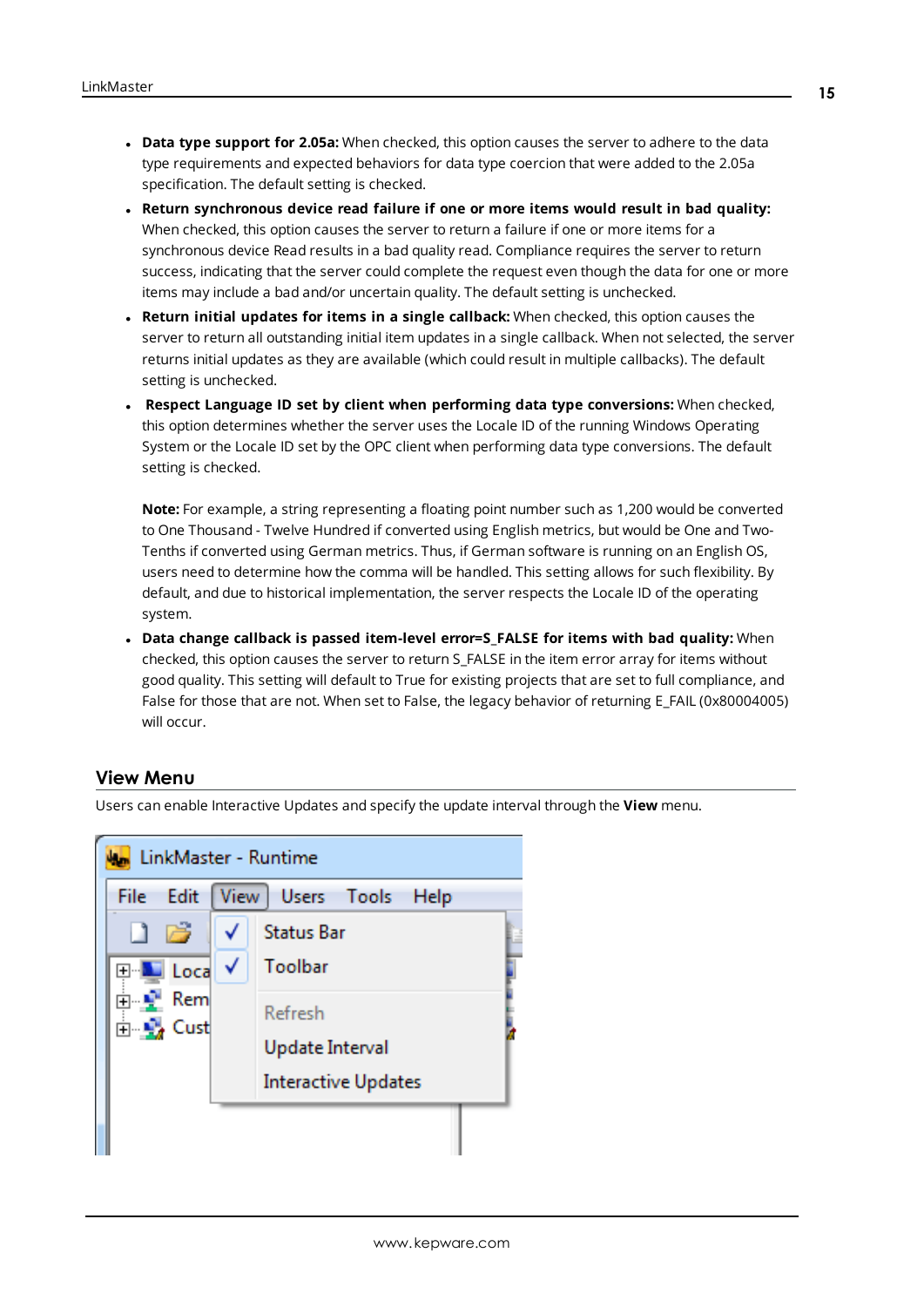Descriptions of the options are as follows:

- **Update Interval:** When selected, this option invokes the View Update Interval. This dialog specifies the update interval that will be used for Interactive Updates.
- **Interactive Updates:** When checked, this option displays active link information in the Link Property View. When unchecked, the Configuration maintains its active client connection with the Runtime, but releases its link item references. For more information, refer to the "Interactive Updates" subtopic below.

**Note:** Changes made to these selections will have no effect on Third Party client and server applications that connect to LinkMaster's Runtime. They only affect the user's local view in the Configuration.

#### **Interactive Updates**

To provide Interactive Updates, the Configuration uses a local OPC DA client connection to the Runtime. When changes are made to the project, the local copy of the project that is maintained by the Configuration will not be synchronized with the Runtime project until a file save operations is performed. This is most noticeable when changes are made to the Link Group Properties or Link Item Properties. For example, if a link item's access is changed to Read Only, that change will not take effect until the project is saved. For more information, refer to **Saving a [Project](#page-56-0)**.



#### <span id="page-15-0"></span>**Users Menu**

#### **Accessing the User Manager**

Users can access user accounts quickly through the configuration. For more information, refer to the instructions below.

1. To start, click **Users** | **Log In**.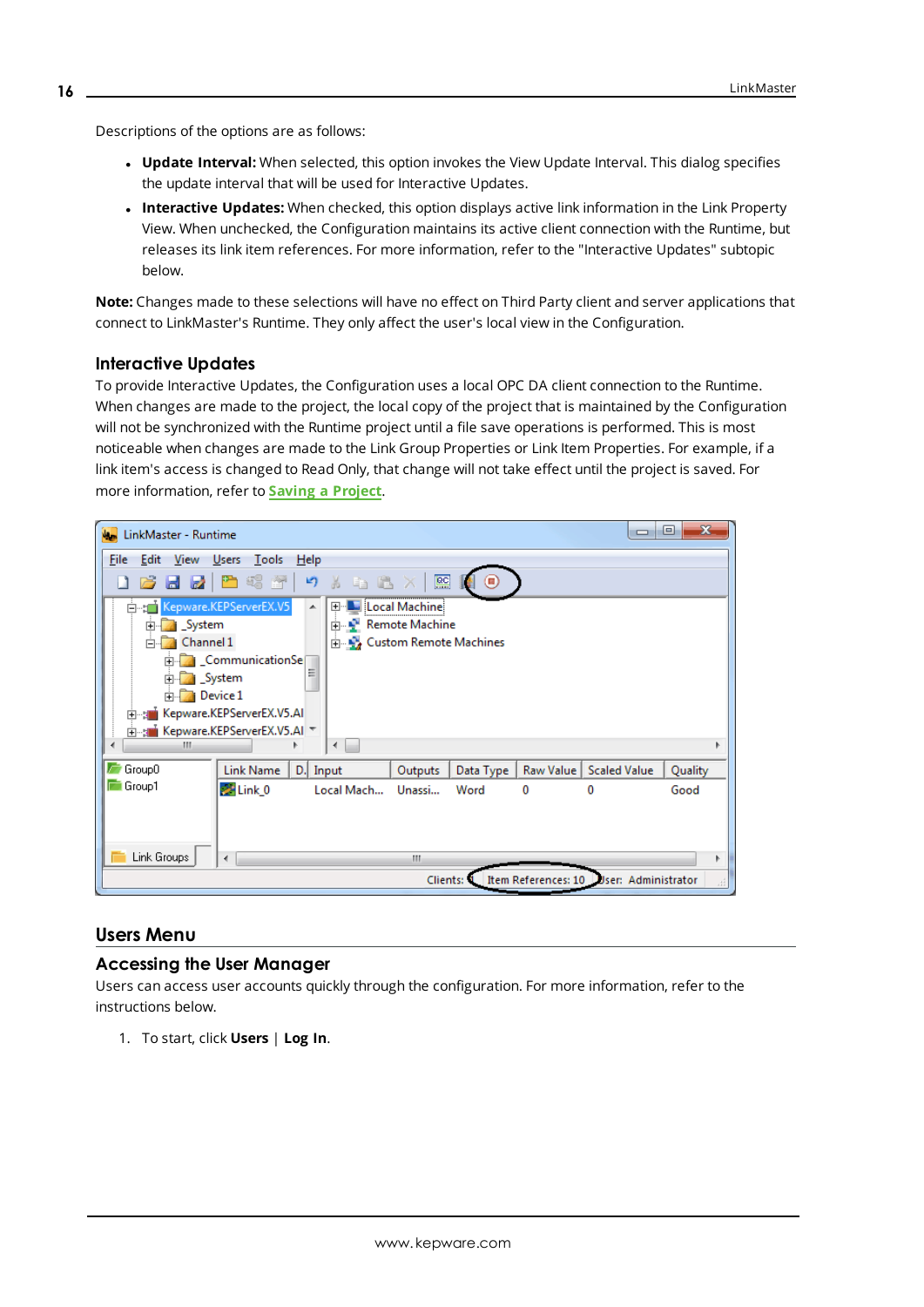

2. At this point, authentication is required. Enter a User Name and Password, and then click **OK**.

| <b>Authentication Required</b> |        |
|--------------------------------|--------|
| User name:                     | OK     |
|                                |        |
| Password:                      | Cancel |
|                                |        |
|                                |        |

3. Next, click **Users** | **User Manager**.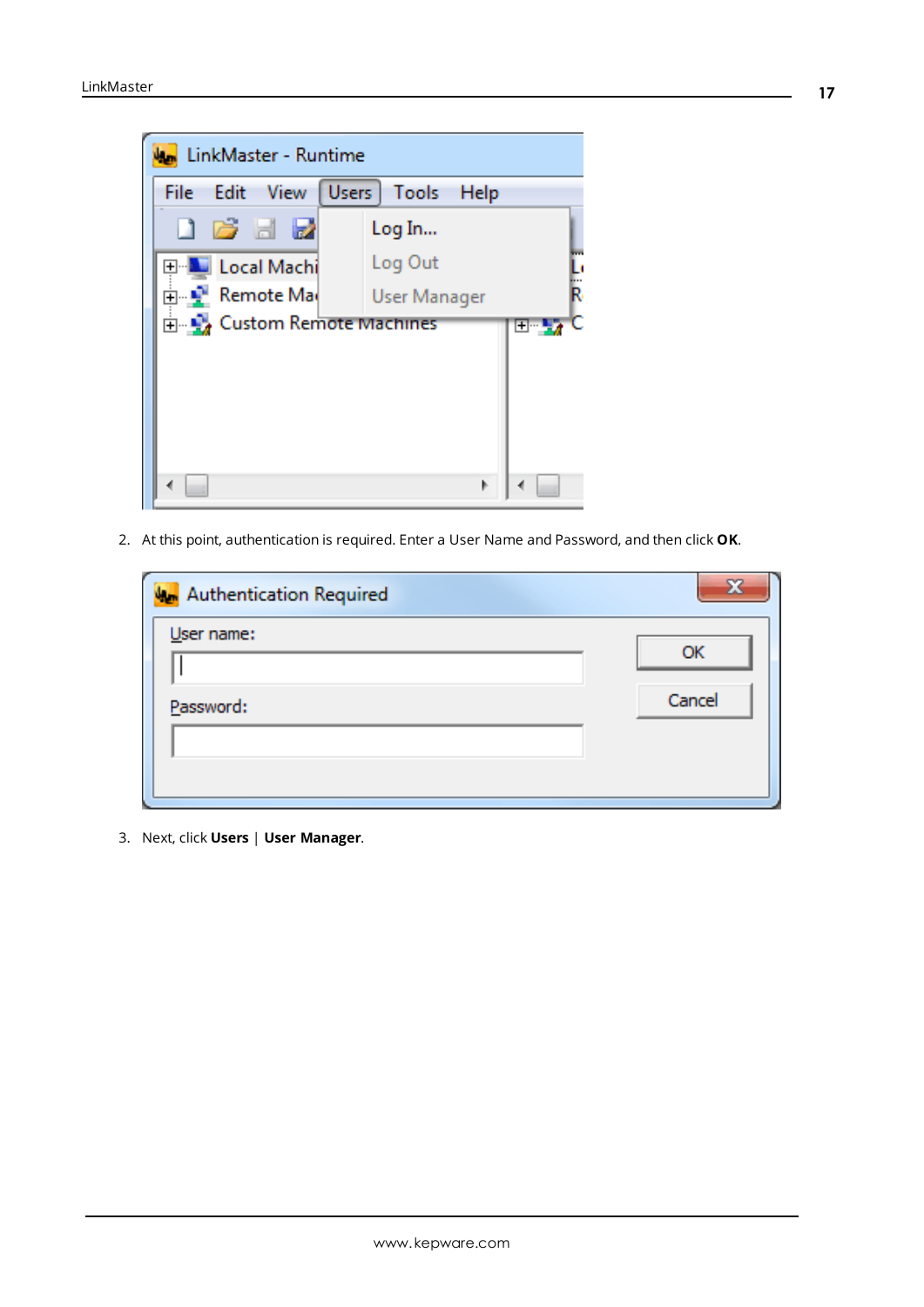

**Note:** If logged in as the Administrator at time of change, users must click **Users** | **Log Out User Administrator** before accessing another user account.

## **User Manager**

The User Manager is used to control the actions available to operators in LinkMaster. There are two user accounts available by default: Administrator and Default User.

| <b>An</b> Registered Users | $\mathbf{x}$          |
|----------------------------|-----------------------|
| 朢<br>警                     |                       |
| User Name                  | Description           |
| Administrator              | Administrator account |
| Default User               | Default user account. |
|                            |                       |
|                            |                       |
|                            |                       |
|                            |                       |
|                            |                       |
|                            |                       |
|                            |                       |
|                            |                       |
|                            |                       |
|                            | Close<br>$He$ lp      |
|                            |                       |

Descriptions of the accounts are as follows: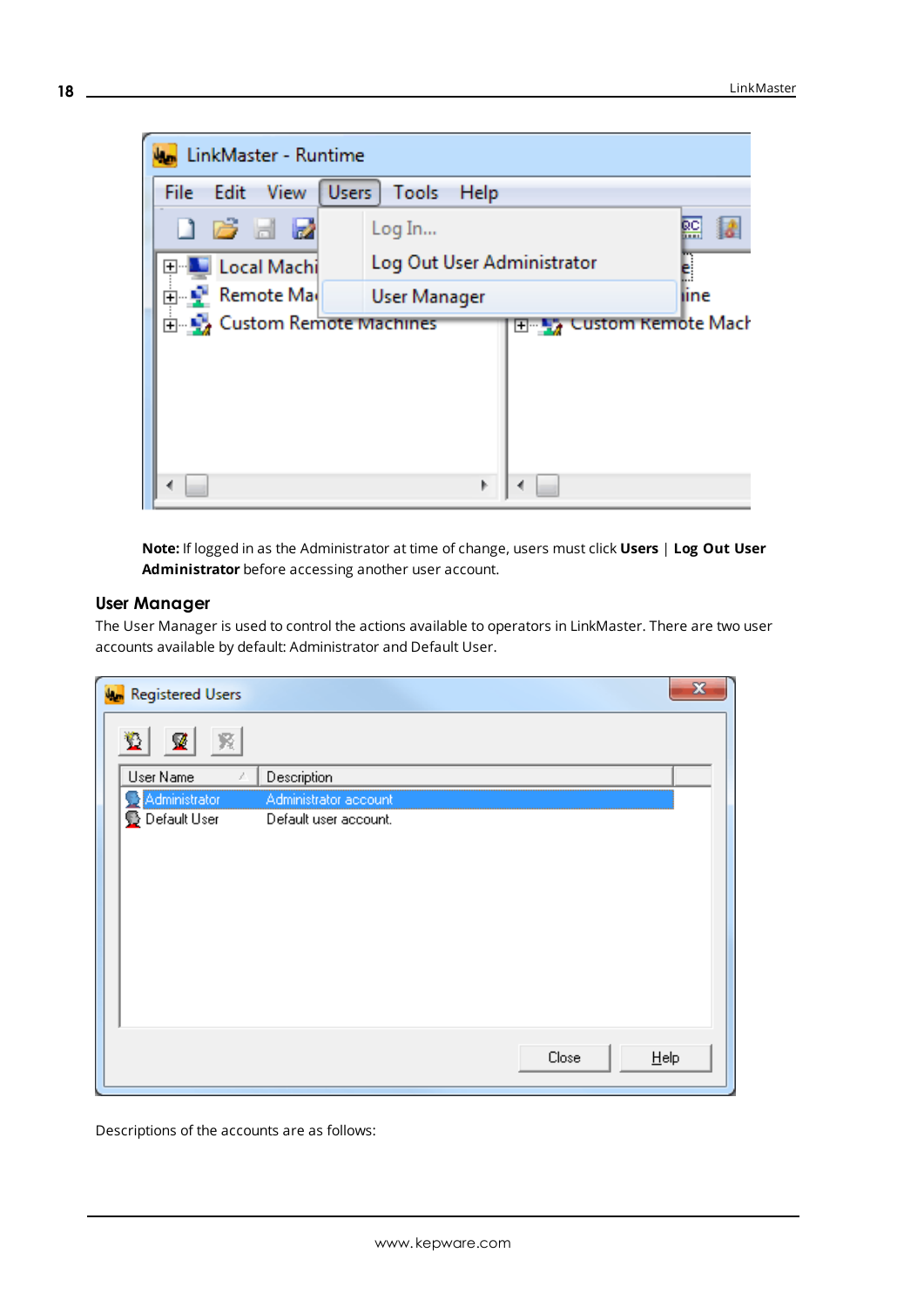- **Administrator:** This account is used to add additional users to the system or to change the settings of existing accounts. The password for the Administrator account is blank by default, as this disables the security settings for connecting the Configuration. Setting the password will enable the User Management System. The Administrator account cannot be deleted, but its password can be changed.
- **Default User:** This account is used when no other account is active, which is the normal condition. The Default User account cannot be deleted. It can only be disabled when the Administrator denies the Default User all privileges.

**Note:** The default user account grants full access: if limited access is unnecessary, the User Manager system does not need to be edited.

| <b>User Properties</b>                   | $\mathbf{x}$                                                                                                                                 |
|------------------------------------------|----------------------------------------------------------------------------------------------------------------------------------------------|
| -Identification<br>Name:<br>Description: | <b>Edit Project and Settings</b><br>Modify Application Settings<br><b>Disconnect Clients</b><br>:<br>Reset Event Log<br>Manage Licenses<br>: |
| Assign/change password                   |                                                                                                                                              |
| Password:                                |                                                                                                                                              |
| Confirm:                                 |                                                                                                                                              |
|                                          | OK<br>Cancel<br>Help                                                                                                                         |

#### **User Properties**

Descriptions of the parameters are as follows:

- <sup>l</sup> **Name:** This parameter specifies a name for the user account. User names are case sensitive, and can be up to 31 characters in length.
- **.** Description: This parameter allows a brief description of the user account. This can be particularly helpful for ensuring that operators log in to the proper account.
- **. Assign/Change Password:** When checked, this option enables the Password and Confirm fields. Description of the fields are as follows:
- **Password:** This field specifies the password that the user must enter in order to log into the system. The password can be up to 15 characters in length. It must be entered correctly in both the Password and Confirm fields for the change to be accepted. Each time a user account is edited, the password must be re-entered. If the field is left blank, the password will be removed from the account.
- **.** Confirm: This field confirms the password entered in the parameter above.
- <sup>l</sup> **Edit Project and Settings:** When checked, this option allows the user account to perform the specified tasks.
- <sup>l</sup> **Modify Application Settings:** When checked, this option allows the user account to modify application settings.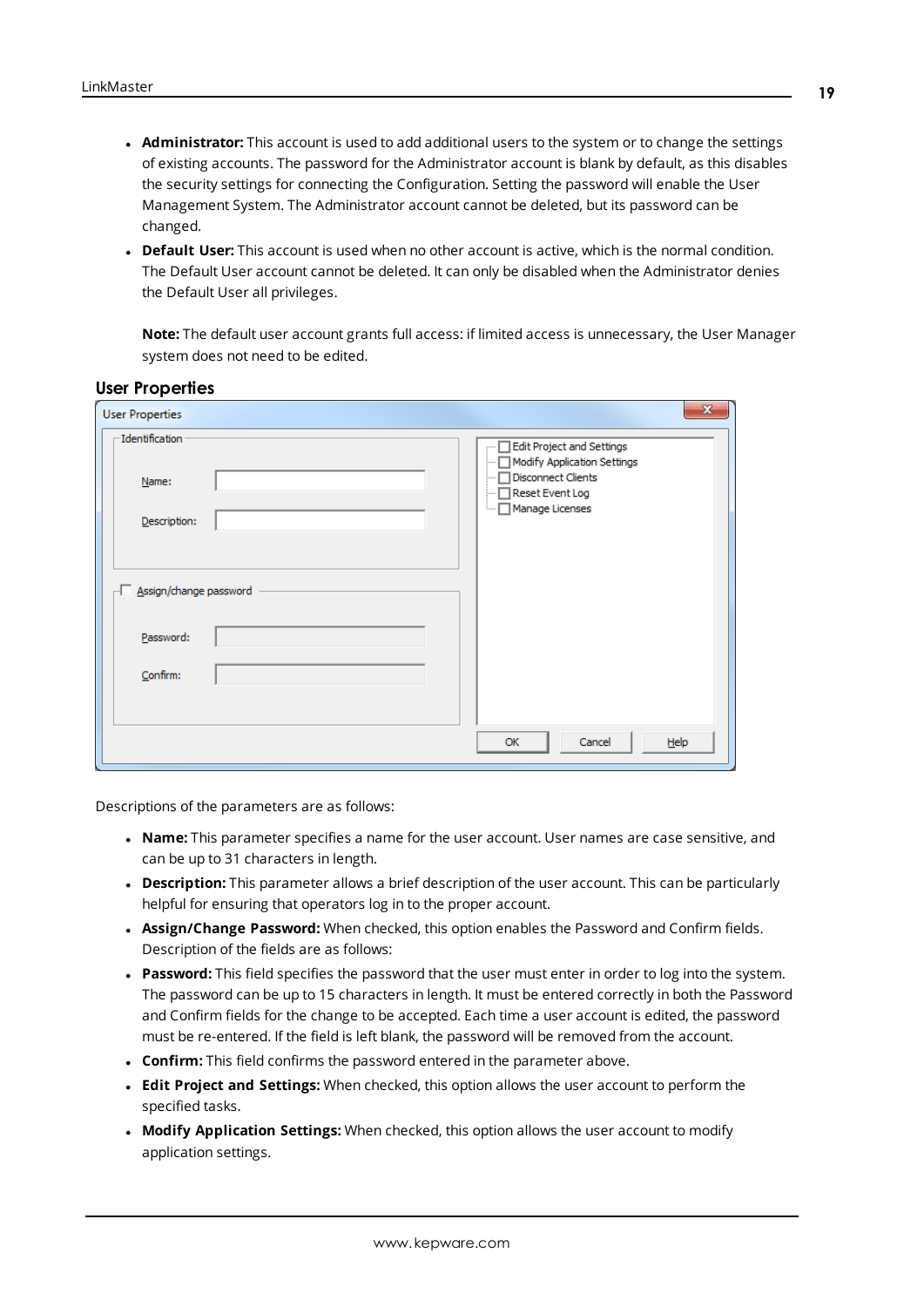- **.** Disconnect Clients: When checked, this option allows the user account to disconnect clients.
- **Reset Event Log:** When checked, this option allows the user account to reset the Event Log.

**Note:** When the User Manager system is used, LinkMaster will log the current account name to the Event Log for all actions taken by the user. To prevent the log from being lost, disable the "Reset Event Log" setting on all accounts.

**Manage Licenses:** When checked, this option allows the user account to manage licenses.

#### **Adding Additional User Accounts**

For more information on adding additional user accounts, refer to the instructions below.

- 1. To start, click **Users** | **Log In** and then log in as the administrator.
- 2. Next, click **Users** | **User Manager** and then select **User Manager**.
- 3. Select the new user icon.
- 4. In **User Properties**, specify the name, password, and privilege parameters.
- 5. When finished, click **OK**.
- 6. In the user list, select the desired user and then click **Apply**.
- 7. Then, click **Close**.

**Note:** To edit an existing user account, select the account and click the **Edit User** icon. To delete a user account, select the account and then click the **Delete User** icon.

## <span id="page-19-0"></span>**Tools Menu**

Users can access connection commands for the Configuration and client through the **Tools** menu.

| LinkMaster - Runtime                                       |                                                |
|------------------------------------------------------------|------------------------------------------------|
| <b>Users</b><br><b>View</b><br>Tools<br>File<br>Edit       | Help                                           |
| 1612                                                       | <b>Connect Configuration for Item Browsing</b> |
| <b>Land Machine</b>                                        | Disconnect Configuration for Item Browsing     |
| <b>E</b> -se Kepware.KEPSen<br><b>E</b> and Kepware KEPSen | <b>Reinitialize Client Connections</b>         |
| E-a Kepware.KEPSer                                         | <b>Reinitialize Server Connections</b>         |
| E-t Kepware.LinkMa                                         | Launch OPC Quick Client                        |
| E-an Kepware.LinkMa<br>Remote Machine                      | <b>Launch Event Viewer</b>                     |
| 中一、 Symantec SNAC                                          | Options                                        |

Descriptions of the options are as follows:

- <sup>l</sup> **Connect Configuration for Item Browsing:** When selected, this option will connect the Configuration to the Runtime for item browsing.
- <sup>l</sup> **Disconnect Configuration for Item Browsing:** When selected, this option will disconnect the Configuration for item browsing.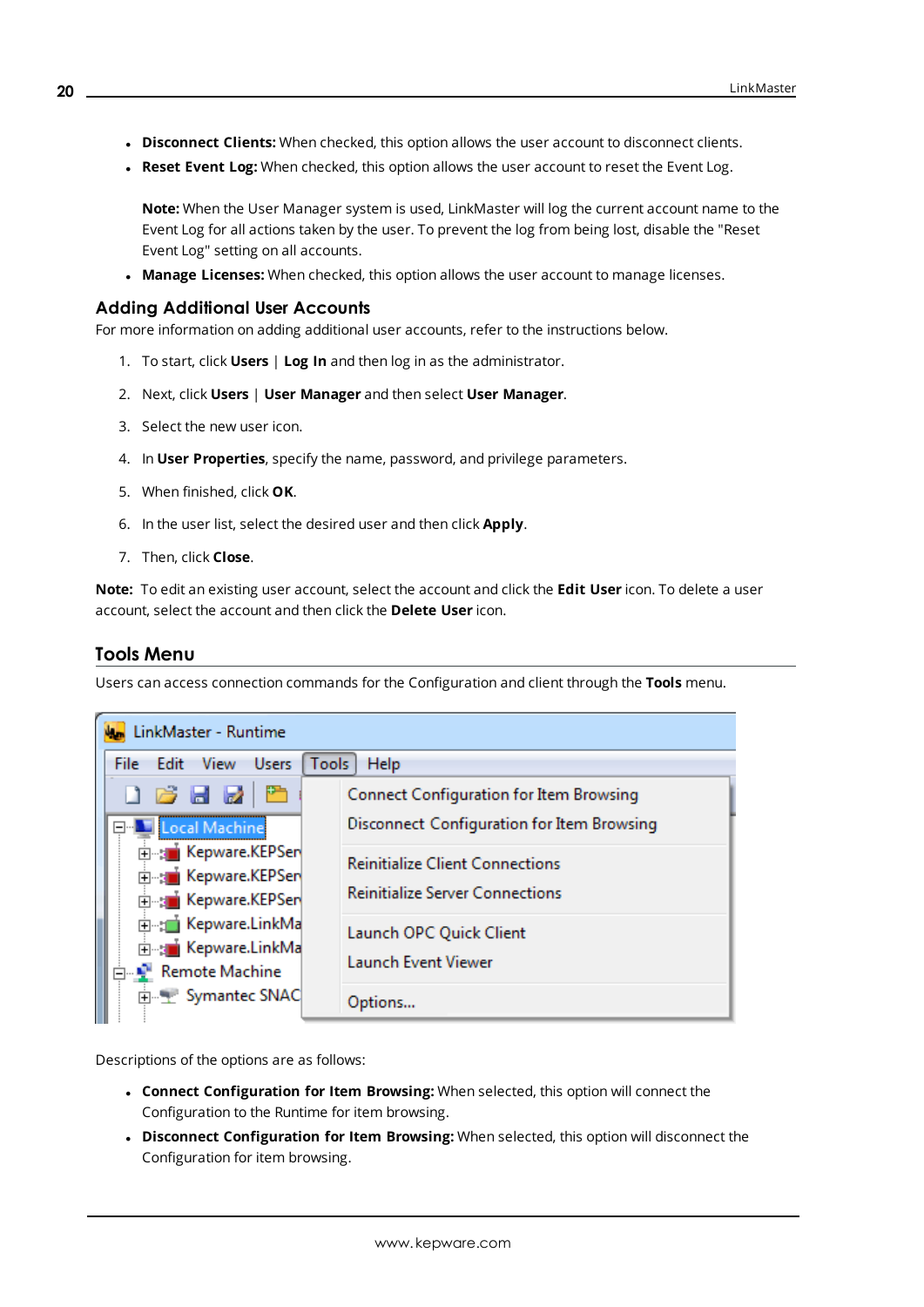- <sup>l</sup> **Reinitialize Client Connections:** When selected, this option will reinitialize connections to the client.
- <sup>l</sup> **Reinitialize Server Connections:** When selected, this option will reinitialize connections with the server.
- <sup>l</sup> **Launch OPC Quick Client:** When selected, this option will launch the OPC Quick Client.
- <sup>l</sup> **Launch Event Viewer:** When selected, this option will launch the Event Viewer.
- **.** Options: When selected, this option will invoke the Options dialog. For more information, refer to **[LinkMaster](#page-20-0) Options**.

## <span id="page-20-0"></span>**LinkMaster Options**

To access the LinkMaster Options tabs from the configuration, click **Tools** | **Options**. These settings are configured on an individual basis. For more information, select a link from the list below.

<span id="page-20-8"></span><span id="page-20-7"></span><span id="page-20-5"></span><span id="page-20-4"></span><span id="page-20-2"></span>**Options - [General](#page-20-1) Options - [Runtime](#page-22-0) Process Options - [Runtime](#page-23-0) Options Options - [Communications](#page-24-0) [Options](#page-25-0) - Links Options - [Redundancy](#page-26-0) [Options](#page-28-0) - Event Log**

# <span id="page-20-6"></span><span id="page-20-3"></span><span id="page-20-1"></span>**Options - General**

The General tab is used to specify project file settings, confirmations, and exit options. To access the General options, click **Tools** | **Options**. The dialog will be displayed as shown below.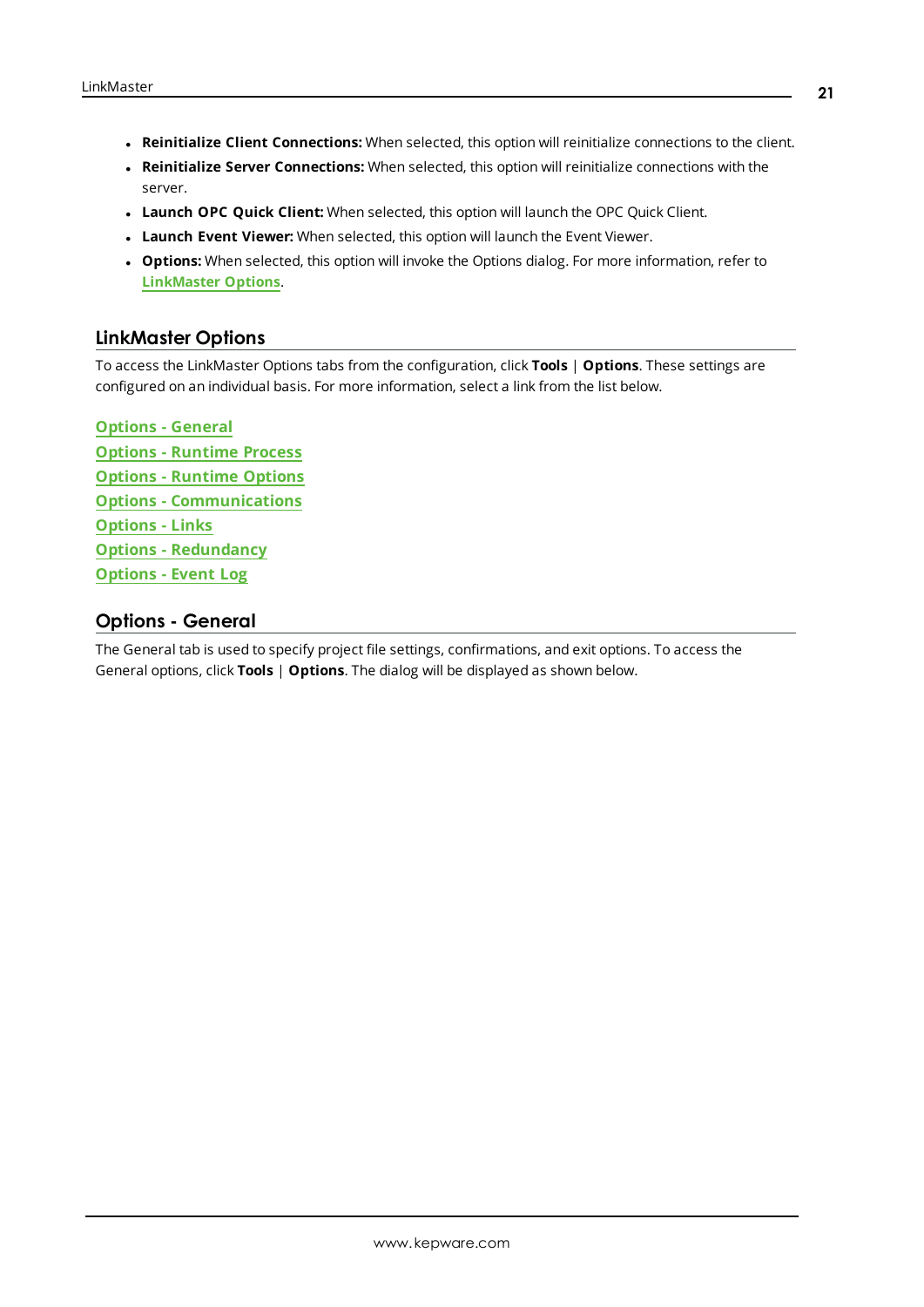| General<br><b>Runtime Process</b><br>Runtime Options<br>Project File Settings<br>Keep track of the $\sqrt{8}$<br>most recently used project files.<br>$\triangledown$ Always backup the last saved project file prior to overwriting the file with new changes<br>Confirmations<br>$\triangledown$ Ask for confirmation when deleting an object.<br>User warning for Configuration Connect and Disconnect operations.<br>$\overline{\mathbf{v}}$ Ask for confirmation when an operation will cause clients to be disconnected.<br>$\nabla$ Prompt to save project changes. | Links | Redundancy | Event Log      |
|----------------------------------------------------------------------------------------------------------------------------------------------------------------------------------------------------------------------------------------------------------------------------------------------------------------------------------------------------------------------------------------------------------------------------------------------------------------------------------------------------------------------------------------------------------------------------|-------|------------|----------------|
|                                                                                                                                                                                                                                                                                                                                                                                                                                                                                                                                                                            |       |            | Communications |
|                                                                                                                                                                                                                                                                                                                                                                                                                                                                                                                                                                            |       |            |                |
|                                                                                                                                                                                                                                                                                                                                                                                                                                                                                                                                                                            |       |            |                |
|                                                                                                                                                                                                                                                                                                                                                                                                                                                                                                                                                                            |       |            |                |
|                                                                                                                                                                                                                                                                                                                                                                                                                                                                                                                                                                            |       |            |                |
|                                                                                                                                                                                                                                                                                                                                                                                                                                                                                                                                                                            |       |            |                |
|                                                                                                                                                                                                                                                                                                                                                                                                                                                                                                                                                                            |       |            |                |
|                                                                                                                                                                                                                                                                                                                                                                                                                                                                                                                                                                            |       |            |                |
|                                                                                                                                                                                                                                                                                                                                                                                                                                                                                                                                                                            |       |            |                |
|                                                                                                                                                                                                                                                                                                                                                                                                                                                                                                                                                                            |       |            |                |
|                                                                                                                                                                                                                                                                                                                                                                                                                                                                                                                                                                            |       |            |                |
|                                                                                                                                                                                                                                                                                                                                                                                                                                                                                                                                                                            |       |            |                |
|                                                                                                                                                                                                                                                                                                                                                                                                                                                                                                                                                                            |       |            |                |
|                                                                                                                                                                                                                                                                                                                                                                                                                                                                                                                                                                            |       |            |                |
|                                                                                                                                                                                                                                                                                                                                                                                                                                                                                                                                                                            |       |            |                |
|                                                                                                                                                                                                                                                                                                                                                                                                                                                                                                                                                                            |       |            |                |
|                                                                                                                                                                                                                                                                                                                                                                                                                                                                                                                                                                            |       |            |                |
|                                                                                                                                                                                                                                                                                                                                                                                                                                                                                                                                                                            |       |            |                |
|                                                                                                                                                                                                                                                                                                                                                                                                                                                                                                                                                                            |       |            |                |
|                                                                                                                                                                                                                                                                                                                                                                                                                                                                                                                                                                            |       |            |                |

#### <span id="page-21-0"></span>**Project File Settings**

Descriptions of the parameters are as follows:

- <sup>l</sup> **Keep track of the** *x* **most recently used projectfiles:** This parameter specifies how many project files are presented on the MRU list located in the File menu. The valid range is 1 to 16. The default setting is 8.
- <sup>l</sup> **Always backup the last saved project prior to overwriting the file with new changes:** When checked, this option will automatically backup the last saved LinkMaster project (\*.lmf) before LinkMaster overwrites that file with a new one. The backup file will be named "projectname.lmf.bak" and will be stored in the \Project Backups folder. The default setting is checked.
- <sup>l</sup> **Ask for confirmation when deleting an object:** When checked, this option will display a warning message to the operator when a delete or cut operation is entered. The operator must confirm before the delete or cut operation is completed. The default setting is checked.
- <sup>l</sup> **User warning for Configuration Connect and Disconnect operations:** When checked, this option will invoke a warning message when users attempt an operation that will cause the configuration to connect or disconnect. The default setting is unchecked.
- <sup>l</sup> **Ask for confirmation when an operation will cause clients to be disconnected:** When checked, this option will display a warning message when the operator invokes an operation that would disconnect it from the application. The operator must confirm before the disconnect sequence is initiated. The default setting is checked.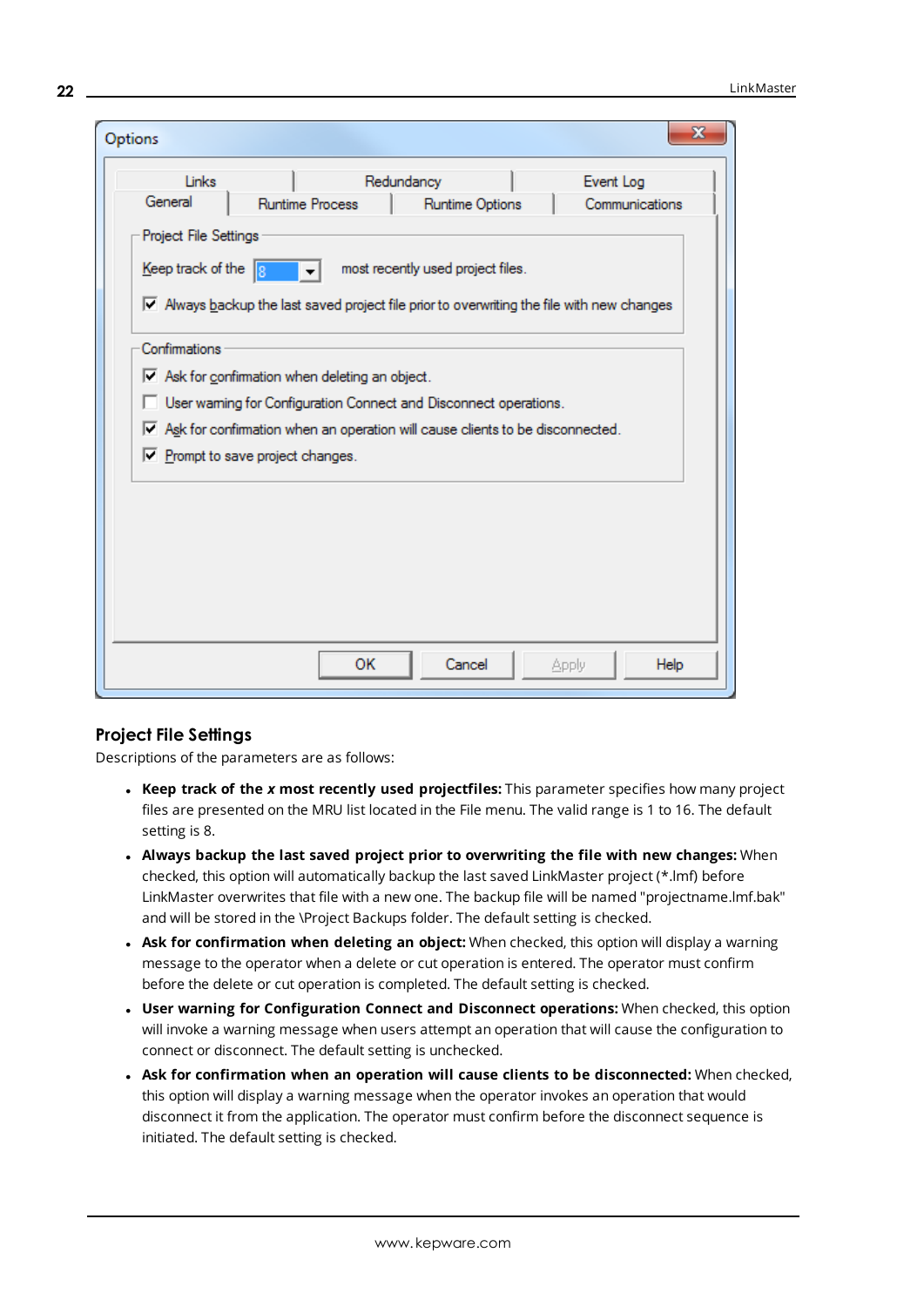<span id="page-22-1"></span><sup>l</sup> **Prompt to save project changes:** When checked, this option will display a warning message when LinkMaster is being shut down with outstanding changes in the project. The default setting is checked.

**Note:** LinkMaster supports the Data Access 2.0 shutdown event. If an operator action will cause connections to OPC clients that are using the 2.0 Data Access specifications to be lost, LinkMaster will issue a shutdown event to these clients. If the clients are designed to utilize this event, they can properly disconnect their OPC resources. OPC clients that do not support the shutdown event may have issues once LinkMaster shuts down.

## <span id="page-22-0"></span>**Options - Runtime Process**

The Runtime Process tab is used to specify the Runtime's process mode, as well as how it utilizes the PC's resources.

|                          |                                                                     | Redundancy                                                                                                                                                                                                 | Event Log                                                                                         |
|--------------------------|---------------------------------------------------------------------|------------------------------------------------------------------------------------------------------------------------------------------------------------------------------------------------------------|---------------------------------------------------------------------------------------------------|
| General                  | <b>Runtime Process</b>                                              | Runtime Options                                                                                                                                                                                            | Communications                                                                                    |
| Process Mode             |                                                                     |                                                                                                                                                                                                            |                                                                                                   |
|                          | user-configured DCOM settings to default.<br>Selected mode:         | The application runtime can operate as a system service or run interactively in a specific<br>user session. Changing this setting will cause the application to restart and will restore<br>System service |                                                                                                   |
| Process Priority         |                                                                     | Processor Affinity                                                                                                                                                                                         |                                                                                                   |
| priority classification. | Check the following box to run the<br>runtime process with the high | list below                                                                                                                                                                                                 | If this PC has more than one CPU you may limit<br>execution to one or more specific CPUs from the |
|                          | <b>High priority</b>                                                | $\Box$ CPU 0<br>$\Box$ CPU 1                                                                                                                                                                               |                                                                                                   |
|                          |                                                                     |                                                                                                                                                                                                            |                                                                                                   |
|                          |                                                                     |                                                                                                                                                                                                            |                                                                                                   |
|                          |                                                                     |                                                                                                                                                                                                            |                                                                                                   |

Descriptions of the parameters are as follows:

**· Selected Mode:** This parameter specifies whether the application will be running as System Service or Interactive. By default, the application installs and runs as System Service. Changing this setting causes all clients, both Configuration and process, to be disconnected and the application to be stopped and restarted. It will also restore user-configured DCOM settings to default.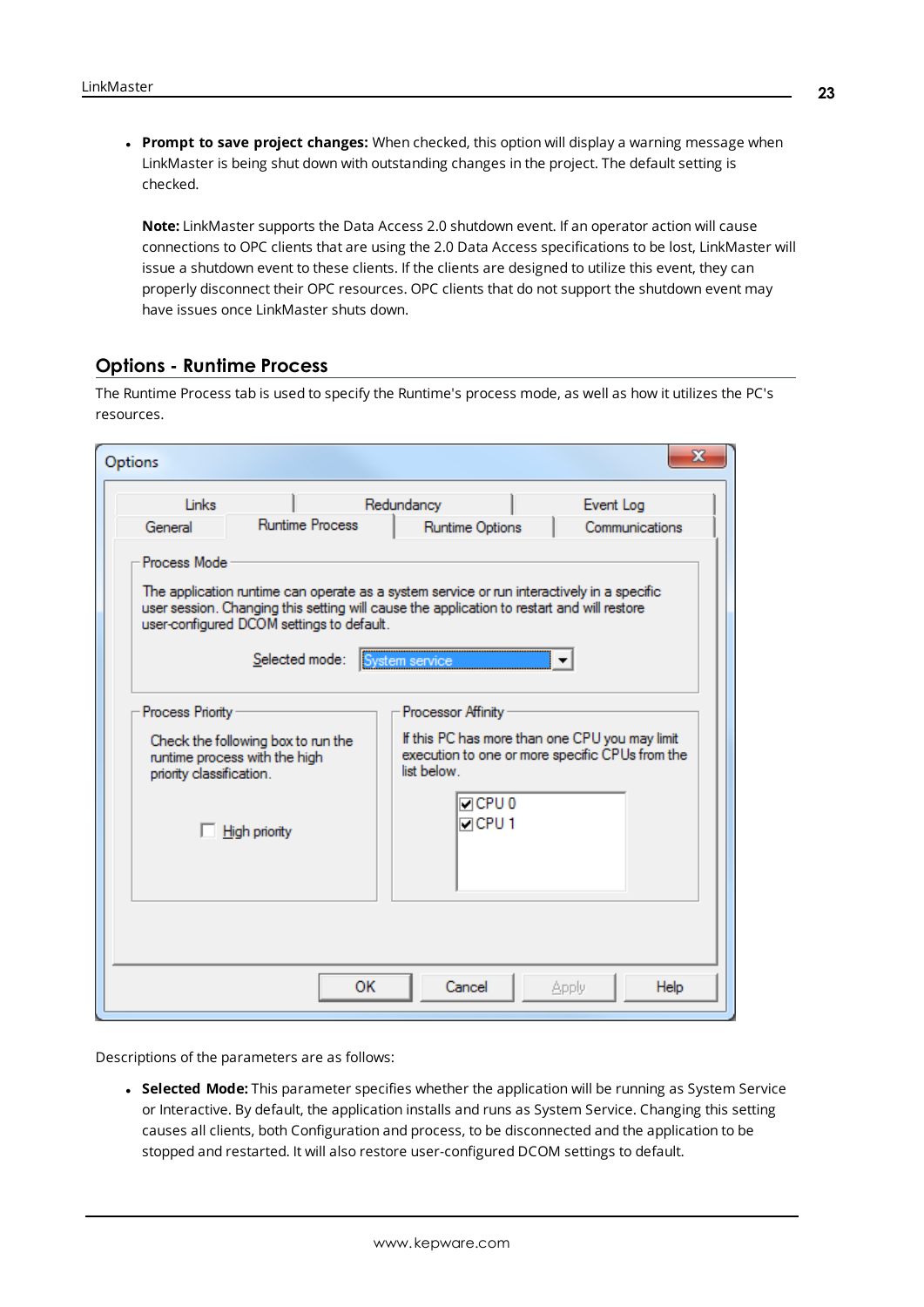<sup>l</sup> **High Priority:** When checked, this option allows the application to have priority access to resources. The default setting is unchecked (normal).

**Note:** Microsoft recommends against setting applications to a high priority as it can adversely affect other applications running on the same PC.

**Processor Affinity:** This parameter specifies which CPUs the application can be executed on when it is run on PCs containing more than one.

# <span id="page-23-0"></span>**Options - Runtime Options**

The Runtime Options tab is used to change settings in the project that's being executed in the Runtime.

| Options                        |                                                                                                                           |                 | х              |
|--------------------------------|---------------------------------------------------------------------------------------------------------------------------|-----------------|----------------|
| Links                          |                                                                                                                           | Redundancy      | Event Log      |
| General                        | <b>Runtime Process</b>                                                                                                    | Runtime Options | Communications |
| <b>OPC Connection Security</b> |                                                                                                                           |                 |                |
|                                | Check the following box to use security settings supplied by the DCOM configuration<br>utility. Requires runtime restart. |                 |                |
|                                | V Use DCOM configuration utility settings                                                                                 |                 | Configure      |
|                                | System Level Tag Accessibility                                                                                            |                 |                |
|                                |                                                                                                                           |                 |                |
|                                | Allow clients to write to system level tags (uncheck for compliance testing)                                              |                 |                |
|                                |                                                                                                                           |                 |                |
|                                |                                                                                                                           |                 |                |
|                                |                                                                                                                           |                 |                |
|                                |                                                                                                                           |                 |                |
|                                |                                                                                                                           |                 |                |
|                                |                                                                                                                           |                 |                |
|                                |                                                                                                                           |                 |                |
|                                |                                                                                                                           |                 |                |

Descriptions of the parameters are as follows:

<sup>l</sup> **Use DCOM configuration utility settings:** When checked, this option allows users to select authentication and launch and access security requirements through the DCOM Configuration Utility. Users can both specify the level of security to implement and restrict access for certain users and/or applications. The default setting is checked.

**Note:** When this setting is disabled, the application will override the DCOM settings set for the application and will not perform any authentication on the calls received from client applications. It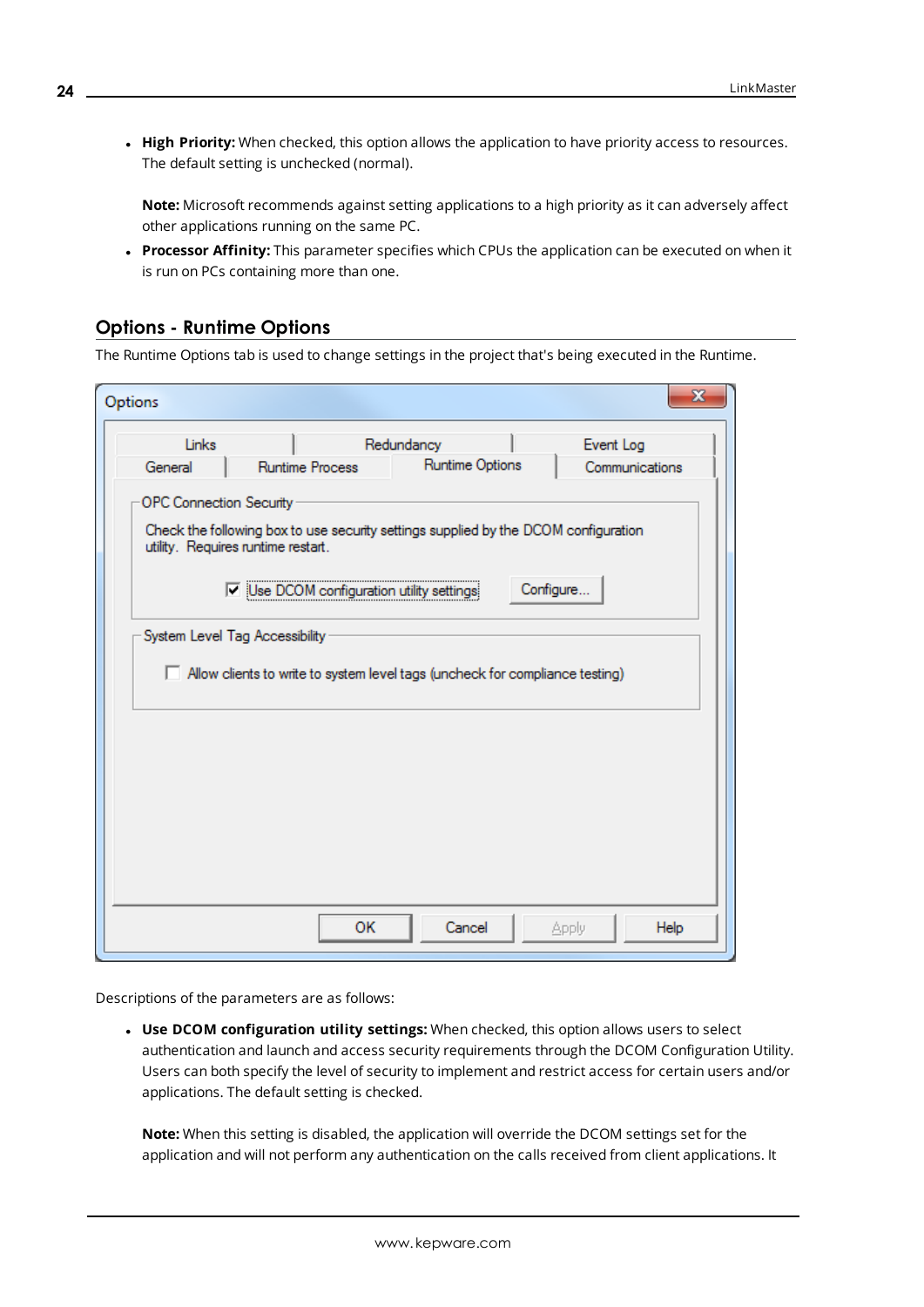will impersonate the security of the client when performing any actions on behalf of the client application. Disabling this setting provides the lowest level of security and is not recommended. If this setting is chosen, users should ensure that the client and applications are running in a secure environment so that the application is not compromised.

<sup>l</sup> **Allow clients to write to system level tags:** When checked, this option will allow clients to write to system level tags. The default setting is unchecked.

#### <span id="page-24-0"></span>**Options- Communications**

The Communications tab is used to specify how often LinkMaster will query connected servers for possible lost communications. In the event that a server is disconnected, LinkMaster will attempt to regain connection to the lost servers at the user-defined interval.

To access the Communications Options, click **Tools** | **Options**. Then, select the **Communications** tab.

| Options                           |                                                                                      |                 | $\mathbf{x}$                |
|-----------------------------------|--------------------------------------------------------------------------------------|-----------------|-----------------------------|
| Links                             |                                                                                      | Redundancy      | Event Log<br>Communications |
| General<br>Loss of Communications | <b>Runtime Process</b>                                                               | Runtime Options |                             |
|                                   | 릨<br>$Q$ uery server status every $\frac{5}{3}$                                      | seconds.        |                             |
| when not responding.              | Attempt to reestablish server communications every $\begin{bmatrix} 5 \end{bmatrix}$ |                 | ÷L.<br>seconds              |
|                                   |                                                                                      |                 |                             |
|                                   |                                                                                      |                 |                             |
|                                   |                                                                                      |                 |                             |
|                                   |                                                                                      |                 |                             |
|                                   |                                                                                      |                 |                             |
|                                   |                                                                                      |                 |                             |
|                                   |                                                                                      |                 |                             |
|                                   |                                                                                      |                 |                             |
|                                   | <b>OK</b>                                                                            | Cancel          | Help<br>Apply               |

Descriptions of the parameters are as follows:

<sup>l</sup> **Query server status every** *x* **seconds:** This parameter specifies how often LinkMaster will check to make sure the connected OPC servers have not been disconnected. The valid range is 5 to 30 seconds. The default setting is 5 seconds.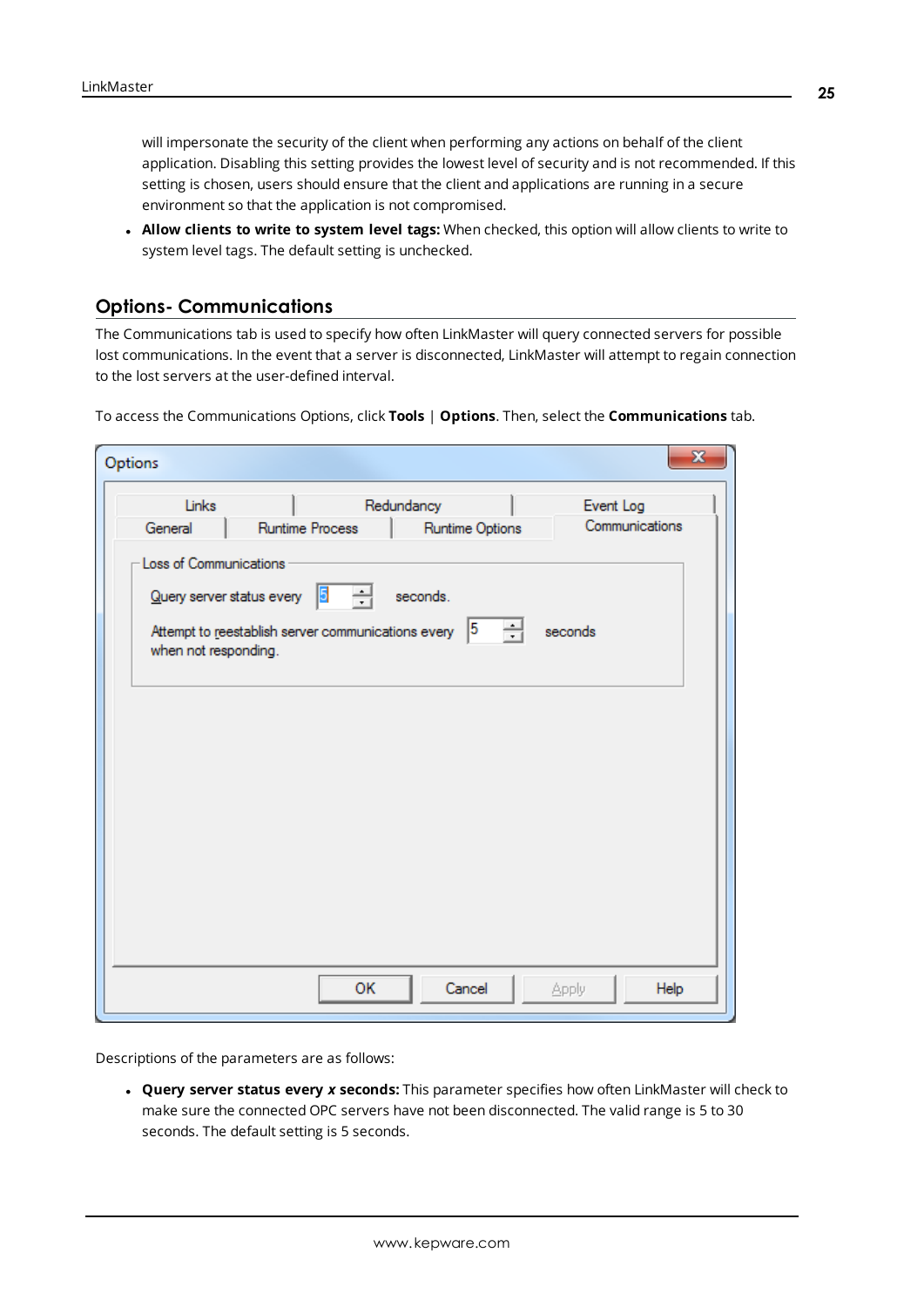<sup>l</sup> **Attempt to reestablish server every** *x* **seconds when not responding:** This parameter specifies how often LinkMaster will attempt to reconnect with an OPC server after communications have been lost. The valid range is 5 to 30 seconds. The default setting is 5 seconds.

# <span id="page-25-0"></span>**Options - Links**

The Links tab is used to specify the dead value, write optimizations, and item failure recovery options.

| Options                                                                                                         |                                       |                | х |
|-----------------------------------------------------------------------------------------------------------------|---------------------------------------|----------------|---|
| <b>Runtime Process</b><br>General                                                                               | Runtime Options                       | Communications |   |
| Links                                                                                                           | Redundancy                            | Event Log      |   |
| Dead Value                                                                                                      |                                       |                |   |
| Set link values to the following when the quality of the data is bad                                            |                                       |                |   |
| Dead value:<br>$\mathsf{I}$                                                                                     |                                       |                |   |
| Write Optimizations                                                                                             |                                       |                |   |
| Optimizations:                                                                                                  | Send last input update to each output |                |   |
| Seconds to wait for outstanding write<br>complete notifications before sending<br>the next write to the server: | 5                                     |                |   |
| $\nabla$ Always retry failed write operations if no other queued writes are pending                             |                                       |                |   |
| Add Item Failure Recovery                                                                                       |                                       |                |   |
| <u>Retry to add items that previously failed every:</u> $ 0 $                                                   | ÷                                     | seconds.       |   |
|                                                                                                                 |                                       |                |   |
| OК                                                                                                              | Cancel                                | Help<br>Apply  |   |

Descriptions of the parameters are as follows:

<sup>l</sup> **Set link values to the following when the quality of the data is lost:** This parameter specifies what the link item values will be set to if they change to Bad. The default setting is to display the last Good value or no value at all (depending on whether the link has received an update).

**Note:** The user-defined dead value will not be transferred to the output item if it is beyond the range of the link item's Output data type. The link item would also be considered invalid in this state.

**Important:** Boolean link items can only have a value of 1 (TRUE) or 0 (FALSE). When the dead value is set to a non-zero value, the link item will be set to 1 (TRUE) when the value becomes bad. Similarly, when the dead value is set to zero, the link item will be set to 0 (FALSE).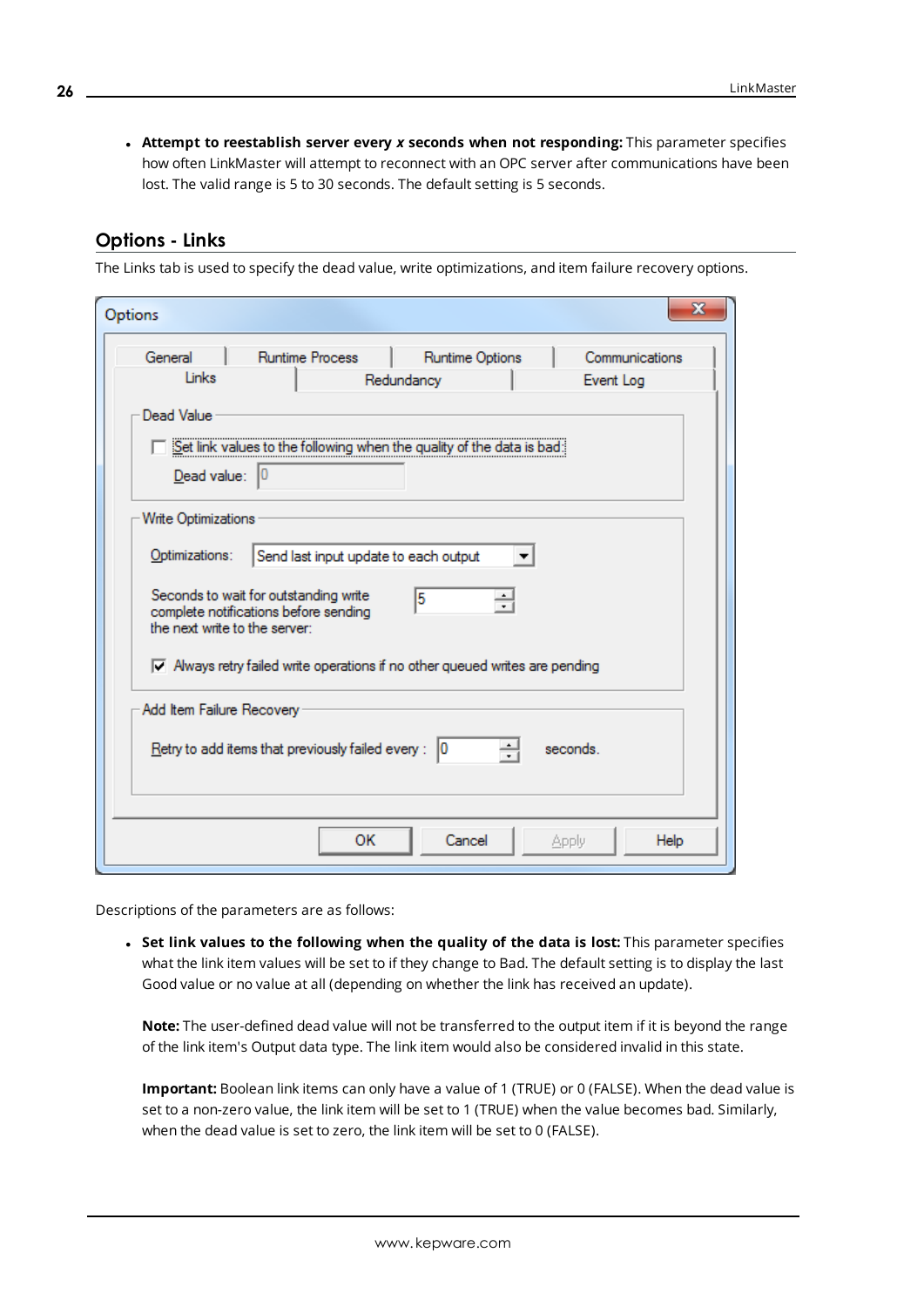- **Optimizations:** This parameter specifies the type of optimizations to apply to the writes. Options include Send last input update to each output and Send all input updates to each output. The default setting is Send last input update to each output. Descriptions of the options are as follows:
	- <sup>l</sup> **Send last input update to each output:** This option sends only the most recent input update to the corresponding output item. This can minimize the load on the OPC server's write queue.
	- <sup>l</sup> **Send all input updates to each output:** This option sends all write requests to the corresponding outputs.
- <sup>l</sup> **Seconds to wait for outstanding write complete notifications before sending the next write to the server:** This parameter specifies the amount of time to wait for outstanding write complete notifications before the next write will be sent to the server. This setting can optimize the write performance of servers that are slower or fail to notify LinkMaster when a write completes. The valid range is 0 to 60 seconds. The default setting is 5 seconds.

**Caution:** Selecting **Send all input updates** can lead to server overload if the **Seconds to wait for outstanding write complete notifications before sending the next write to the server** time interval is set too low. This is because write requests can build up in the cache and cause undue strain to the server.

- <sup>l</sup> **Always retry failed write operations if no other queued writes are pending:** When checked, LinkMaster will attempt to retry writes that have previously failed. The default setting is checked.
- <sup>l</sup> **Retry to add items that previously failed every \_\_ seconds:** This parameter specifies how often the application should re-attempt to add items that were previously rejected by an OPC server. This situation may occur in servers that allow incoming client connections before the available item list is fully initialized.

# <span id="page-26-0"></span>**Options - Redundancy**

Two LinkMaster-enabled machines can be run as a redundant pair. When the Redundancy option is turned on, the following process will occur:

- 1. One LinkMaster machine will operate as the primary node and actively perform link transfers. The second LinkMaster machine will operate as the secondary node. There are three types of secondary nodes: Secondary (Hot), Secondary (Warm), and Secondary (Cold).
- 2. The primary node will periodically send the secondary node a ping to inform that it is up and running. If the secondary node does not receive the ping from the primary node during a pre-configured amount of time, the secondary node will assume the primary node is no longer functional. It will then take over the role of the primary node and perform the link transfers as though it were the primary node.
- 3. When the primary node returns, the secondary node will stop performing link transfers. The primary node will then resume its operations.

**Note:** If the primary and secondary nodes experience a connection failure, the secondary node will assume that the primary node is not functional and will begin performing link transfers. If the primary node is still active and performing link transfers, then both the primary and secondary nodes will be transferring data between inputs and outputs.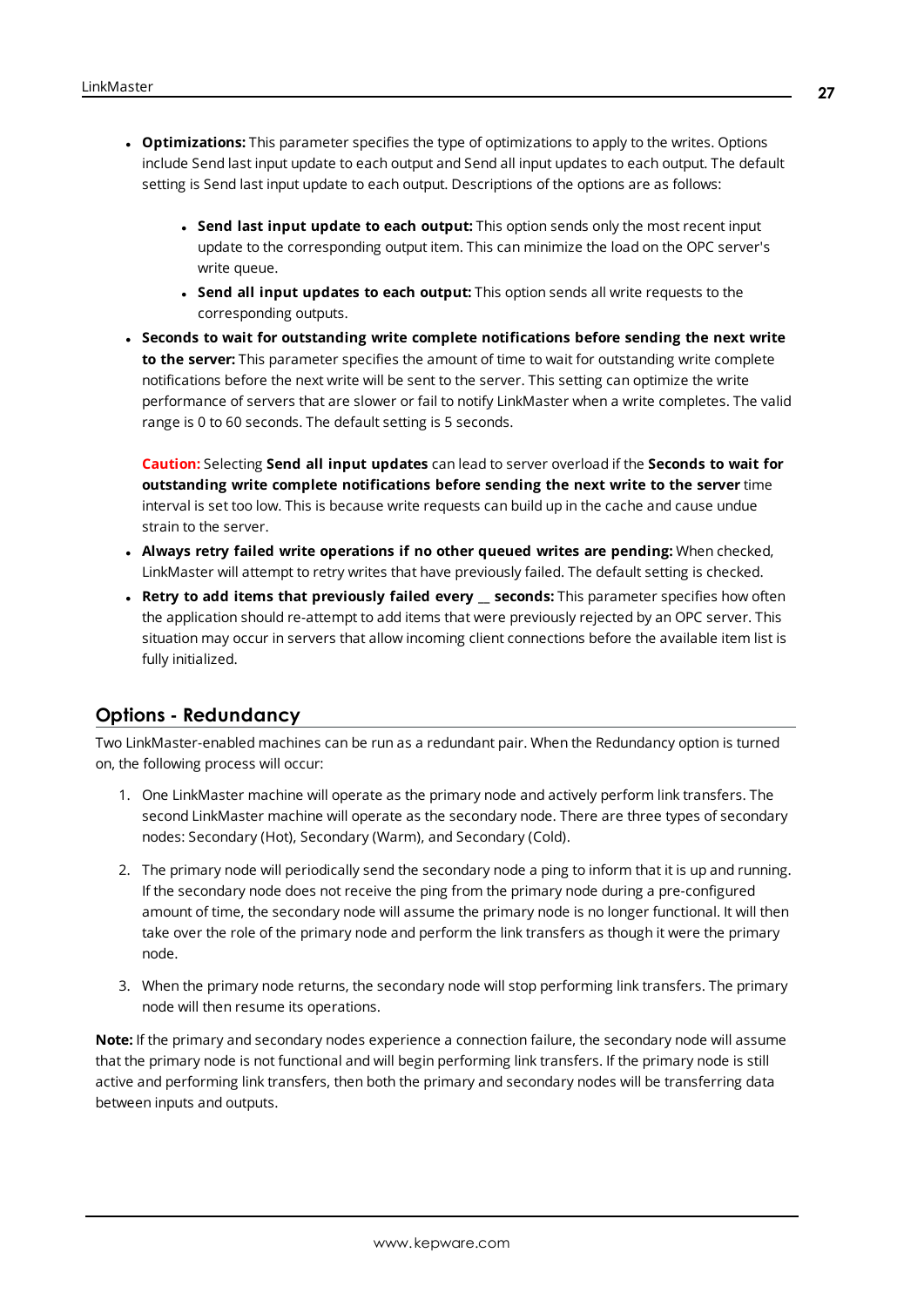| Options                                                          |                                             |
|------------------------------------------------------------------|---------------------------------------------|
| General<br><b>Runtime Process</b>                                | Runtime Options<br>Communications           |
| Links                                                            | Redundancy<br>Event Log                     |
| Primary/Secondary Settings<br>Disabled<br>Mode:                  | <b>Communication Settings</b><br>▼<br>Port: |
| Remote machine:                                                  |                                             |
| Ping secondary machine every<br>Remote machine response timeout: | 싂<br>milliseconds<br>싂<br>milliseconds      |
| Assume remote machine down after:                                | $\frac{1}{\tau}$<br>successive timeouts     |
|                                                                  |                                             |
|                                                                  |                                             |

#### **Shared Settings**

Descriptions of the parameters are as follows:

- **Mode:** This parameter specifies the redundancy mode. Options include Disabled, Primary, Secondary (Hot), Secondary (Warm), and Secondary (Cold). The default setting is Disabled. Descriptions of the options are as follows:
	- **Disabled:** This option disables redundancy. When selected, the current machine is the only active LinkMaster machine.
	- **Primary:** This option configures the current LinkMaster machine to operate as the active bridge of the redundant pair. It performs the link transfers, and periodically sends a ping to the secondary node to inform it that it is running.
	- **. Secondary (Hot):** This option configures the current LinkMaster machine to operate as the backup bridge of the redundant pair. In this mode, all the input items are active but link transfers are disabled. After a loss of communication with the primary machine, this node will assume the role of the active bridge by enabling link transfers.
	- **. Secondary (Warm):** This option configures the current LinkMaster machine to operate as the backup node of the redundant pair. In this mode, all the input items are inactive and link transfers are disabled. After a loss of communication with the primary machine, this node will assume the role of the active bridge by setting all items to active and enabling link transfers.
	- **. Secondary (Cold):** This option configures the current LinkMaster machine to operate as the backup node of the redundant pair. In this mode, input items are not added. After a loss of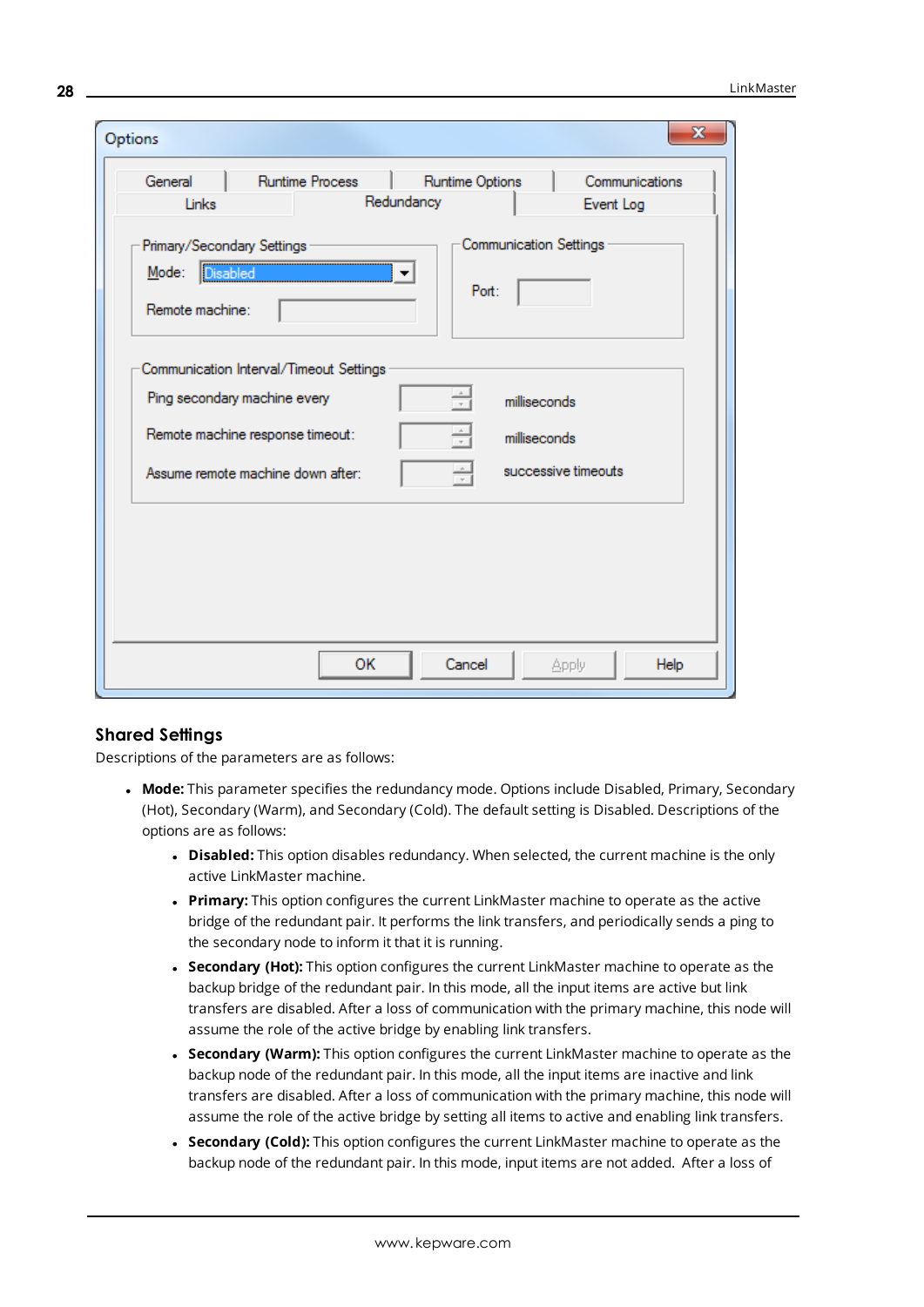communication with the primary machine, this node will assume the role of the active bridge by adding items in an active state and enabling link transfers.

**Port:** This parameter specifies the port number to use for communications. This is the port to which responses will be sent by the secondary node. The valid range is 1 to 65535. The default setting is 11206. This option is not available when Disabled is the chosen redundancy mode.

**Note:** Redundancy requires that the port number be the same for both the primary and secondary LinkMaster machines.

#### **Communication Interval/Timeout Settings for Primary Mode**

The following settings are available when Primary is the chosen redundancy mode. Descriptions of the parameters are as follows:

- **. Secondary Machine:** This parameter specifies the secondary machine. Users can enter the IP Address or the secondary machine name (without the backslashes). This option is not available when Disabled is the chosen redundancy mode.
- <sup>l</sup> **Ping secondary machine every** *x* **milliseconds:** This parameter specifies how often the primary node will send a ping to the secondary node to confirm that it is running. The valid range is 100 to 1200000 milliseconds. The default setting is 5000 milliseconds.
- <sup>l</sup> **Secondary machine response timeout:** This parameter specifies how long the primary node will wait for the secondary node to respond. The valid range is 2000 to 1200000 milliseconds. The default setting is 20000 milliseconds.
- <sup>l</sup> **Assume secondary machine down after** *x* **successive timeouts:** This parameter specifies how many response timeouts the primary node will allow before assuming the secondary node is not functional. The valid range is 1 to 100 retries. The default setting is 3 retries.

#### **Communication Interval/Timeout Settings for Secondary Mode**

The following parameters are available when Secondary (Hot, Warm, or Cold) is the chosen redundancy mode. Descriptions of the parameters are as follows:

- <sup>l</sup> **Primary Machine:** This parameter specifies the primary machine. Users can enter the IP Address or the primary machine name (without the backslashes). This option is not available when Disabled is the chosen redundancy mode.
- <sup>l</sup> **Ping secondary machine every** *x* **milliseconds:** This parameter is only available when Primary is the chosen redundancy mode.
- <sup>l</sup> **Primary machine ping wait timeout:** This parameter specifies how long the secondary node will wait for the primary node to send a ping. The valid range is 2000 to 1200000 milliseconds. The default setting is 20000 milliseconds.
- <sup>l</sup> **Assume primary machine down after** *x* **successive timeouts:** This parameter specifies how many ping timeouts the secondary node will allow before assuming the primary node is not functional and taking over the role of the primary. The valid range is 1 to 100 retries. The default setting is 3 retries.

# <span id="page-28-0"></span>**Options - Event Log**

LinkMaster supports persistent Event Logging. Events that occur within LinkMaster can be stored to disk and viewed with the Event Viewer. The data that is displayed in the Event Log depends on what is selected in the Event Log Options dialog.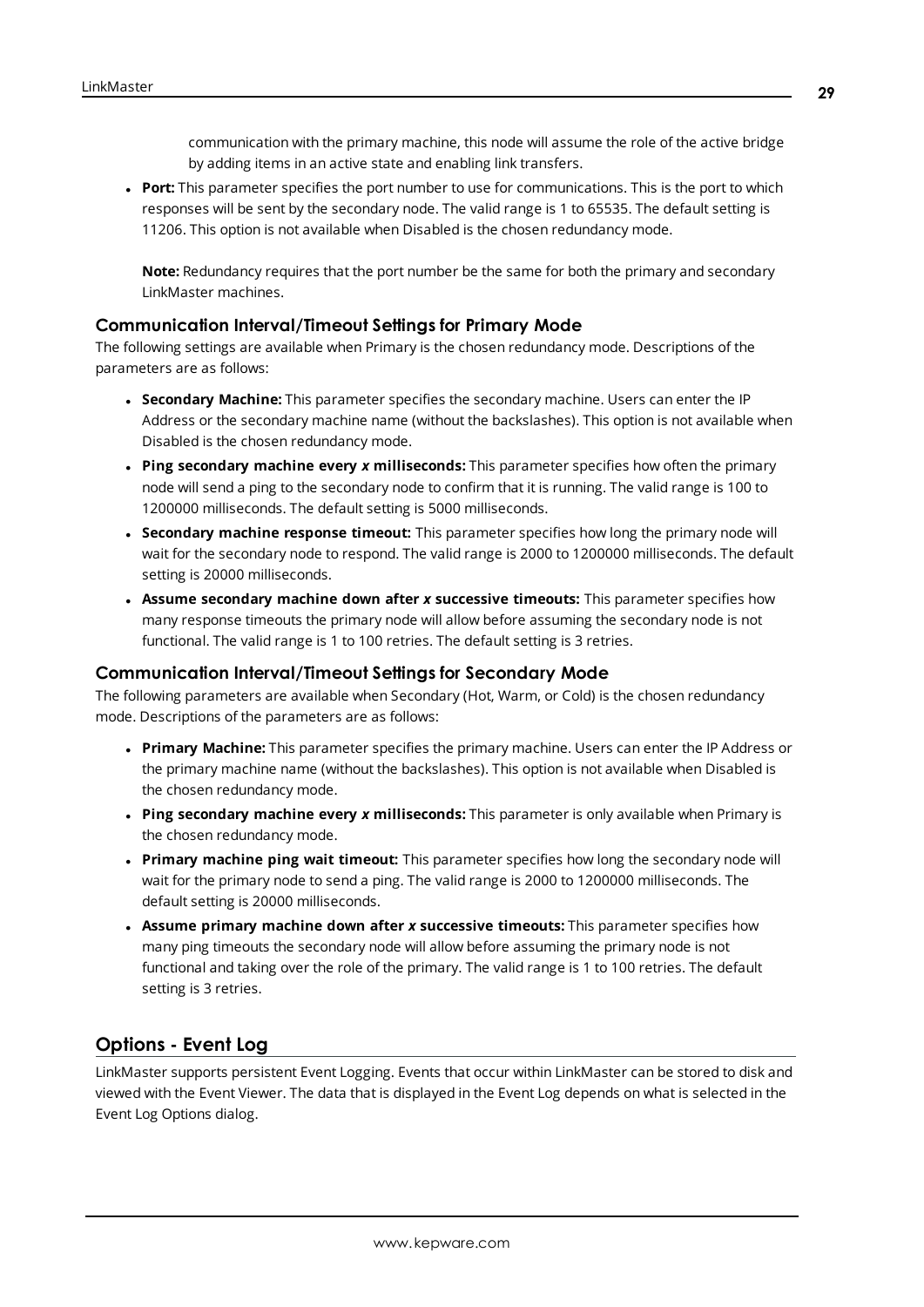| General<br><b>Runtime Process</b> | Runtime Options<br>Communications                                                                                                                                                     |
|-----------------------------------|---------------------------------------------------------------------------------------------------------------------------------------------------------------------------------------|
| Links                             | Event Log<br>Redundancy                                                                                                                                                               |
| $\Box$ Connection                 |                                                                                                                                                                                       |
| Port                              | 56333                                                                                                                                                                                 |
| Event Log Settings                |                                                                                                                                                                                       |
| Persistence Mode                  | Single File                                                                                                                                                                           |
| Max records                       | 1000                                                                                                                                                                                  |
| Log file path                     | C:\ProgramData\Kepware\LinkMaster\V3\                                                                                                                                                 |
| Max single file size (KB)         | 1000                                                                                                                                                                                  |
|                                   |                                                                                                                                                                                       |
| Min days to preserve              | 30                                                                                                                                                                                    |
| Port<br>restore default.)         | Enter the TCP/IP port number that should be used for the event log. You may need to<br>configure your network firewall settings to permit communication on this port. (Enter blank to |

Descriptions of the parameters are as follows:

**Port:** This parameter specifies the TCP/IP port number that will be used for the Event Log. The default setting is 56333.

**Note:** The network's firewall settings may need to be configured to permit communications on this port.

- **Persistence Mode:** This parameter specifies the mode of Event Log persistence. Options include Memory, Single File, and Extended Data Store. The default setting is Single File. Descriptions of the options are as follows:
	- **Memory:** This options keeps all records in memory.
	- **.** Single File: This option keeps all records to one file.
	- **Extended Data Store:** This options persists a potentially large number of records for an extended period.
- **Max records:** This parameter determines the number of records the log system will hold before the Log Full action comes into effect. The valid range is 100 to 30000 records. The default setting is 1000.

**Note:** Users that attempt to change this parameter to a value that is less than the current number of records in the log will receive a warning that log file truncation will occur.

<sup>l</sup> **Log file path:** This parameter specifies where the log file will be stored.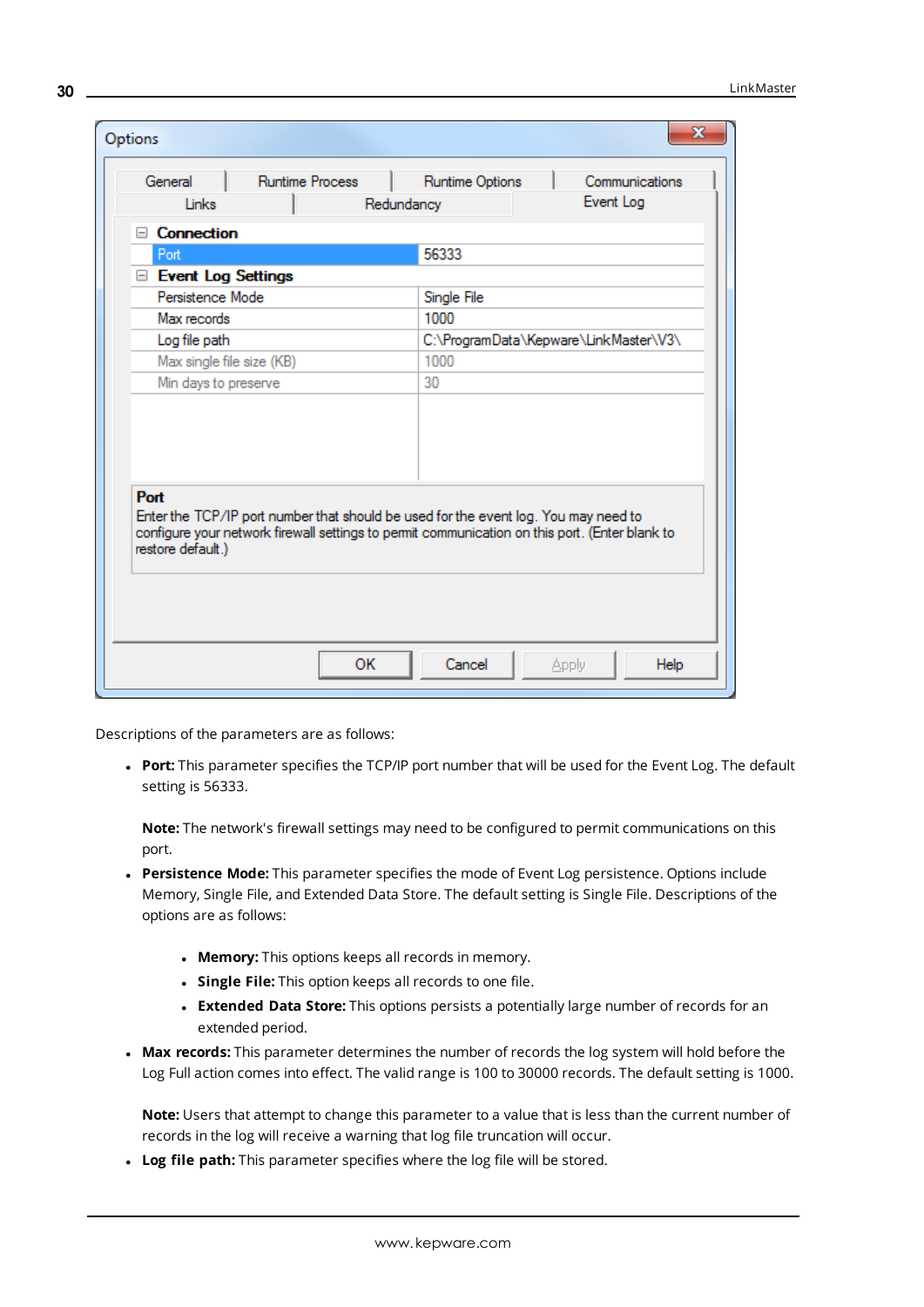- <sup>l</sup> **Max single file size:** This parameter specifies the maximum size in KB that any one log file can contain. The default setting is 1000 KB.
- <sup>l</sup> **Min days to preserve:** This parameter specifies the number of days after which log files will be deleted. The default setting is 30 days.

**Note:** Users can tailor the Event Log to meet the application's reporting requirements. There are currently three types of messages that can be placed into the Event Log: General messages (such as startup and shutdown), Warning messages (such as device not responding), and Error messages (such as the rejection of bad OPC item requests). To protect the log file's contents, define permissions and limit access through the **Users [Menu](#page-15-0)**.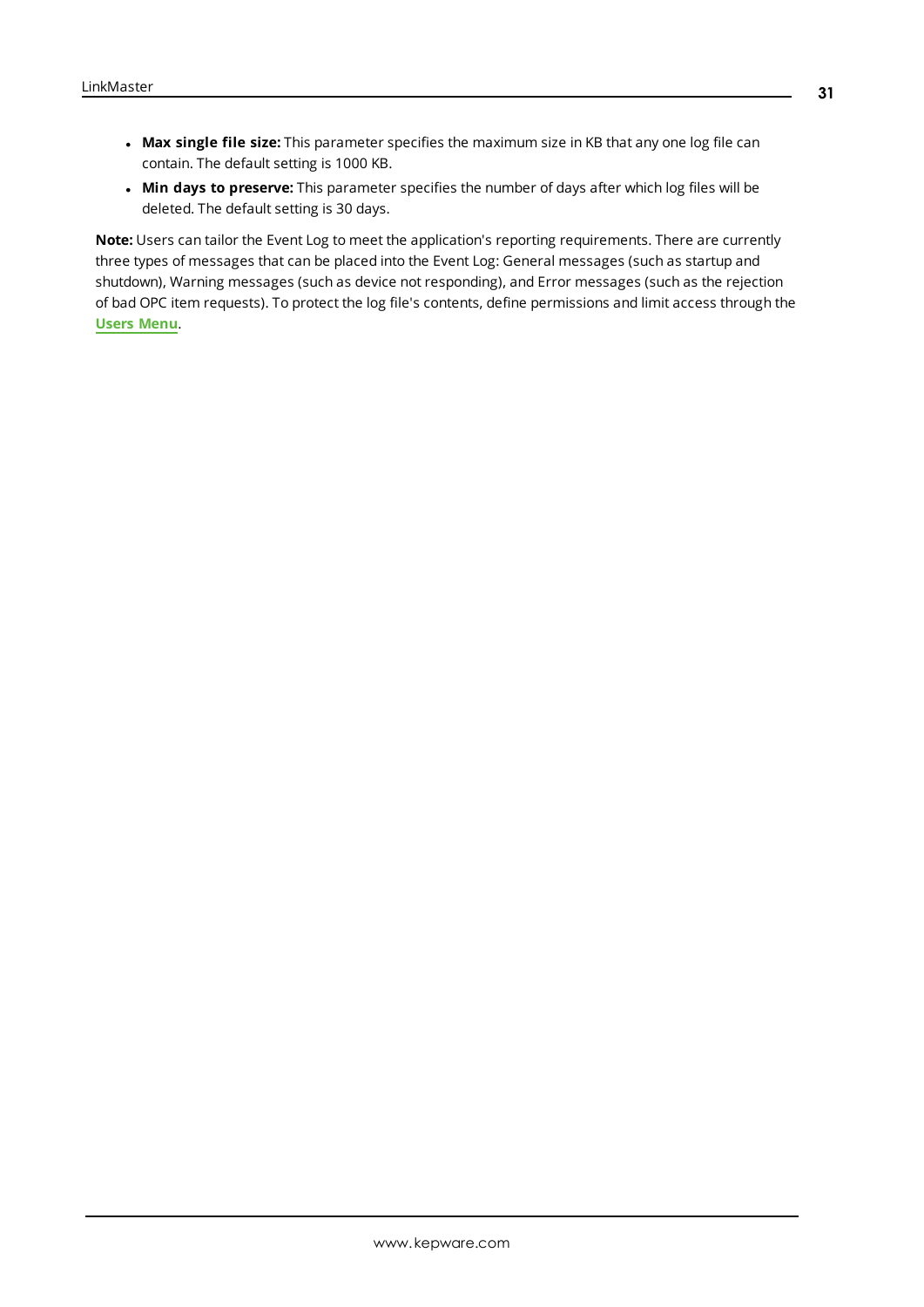# <span id="page-31-0"></span>**Basic LinkMaster Components**

For more information on a specific LinkMaster component, select a link from the list below.

**What Is a Link [Group?](#page-31-1) What Is a Link [Item?](#page-33-0)**

## <span id="page-31-1"></span>**What Is a Link Group?**

Link groups hold link items. One must be added to the LinkMaster project before any data items that will be linked together can be defined. Multiple link groups can be added to a project. From an OPC client standpoint, link groups allow users to divide OPC data into smaller item lists (which makes searching for a specific link item easier when browsing with an OPC client). For more information, refer to **[Adding](#page-47-0) a Link [Group](#page-47-0)**.

#### **Link Group Properties**

The Link Group Properties specify the server update rate and client I/O refresh rate. It also controls whether to enable or disable link transfers and when to remove item references. To access the Link Group Properties through the Configuration, select the link group and then click **Edit** | **Properties**. To access the Link Group Properties through the OPC client application, utilize LinkMaster's System Tags. For more information, refer to **Link Group [Properties](#page-31-2)**.

<span id="page-31-2"></span>**See Also: What Are the [LinkMaster](#page-43-0) System Tags?**

## **Link Group Properties**

The Link Group Properties are used to control and operate the link items.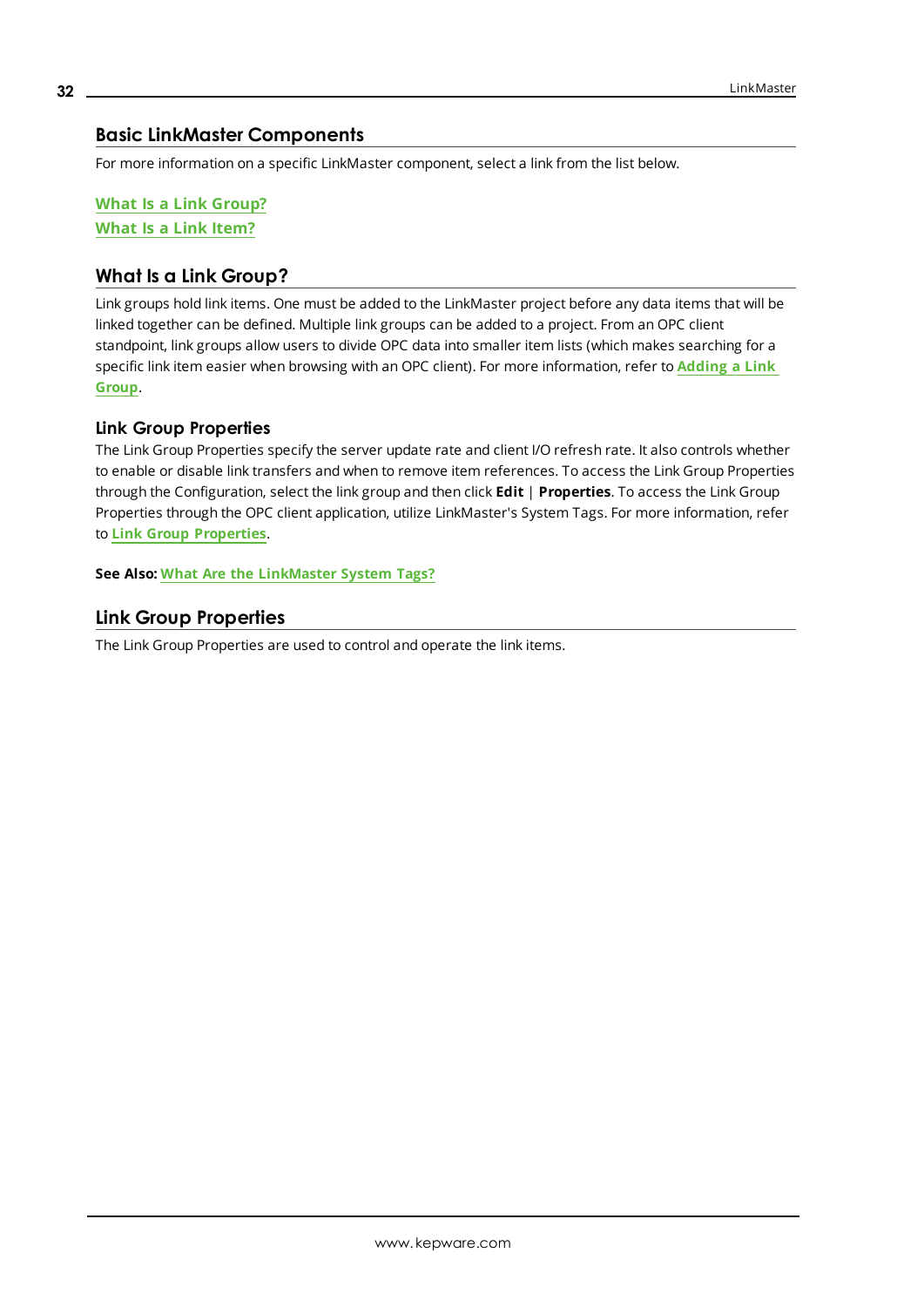| General                                                                                                          | х |
|------------------------------------------------------------------------------------------------------------------|---|
| <b>Identification</b>                                                                                            |   |
| Group0<br>Name:                                                                                                  |   |
| Description:                                                                                                     |   |
| Settings<br>250<br>÷<br>milliseconds<br>Server update rate:<br>싁<br>milliseconds<br>Client I/O refresh rate: 0   |   |
| $\overline{\triangledown}$ Enable link transfers<br>$\Box$ Remove item references when link transfer is disabled |   |
| 0K<br>Cancel                                                                                                     |   |

Descriptions of the parameters are as follows:

**Name:** This parameter specifies the string that will represent the data available from this group. It can be up to 80 characters in length, and must be unique within the LinkMaster project.

**Note:** Some OPC client applications have a limited display window when browsing an OPC server's link tag space. As such, names should be brief.

- Description: This parameter specifies a description of this link group. It can be up to 64 characters in length.
- <sup>l</sup> **Server update rate:** This parameter specifies the rate at which LinkMaster will check the link's input items for changing values, and update the link's output items if a change has occurred. It does not regulate the changing input values from the server: data change events from the server will still be written to the link outputs as they are received. This value equates to the server's group update rate and can dictate the rate that the OPC server will poll its connected devices. If the data that will be transferred to the outputs changes slowly, the setting should be set to a slow rate. The valid range is 10 to 3,600,000 milliseconds. The default setting is 250 milliseconds.

**Note:** If users have configured the Client I/O Refresh Rate faster than the Server Update Rate, it will take precedence over how often outputs are updated.

<sup>l</sup> **Client I/O refresh rate:** This parameter specifies the rate at which link input values will be written to link outputs, regardless of any change in input data. The default setting is zero (Off).

**Note 1:** Because the Server Update Rate interval dictates refresh writes according to changing input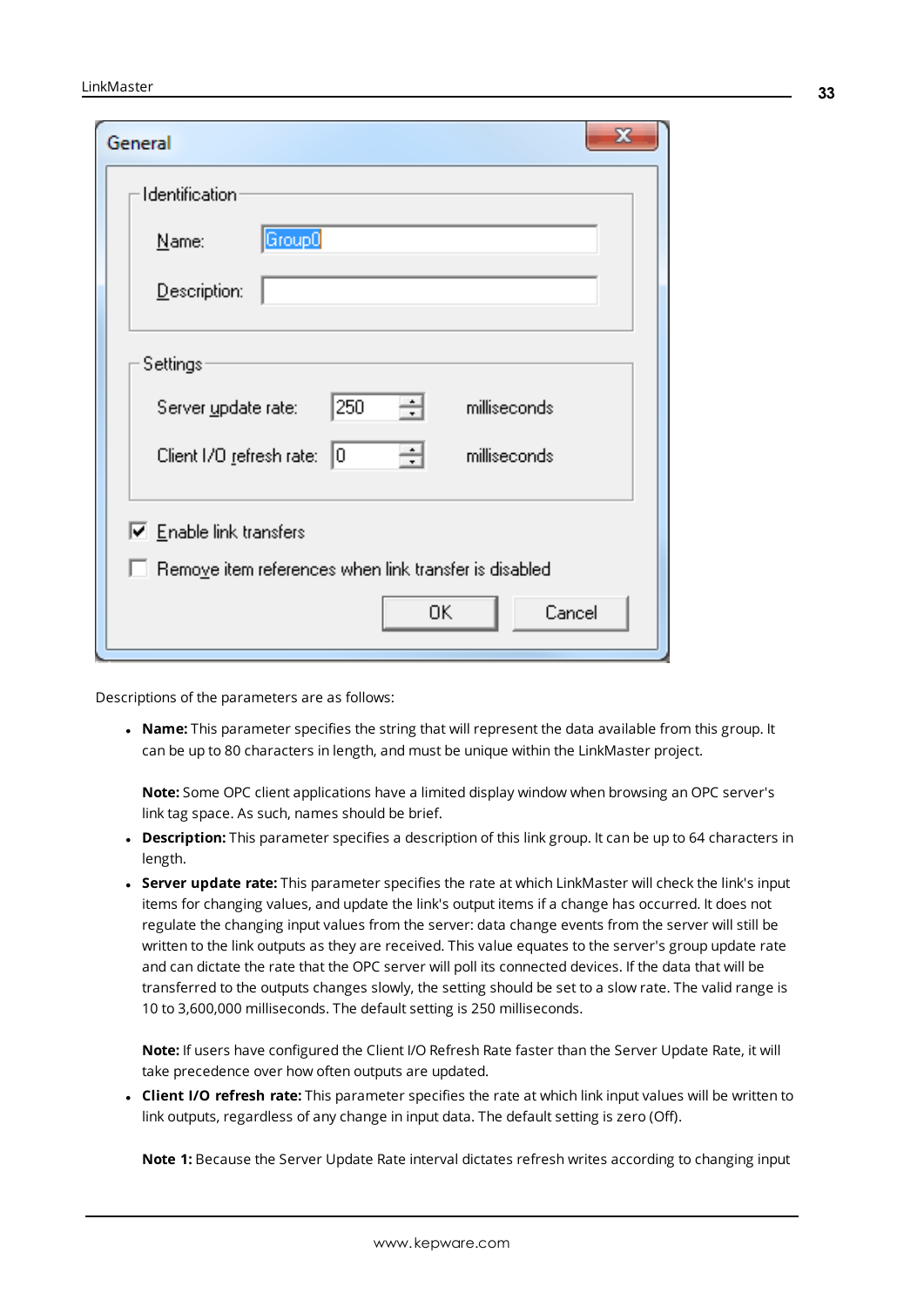values from the server, this setting usually does not need to be enabled. Unnecessary writing to the input cache can be expensive in terms of CPU resources; however, in certain situations it may be important to "correct" the link's output if other sources have written to it. This parameter should only be used when outputs require continuous updates.

**Note 2:** Writing from a high-speed input to a low-speed output can overload the target OPC server's write queue. In most cases, a Client I/O Refresh setting that exceeds the ability of the OPC server to write data will cause it to consume more system memory than normally required. Continued operation in this state may consume all available system memory. If this parameter must be used, apply the slowest acceptable rate. For information on reducing the number of writes sent to the OPC server, refer to **Link [Options](#page-25-0)**.

<sup>l</sup> **Enable Link Transfers:** When checked, this option will turn link writes within a group on. The default setting is checked.

**Note:** This parameter can also be set via a client by accessing the group's Enabled Tag. For more information, refer to **What Are the [LinkMaster](#page-43-0) System Tags?**

<sup>l</sup> **Remove item references when link transfer is disabled:** When checked, this option will remove input items from the source OPC server that are being referenced in the link group. This setting is used in conjunction with **Enable Link Transfers**. The default setting is unchecked.

**Note:** Changes to these parameters can be made at any time, but must be saved before they will take effect. For more information, refer to **Saving the [Project](#page-56-0)**.

## <span id="page-33-0"></span>**What Is a Link Item?**

A link item is created when an input item from one OPC server is linked to one or more output items from another OPC server. Link items may be created manually, through drag and drop, or via CSV import and export. For more information, refer to **How Do I... Drag [and Drop](#page-58-0) Items** and **CSV [Import](#page-39-0) and Export**.

#### **Link Item Properties**

The Link Item Properties specify the source of data that will be transferred, define the OPC items in the target OPC server that will be linked to the source, and determine whether to scale the raw input data to a more appropriate range for the Link Output item or client application. For more information, refer to **[Link](#page-33-1) Item [Properties](#page-33-1) - General**.

## <span id="page-33-1"></span>**Link Item Properties - General**

The General tab is used to specify the link's name, provide an optional description, and select its client access.

**34**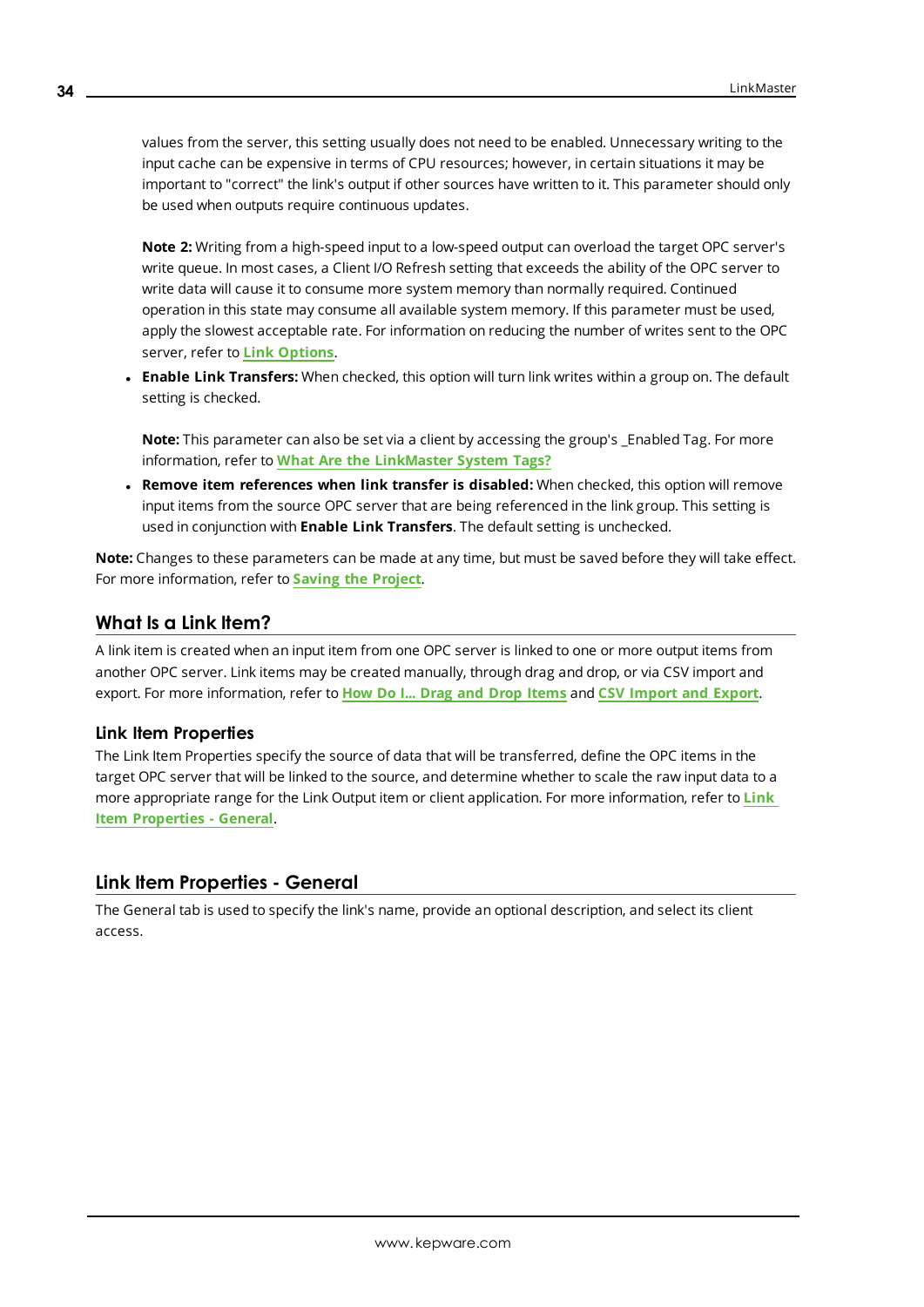| <b>Link Item Properties</b>                                                                                                       | $\mathbf{x}$ |
|-----------------------------------------------------------------------------------------------------------------------------------|--------------|
| General   Input   Output   Scaling  <br>· Identification<br>Link0<br>Name:<br>Description:<br>Settings<br>Read-only client access |              |
| Cancel<br>OK                                                                                                                      | Help         |

Descriptions of the parameters are as follows:

**Name:** This parameter specifies the string that will represent the data available from this link tag. It can be up to 80 characters in length, and must be unique within any given link group. If the application is best suited using blocks of link items with the same names, use link groups to segregate the link item tags.

**Note:** Some OPC client applications have a limited display window when browsing the link tag space of an OPC server. As such, users should keep names brief.

**Description:** This parameter specifies a description of this tag. It may be up to 64 characters in length.

**Note:** If an OPC client that supports Data Access 2.0 Tag Properties is being used, the description parameter will be accessible from the tag's Item Descriptions.

<sup>l</sup> **Read-Only Client Access:** This parameter specifies whether the link is Read Only or Read/Write. When enabled, client applications will be prevented from changing the data contained in this tag. When disabled, client applications can change the Link Tag's value as needed.

**Note:** This selection affects how the tag will appear in an OPC client's browse space. Many OPC client applications filter tags based on their attributes; as such, changing this tag's access method may change how and when the tag will appear in the OPC client's browse space.

**Note:** Changes to these parameters can be made at any time, but must be saved before they will take effect. For more information, refer to **Saving the [Project](#page-56-0)**.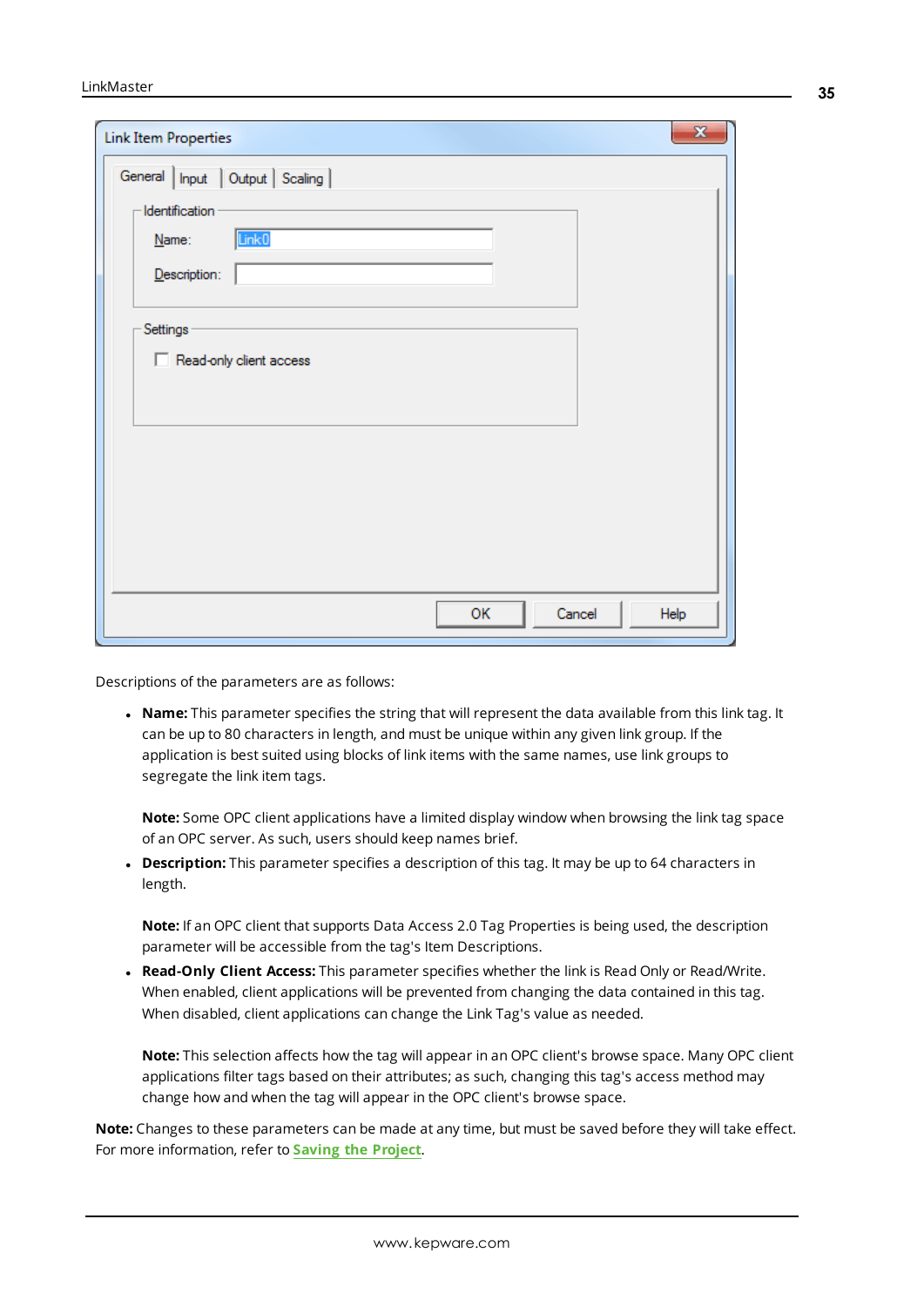## <span id="page-35-0"></span>**Link Item Properties - Input**

The Input tab is used to define the source of data that will be transferred to one or more output items, to browse and select an available local or remote machine, to choose an OPC server on the selected machine, and to choose tag items available on that server.

**Note:** Users can create link item inputs by dragging and dropping items in the Link Property View. For more information, refer to **How Do I... Drag and Drop [Items](#page-58-0)**.

| <b>Link Item Properties</b>                                | $\mathbf{x}$ |
|------------------------------------------------------------|--------------|
| Output   Scaling  <br>General Input                        |              |
| Properties                                                 |              |
| Local Machine<br>Machine name:<br>$\overline{\phantom{a}}$ |              |
| Kepware.KEPServerEX.V5<br>Server name:                     |              |
| Access path:                                               |              |
| Item ID:<br>$\left\vert \dots \right\rangle$               |              |
| Default<br>Data type:<br>▼                                 |              |
|                                                            |              |
|                                                            |              |
|                                                            |              |
|                                                            |              |
|                                                            |              |
|                                                            |              |
| Cancel<br>OK                                               | Help         |
|                                                            |              |

Descriptions of the parameters are as follows:

<span id="page-35-4"></span><sup>l</sup> **Machine Name:** This parameter specifies the local machine or a machine located on the Ethernet network (if any are available). The default setting is Local Machine.

<span id="page-35-5"></span>**Note:** The setting can be left as Local Machine if the server is located on the same machine as LinkMaster.

- <span id="page-35-1"></span>**. Server Name:** This parameter specifies the OPC server from which users will receive source data.
- <sup>l</sup> **Access Path:** This parameter is required by some OPC servers to complete an item definition. For more information, refer to the OPC server's help documentation.
- <span id="page-35-3"></span><sup>l</sup> **Item ID:** This parameter specifies the OPC server item that will be used to reference data. Items may be selected through the Browse feature if the server supports tag browsing. To determine valid item names for the location in question, refer to the OPC server's documentation.
- <span id="page-35-2"></span>**.** Data Type: This parameter specifies the requested data type that should be used for communications between the OPC server and LinkMaster. It should agree with the size and type of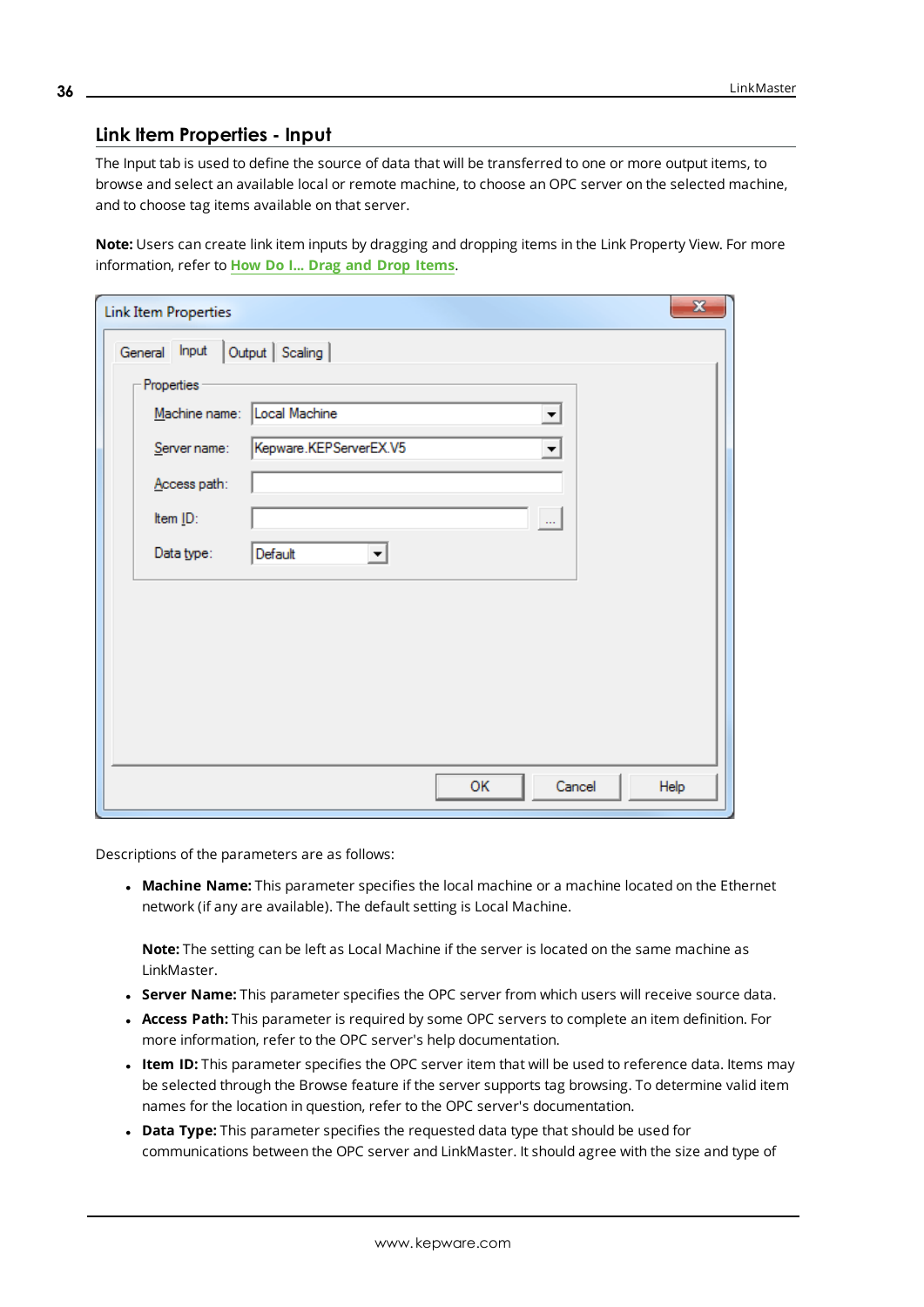the register or memory location that is being addressed. For more information, refer to the "Supported Data Types" subtopic below.

#### **Supported Data Types**

All data types are available as Array types except for Boolean and String.

| <b>Data Type</b> | <b>Description</b>                              |
|------------------|-------------------------------------------------|
| <b>Native</b>    | Default as determined by the OPC server         |
| Boolean          | Single bit                                      |
| Char             | Signed 8 bit value                              |
| <b>Byte</b>      | Unsigned 8 bit value                            |
| Short            | Signed 16 bit value                             |
| Word             | Unsigned 16 bit value                           |
| Long             | Signed 32 bit value                             |
| <b>DWord</b>     | Unsigned 32 bit value                           |
| Real             | Single precision floating point value (32 bits) |
| Double           | Double precision floating point value (64 bits) |
| <b>String</b>    | Zero terminated character array                 |

# <span id="page-36-0"></span>**Link Item Properties - Output**

The Output tab is used to define the OPC items available in the target OPC server that will be linked to the source OPC server input items, to browse and select a local or remote machine, to choose an OPC server, and to select any of the desired tag items located on that server as outputs.

Users can add as many outputs as needed. To do so, enter the desired item in the Item ID and then click **Add**. To remove an item, highlight it in the output display and then click **Remove**. To apply changes made to an existing output, press **Update**.

**Note:** Users can add link outputs by dragging and dropping items in the Link Property View. For more information, refer to **How Do I... Drag and Drop [Items](#page-58-0)**.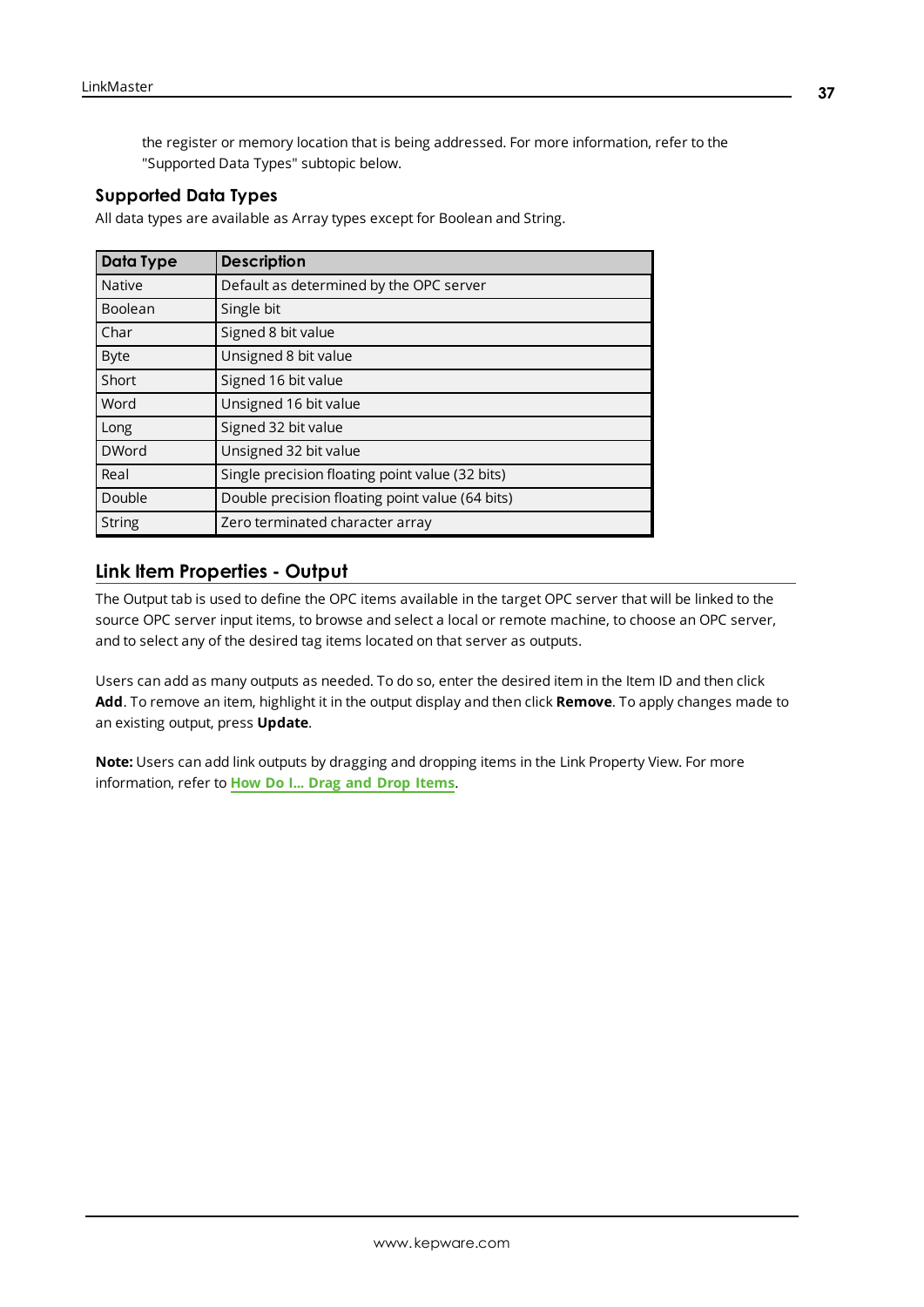| <b>Link Item Properties</b> |                        |                     |          | $\mathbf{x}$   |
|-----------------------------|------------------------|---------------------|----------|----------------|
| General   Input             | Output   Scaling       |                     |          |                |
| Properties                  |                        |                     |          | Add            |
| Machine name:               | Local Machine          |                     | ▼        | Bemove         |
| Server name:                | Kepware.KEPServerEX.V5 |                     | ▼        | Update         |
| Access path:                |                        |                     |          |                |
| Item ID:                    |                        |                     | $\ldots$ |                |
| Data type:                  | Default                | $\vert \cdot \vert$ |          |                |
|                             |                        |                     |          |                |
| Machine                     | Server                 | Access Path         | Item ID  | Data Type      |
|                             |                        |                     |          |                |
|                             |                        |                     |          |                |
|                             |                        |                     |          |                |
|                             |                        |                     |          |                |
|                             |                        |                     | ОK       | Cancel<br>Help |

Descriptions of the parameters are as follows:

<span id="page-37-3"></span><sup>l</sup> **Machine name:** This parameter specifies the local machine or a machine located on the Ethernet network (if any are available). The default setting is Local Machine.

<span id="page-37-4"></span>**Note:** The setting can be left as Local Machine if the server is located on the same machine as LinkMaster.

- <span id="page-37-0"></span><sup>l</sup> **Server name:** This parameter specifies the OPC server to which the source data will be linked.
- <sup>l</sup> **Access path:** This parameter is required by some OPC servers to complete an item definition. For more information, refer to the OPC server's help documentation.
- <span id="page-37-2"></span>**.** Item ID: This parameter specifies the OPC server item that will be used to reference data. Items may be selected through the Browse feature if the server supports tag browsing. To determine valid item names for the location in question, refer to the OPC server's documentation.
- <span id="page-37-1"></span>**• Data type:** This parameter specifies the requested data type that should be used for communication between the OPC server and LinkMaster. It should agree with the size and type of the register or memory location that is being addressed. For more information, refer to the "Supported Data Types" subtopic below.

#### **Supported Data Types**

All data types are available as Array types except for Boolean and String.

| Data Type | <b>Description</b>                      |
|-----------|-----------------------------------------|
| Native    | Default as determined by the OPC server |
| Boolean   | Single bit                              |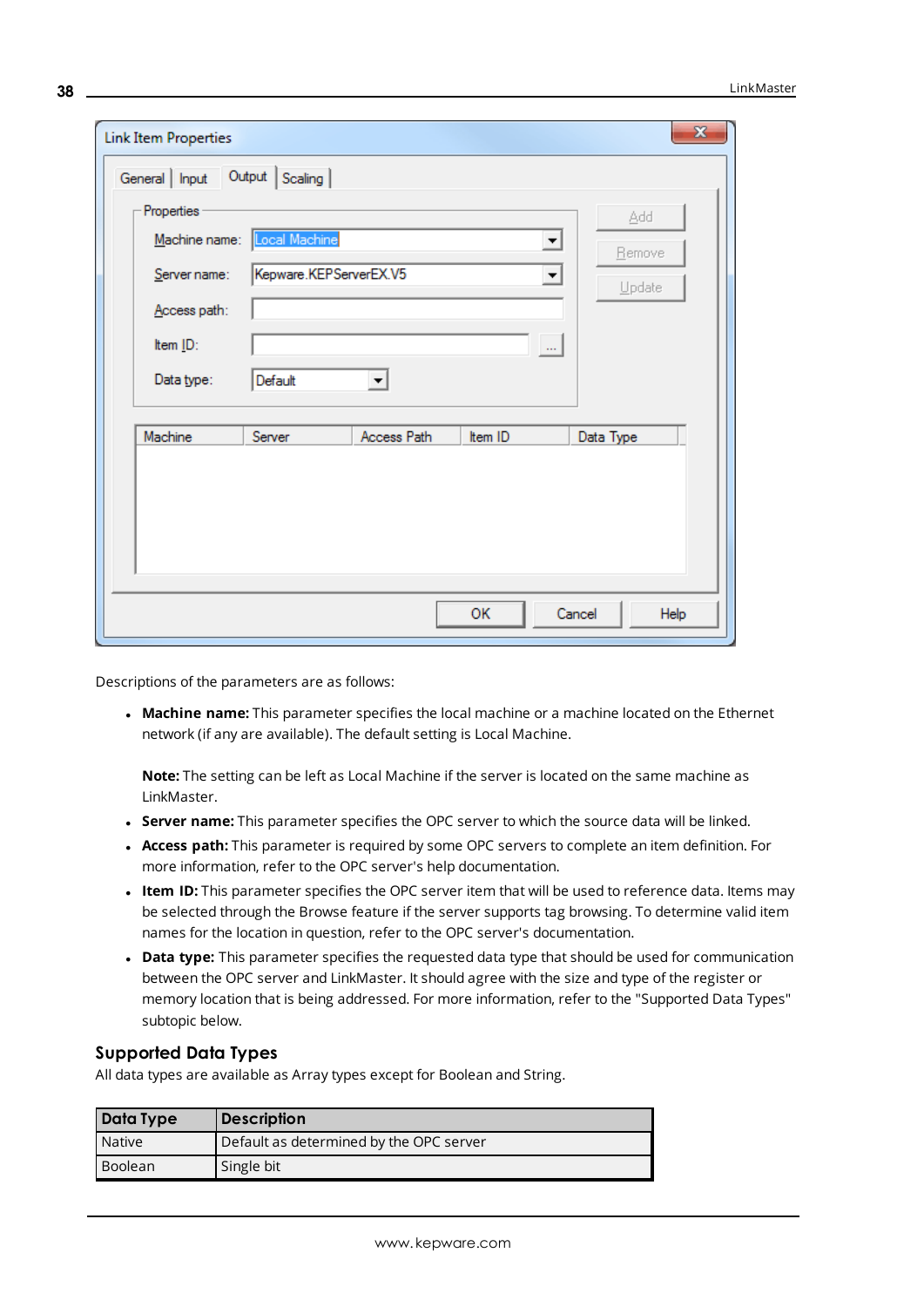| Char          | Signed 8 bit value                              |
|---------------|-------------------------------------------------|
| <b>Byte</b>   | Unsigned 8 bit value                            |
| Short         | Signed 16 bit value                             |
| Word          | Unsigned 16 bit value                           |
| Long          | Signed 32 bit value                             |
| <b>DWord</b>  | Unsigned 32 bit value                           |
| Real          | Single precision floating point value (32 bits) |
| Double        | Double precision floating point value (64 bits) |
| <b>String</b> | Zero terminated character array                 |

# <span id="page-38-0"></span>**Link Item Properties - Scaling**

The Scaling tab allows raw input data from the server to be scaled to a more appropriate range for the Link Output item or client application. There are two types of scaling: **Linear** and **Square Root**. Both options will enable scaling operations for the link item. The default setting is None.

| <b>Link Item Properties</b>                | $\mathbf{x}$                                  |
|--------------------------------------------|-----------------------------------------------|
| General   Input   Output Scaling           |                                               |
| $\subseteq$ None<br>C Linear C Square root |                                               |
| Raw Value Range-                           | -Scaled Value Range -                         |
| Data type: Default                         | Data type: Double<br>$\overline{\phantom{m}}$ |
| High: 1000                                 | 1000<br>$\Box$ Clamp<br>High:                 |
| $L_{QW}$ : 0                               | $\Box$ Clamp<br>Low:<br>10                    |
|                                            | $Units$                                       |
|                                            |                                               |
|                                            |                                               |
|                                            |                                               |
|                                            |                                               |
|                                            | Cancel<br>ОK<br>Help                          |

## **Raw Value Range**

These parameters specify the range of raw data from the server. The valid range depends on the data type of the raw value. For example, if the raw value was set to Short, the valid range of the raw value would be - 32768 to 32767. Descriptions of the parameters are as follows: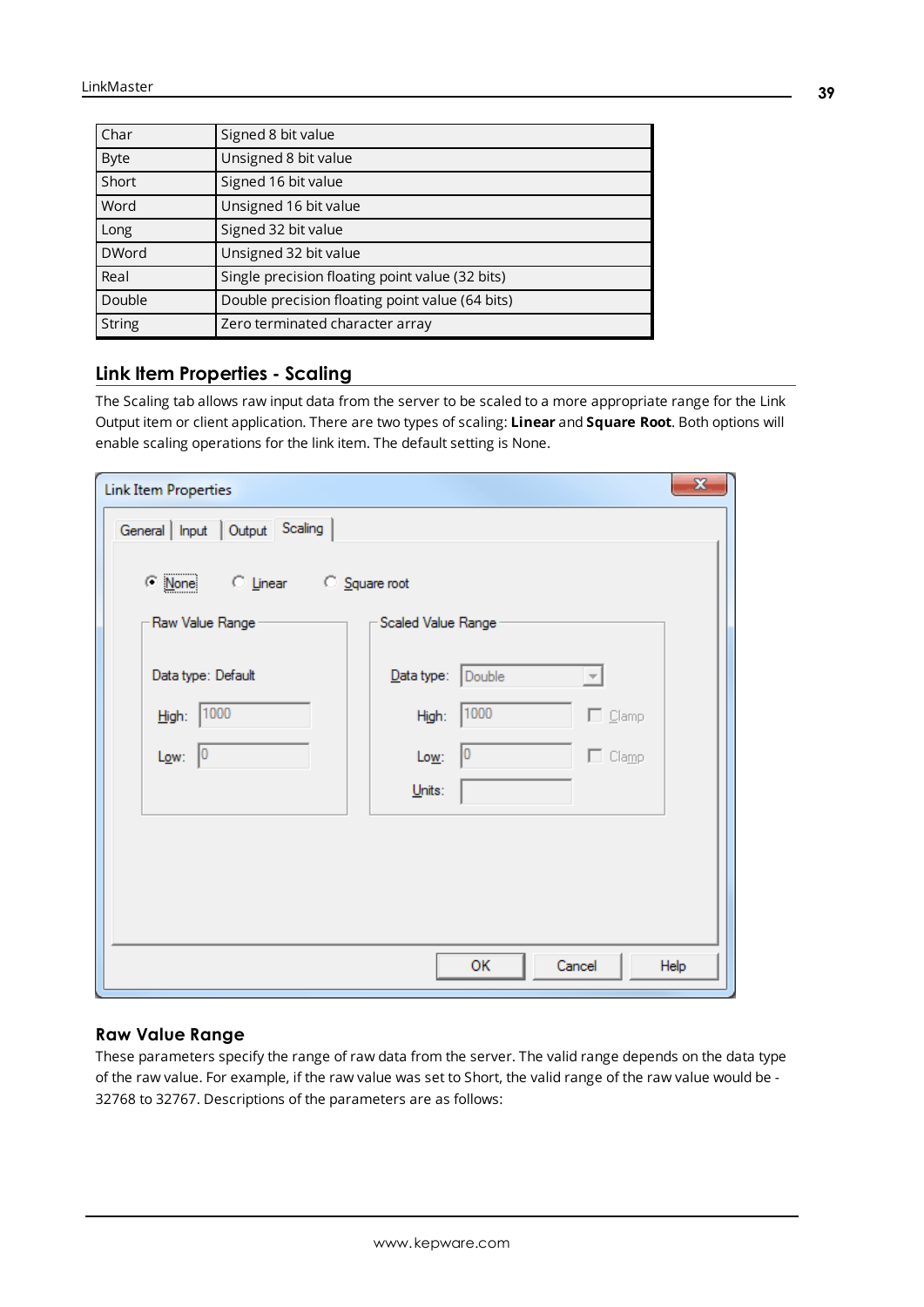- **.** Data Type: This parameter specifies the data type of the link item's raw value.
- **High:** This parameter specifies the highest value of the raw data type's range. It must be greater than the raw low range.
- Low: This parameter specifies the lowest value of the raw data type's range. It must be lesser than the raw high range.

#### **Scaled Value Range**

These parameters specify the range of the resulting scaled value. The valid range depends on the data type of the scaled value. For example, if the scaled data type is set to Long, the valid range would be -2147483648 to 2147483647. Descriptions of the parameters are as follows:

- <sup>l</sup> **Data Type:** This parameter specifies the data type of the Link Item's scaled value. Although a scaled value normally results in a floating-point value, LinkMaster does not make this assumption. The data type can be set to any valid OPC data type, providing users the ability to scale from a raw data type (such as Short) to an engineering value with a data type of Long if needed. The default setting is Double.
- High: This parameter specifies the highest value of the scaled value data type's range. It must be greater than the scaled value low range.
- Low: This parameter specifies the lowest value of the scaled value data type's range. It must be lesser than the scaled value high range.
- **Units:** This parameter allows a unit's string to be assigned to a scaled link item. It can be up to 32 characters long.

**Note:** In many cases, the raw data from the device exceeds the range that has been specified for the raw data. When this occurs, the scaled value will be forced outside of the established range. To prevent this, use the **High Clamp** and **Low Clamp** to restrict the scaled value to the specified range.

<span id="page-39-1"></span>**Important:** LinkMaster supports the OPC Tag Properties available in the 2.0 Data Access specifications. If the OPC client supports these properties, it can automatically configure the range of objects (such as user input objects or displays) using the data entered here.

**Note:** These parameters can be changed at any time and will take effect immediately; however, OPC clients that have already connected to this link item tag will not be affected until they release and reacquire this tag. To prevent operators from changing these parameters, restrict access rights through the **Users [Menu](#page-15-0)**.

# <span id="page-39-0"></span>**CSV Import and Export**

LinkMaster can import and export project data in a CSV text file format, thus allowing quick creation and modification of large projects. For example, if the servers with which a user is linking data do not contain browsed items, each server item's access path would have to be manually entered into each link item's property page. With the use of a simple text editor (or Microsoft Excel™), however, users can quickly create and manipulate inputs, outputs, or any other project attributes existing in the LinkMaster project via the CSV file.

A LinkMaster CSV file defines a complete project. When LinkMaster imports a CSV file, it creates a new project that only contains those groups and items defined in the CSV file. To add items to an existing project, first export the project as a CSV file. Then, edit that file and import it back into LinkMaster.

**Note:** The easiest way to create a LinkMaster CSV file is to start with a template. To create a template, save a basic LinkMaster project (which should contain at least one link group, a link item, and a link item output) in CSV format by clicking **File** | **Export CSV**.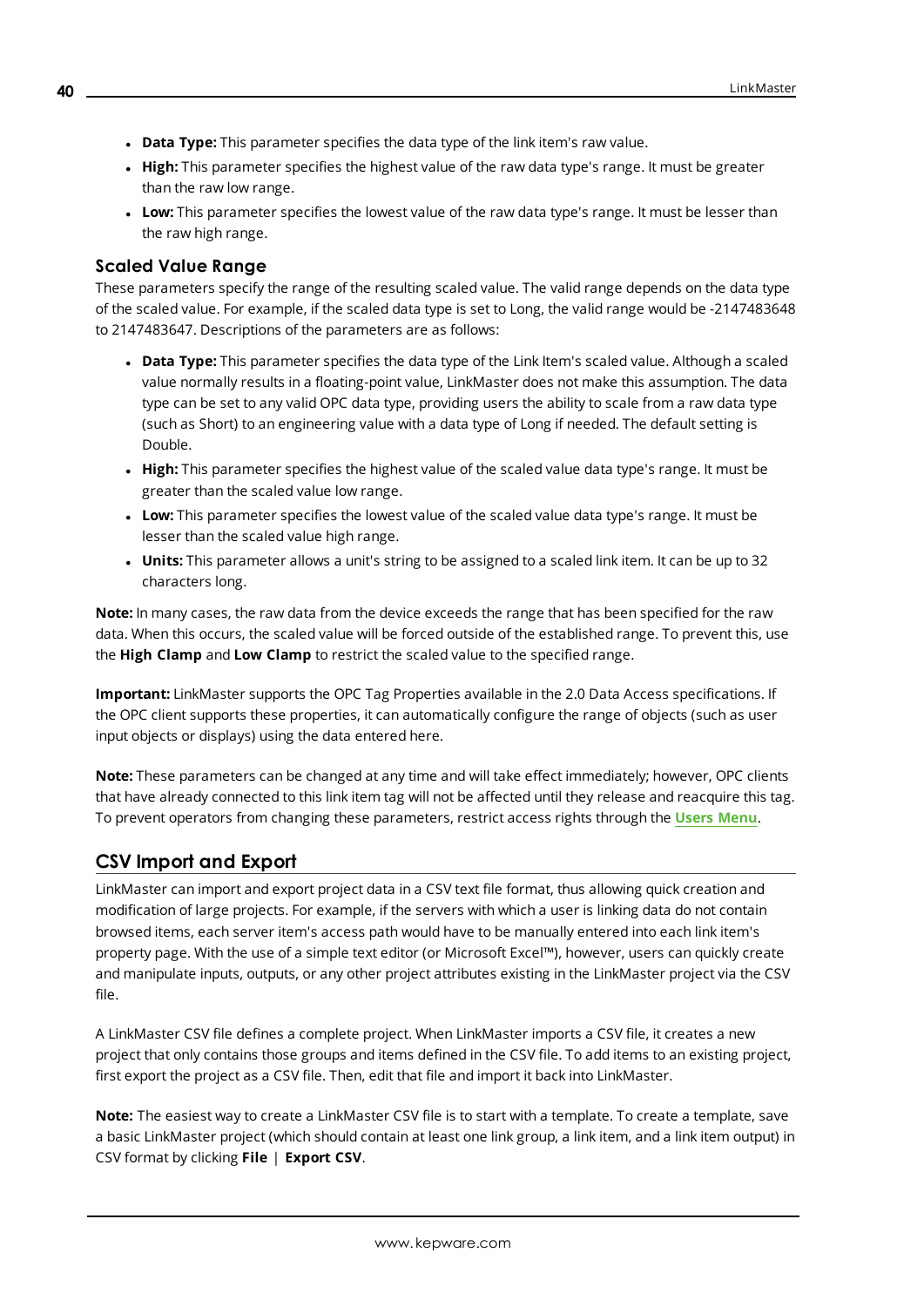#### **Exporting LinkMaster Projects**

Exporting a LinkMaster project will generate a file that contains a record for each link group, link item, and link item output defined in the project. A LinkMaster CSV file contains the following three blocks of records:

- The first block contains records that define the link groups.
- The second block defines the link items that belong to the link groups defined in the first block.
- The third block defines the link item outputs that belong to the link items defined in the second block.

Each block has a Field Identification or header record. For more information, refer to the tables below.

#### **Link Group Fields**

<span id="page-40-5"></span><span id="page-40-1"></span>

| <b>Column Name</b>  | <b>Values</b>                                             | <b>Required</b>   |
|---------------------|-----------------------------------------------------------|-------------------|
| Record Type         | "LINKGROUP"                                               | Yes - must be 1st |
|                     |                                                           | column.           |
| Name                | Any valid group name unique to project.                   | Yes               |
| Server Update Rate  | Decimal (ms)                                              | N <sub>o</sub>    |
| Client Refresh Rate | Decimal (ms)                                              | No.               |
| Enable Link         | 0: Not enabled.                                           | N <sub>o</sub>    |
| Transfers           | 1: Enabled.                                               |                   |
| Remove Item         | 0: Remove item references when link transfer is disabled. | No.               |
| References          | 1: Do not remove item references when link transfer is    |                   |
|                     | disabled.                                                 |                   |
| Description         | Up to 64 characters.                                      | No                |

#### **Link Item Fields**

<span id="page-40-4"></span><span id="page-40-3"></span><span id="page-40-2"></span><span id="page-40-0"></span>

| <b>Column Name</b>   | <b>Values</b>                                                | <b>Required</b> |
|----------------------|--------------------------------------------------------------|-----------------|
| Record Type          | "LINKITEM"                                                   | Yes - must      |
|                      |                                                              | be 1st          |
|                      |                                                              | column.         |
| Link Group           | Name of owner group as defined in link group block.          | Yes - must      |
|                      |                                                              | be 2nd          |
|                      |                                                              | column.         |
| Name                 | Yes                                                          | Any valid       |
|                      |                                                              | item            |
|                      |                                                              | name,           |
|                      |                                                              | unique to       |
|                      |                                                              | owner           |
|                      |                                                              | group.          |
| <b>Client Access</b> | RO: Read Only.                                               | <b>No</b>       |
|                      | R/W: Read & Write.                                           |                 |
| Machine Name         | Name of machine on which OPC server is running.              | Yes             |
| Server Name          | Name of OPC server.                                          |                 |
| <b>Access Path</b>   | Access path as defined in OPC server.                        | <b>No</b>       |
| Item ID              | Item ID as defined in the OPC server.                        | Yes             |
| Data Type            | "Word" "Short", "Float", and so forth. This is the data type | <b>No</b>       |
|                      | that LinkMaster will use for link item data.                 |                 |
| <b>Scaling</b>       | Linear                                                       | <b>No</b>       |
|                      | Square Root                                                  |                 |
|                      | Blank (no scaling)                                           |                 |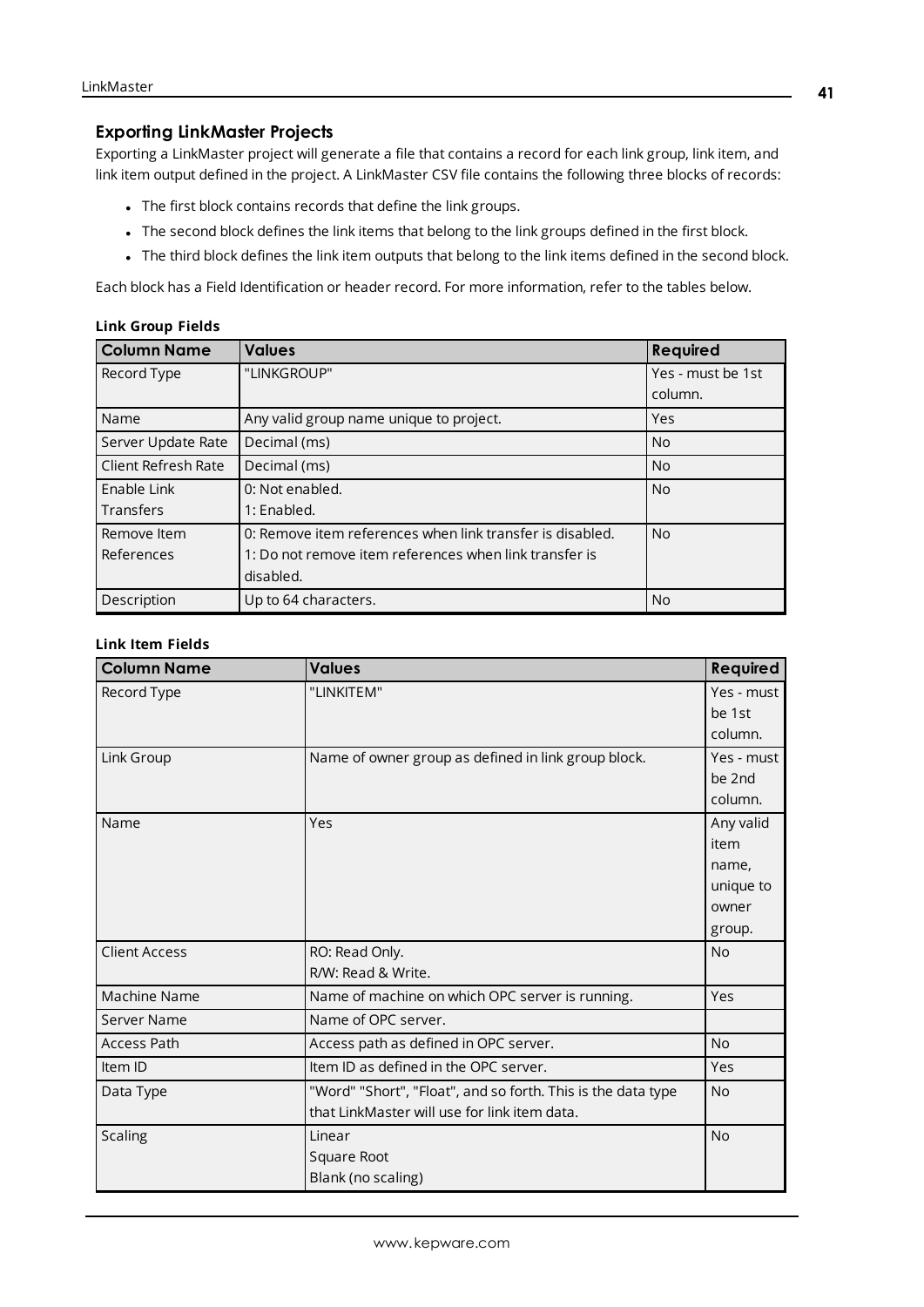| Raw Low          | Low raw value (float).                                                                                                                    | <b>No</b> |
|------------------|-------------------------------------------------------------------------------------------------------------------------------------------|-----------|
| Raw High         | High raw value (float).                                                                                                                   | <b>No</b> |
| Scaled Low       | Scaled low value (float).                                                                                                                 | <b>No</b> |
| Scaled High      | Scaled high value (float).                                                                                                                |           |
| Scaled Data Type | "Word", "Short", "Float", and so forth. This is the data type<br>that LinkMaster will use for link item data after scaling is<br>applied. | <b>No</b> |
| Clamp Low        | 0: Don't clamp.<br>1: Force resulting scaled value to stay within the limit of<br>Scaled Low.                                             | <b>No</b> |
| Clamp High       | 0: Don't clamp.<br>1: Force resulting scaled value to stay within the limit of<br>Scaled High.                                            | <b>No</b> |
| <b>Eng Units</b> | String denoting engineering units of scaled value.                                                                                        | <b>No</b> |
| Description      | Up to 64 characters.                                                                                                                      | <b>No</b> |

## **Link Item Output Fields**

| <b>Column Name</b> | <b>Values</b>                                                 | <b>Required</b> |
|--------------------|---------------------------------------------------------------|-----------------|
| Record Type        | "LINKITEMOUTPUT"                                              | Yes - must      |
|                    |                                                               | be 1st          |
|                    |                                                               | column.         |
| Link Item          | Name of owner link item as defined in link group and item     | Yes - must      |
|                    | blocks <group>.<item>.</item></group>                         | be 2nd          |
|                    |                                                               | column.         |
| Machine Name       | Name of machine on which OPC server is running.               | Yes             |
| Server Name        | Name of OPC server.                                           | Yes             |
| <b>Access Path</b> | Access path as defined in OPC server.                         | N <sub>o</sub>  |
| Item ID            | Item ID as defined in OPC server.                             | Yes             |
| Data Type          | "Word", "Short", "Float", and so forth. This is the data type | No.             |
|                    | that LinkMaster will use for link item output data.           |                 |

# **Editing a LinkMaster CSV File**

A LinkMaster CSV file should be edited using a spreadsheet application (such as Microsoft Excel™). A simple LinkMaster CSV file would appear in Excel as shown below.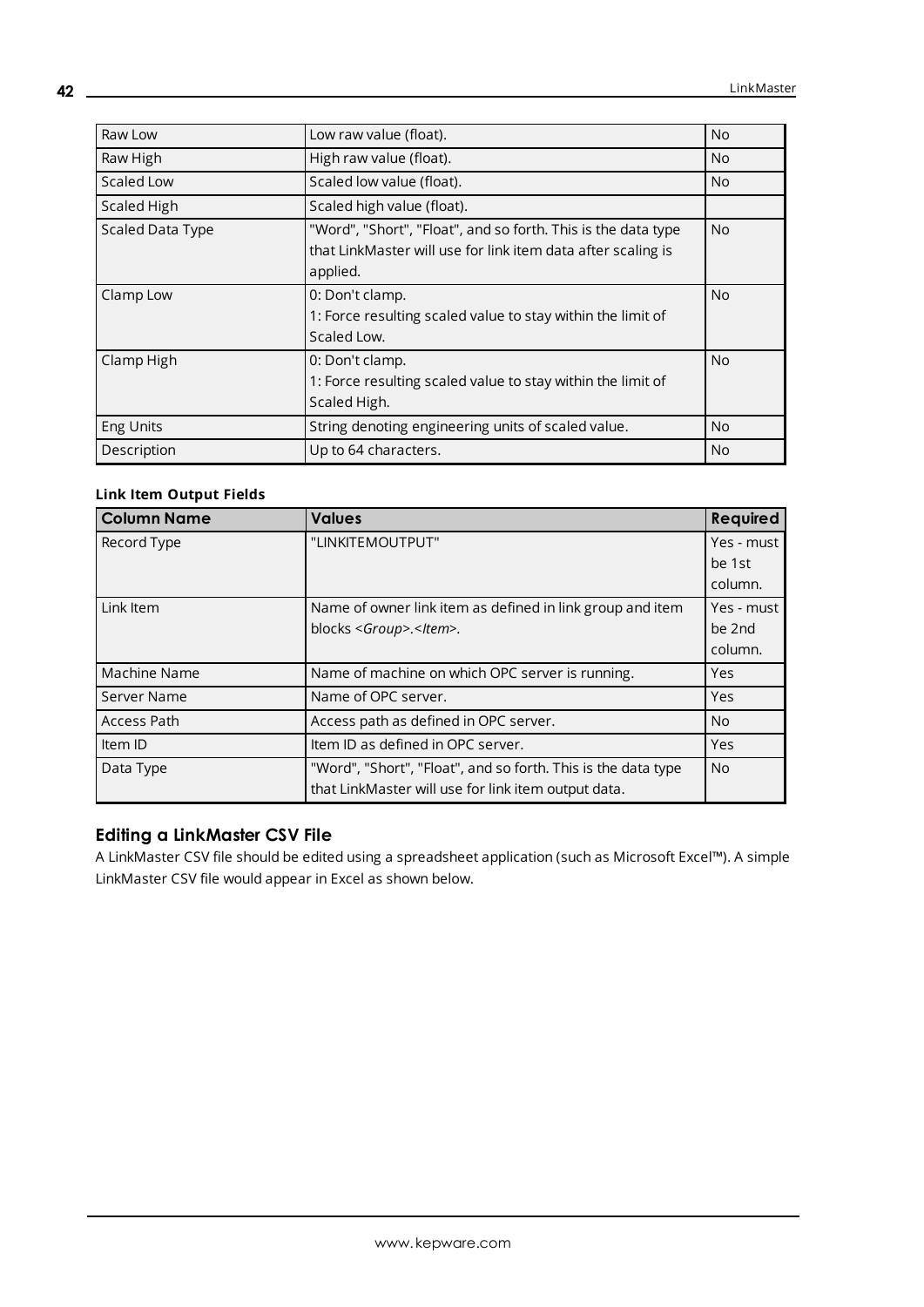|                | <b>Microsoft Excel - Ramp.csv</b> |                     |                           |                                                                                            |           |
|----------------|-----------------------------------|---------------------|---------------------------|--------------------------------------------------------------------------------------------|-----------|
|                | Edit View<br>File                 | Insert Format Tools | Data : Window !<br>Help   |                                                                                            |           |
|                | 60.<br>E.<br>Н<br>昌               | 孯<br>んも色ぐ           | $\sqrt{2}$<br>Caller.     | $\frac{1}{2} \sum f_* \frac{1}{2}$ $\frac{1}{2}$ $\frac{1}{2}$ $\frac{1}{2}$ $\frac{1}{2}$ | Arial     |
|                | J31                               | =                   |                           |                                                                                            |           |
|                | А                                 | B                   | C                         | D                                                                                          | E         |
| 1              |                                   |                     |                           |                                                                                            |           |
| $\overline{2}$ | ; Link Group Definitions          |                     |                           |                                                                                            |           |
| $\overline{3}$ |                                   |                     |                           |                                                                                            |           |
| 4              | Record Type                       | Name                |                           | Server Update Rate Client Refresh Rate Enable Lin                                          |           |
| 5              | LINKGROUP                         | GroupO              | 250                       | Π                                                                                          |           |
| 6              | LINKGROUP                         | Group1              | 300                       | 10                                                                                         | 1         |
| 7              |                                   |                     |                           |                                                                                            |           |
| 8<br>9         | : Link Item Definitions           |                     |                           |                                                                                            |           |
|                |                                   |                     |                           | <b>Client Access</b>                                                                       | Machine N |
| 10<br>11       | Record Type<br><b>LINKITEM</b>    | Link Group          | Name<br>Link <sub>0</sub> | RW                                                                                         | Local Mac |
| 12             | <b>LINKITEM</b>                   | GroupD              | Link1                     | RW                                                                                         | Local Mac |
| 13             | <b>LINKITEM</b>                   | GroupD<br>Group1    | Link <sub>0</sub>         | RW                                                                                         | Local Mac |
| 14             | <b>LINKITEM</b>                   | Group1              | Link1                     | RW                                                                                         | Local Mac |
| 15             |                                   |                     |                           |                                                                                            |           |
| 16             | ; Link Item Output Definitions    |                     |                           |                                                                                            |           |
| 17             |                                   |                     |                           |                                                                                            |           |
| 18             | Record Type                       | Link Item           | Machine Name              | Server Name                                                                                | Access Pa |
| 19             | LINKITEMOUTPUT                    | Group0.Link0        | Local Machine             | KEPware.KEPServerEx.V4                                                                     |           |
| 20             | LINKITEMOUTPUT                    | Group0.Link0        | Local Machine             | KEPware.KEPServerEx.V4                                                                     |           |
| 21             | LINKITEMOUTPUT                    | GroupD.Link1        | Local Machine             | KEPware.KEPServerEx.V4                                                                     |           |

## **LinkMaster CSV File Notes**

- 1. Data blocks must be defined in order: link groups, link items, and then link item outputs.
- 2. Column names must be exactly the same as those listed above.
- 3. Except where noted, columns may be in any order.
- 4. Columns for fields not required by LinkMaster are optional.
- 5. Parameters not explicitly defined in the CSV file will be assigned appropriate default values by LinkMaster.
- 6. All link items must reference the link group to which it belongs. If the parent link group is not added during import (due to omission from the CSV file or other referencing errors), the link item will not be added.
- 7. All link item outputs must reference the link item to which it belongs. If the parent link item is not added during import (due to omission from the CSV file or other referencing errors), the link item output will not be added.
- 8. Comments are allowed and must begin with a semicolon.
- 9. Blank lines are allowed and can be added anywhere in the CSV file.
- 10. Item identifier records may not have any blank fields, unless they are used to pad the end of the record. Some applications (such as Microsoft Excel™) will add additional commas at the end of rows.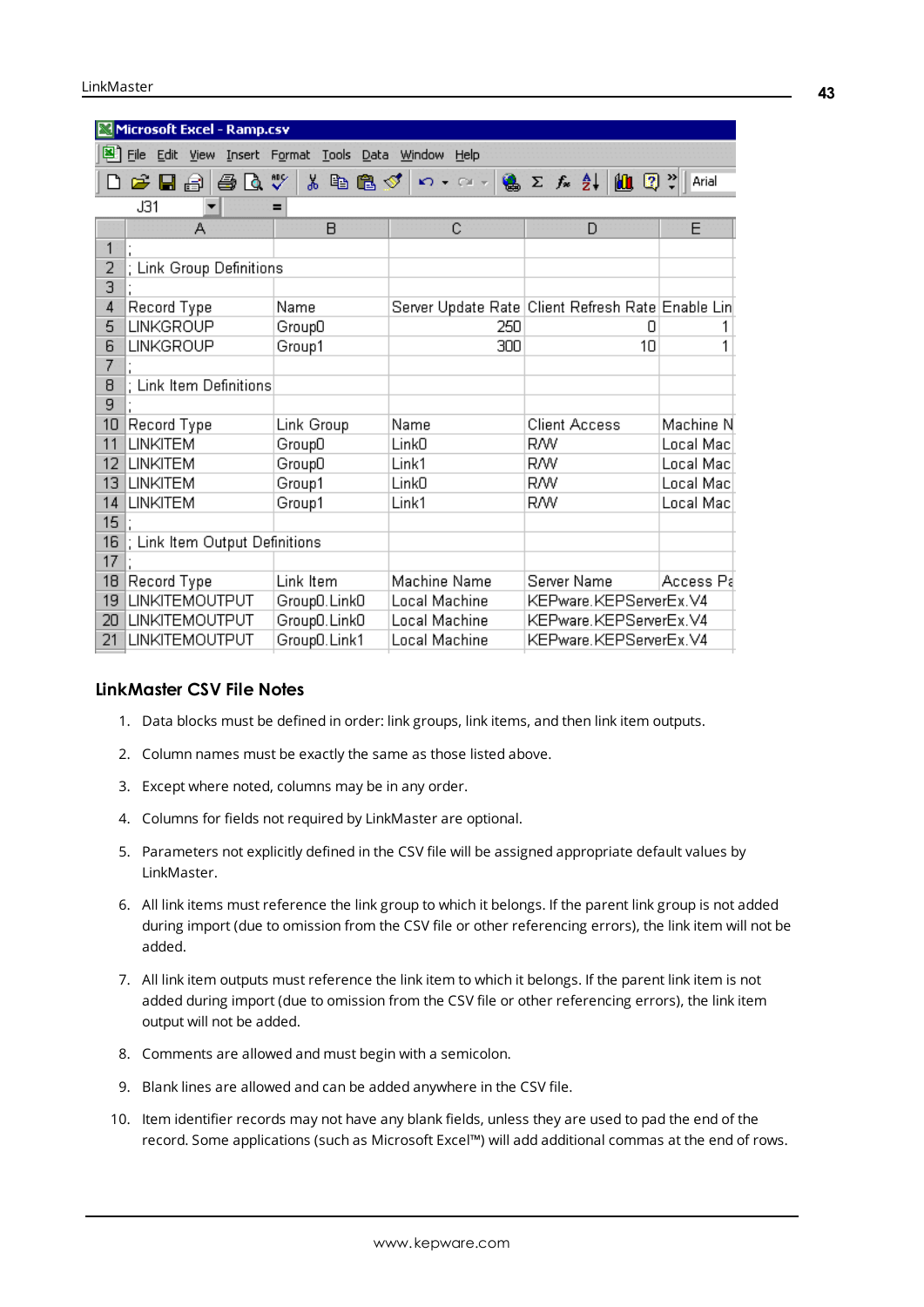11. When saving a file in CSV format, Microsoft Excel™ may issue a warning such as "File.csv may contain features that are not compatible with CSV (MS-DOS). Do you want to keep the workbook in this format?" This is simply a reminder that CSV is a pure text format, and any Excel specific formatting will be lost. Users should answer yes. Other applications may issue a similar warning.

#### **Importing Link Group Data**

Once the CSV file has been edited and saved, it can be imported back into LinkMaster by clicking **File** | **Import CSV**. Users will be prompted to save the current project if they haven't already done so. If an item identifier record is found to be invalid during import, LinkMaster will not attempt to read any additional records. LinkMaster will then create a new project that contains all of the groups and items defined in the CSV file.

**Note:** Any errors logged during CSV import can be viewed using the EventViewer application.

<span id="page-43-0"></span>**See Also: How Do I... [Import](#page-59-0) and Export Link Items Using a CSV File**

#### **What Are the LinkMaster System Tags?**

The LinkMaster System Tags are used to provide general error feedback to client applications, and to control when a link group and its link items are operating. When using an OPC client, System Tags will be located beneath the System branch of the LinkMaster browse space for a given link group. The following image is from the supplied OPC Quick Client, and shows how the System Tags appear to an OPC client. This example only shows link group level Status Tags.

| <b>Add Items</b>                                                                                                                                                       | x                                                                                                                                                 |
|------------------------------------------------------------------------------------------------------------------------------------------------------------------------|---------------------------------------------------------------------------------------------------------------------------------------------------|
| Item Properties<br>Access Path:<br>Item ID:<br>Data Type:<br> Native<br>$\blacktriangledown$<br>⊽<br>Active<br>Browsing<br>Branch Filter:<br>$\boldsymbol{\mathsf{x}}$ | 0K.<br>Cancel<br>计<br>€<br>$He$ lp<br>$\mathcal{L}$<br>∞<br>Leaf Filter:<br>Type:<br>Access:<br>$\boldsymbol{\times}$<br>Any<br>Native<br>▼∣<br>▼ |
| $\Box$<br>Kepware.LinkMaster.V3<br>白 图 LinkGroups<br>白·Roup0<br>System                                                                                                 | <b>B</b> _Enabled<br><b>■</b> _Status<br>StringStatus                                                                                             |
| Browse flat address space on selected branch<br>п                                                                                                                      | Add Leaves                                                                                                                                        |
| Validate item before adding it to the list<br>H.                                                                                                                       | Item Count: 0                                                                                                                                     |

#### **See Also: [System](#page-44-0) Tags for Link Groups** and **System Tags for [Link Items](#page-44-1)**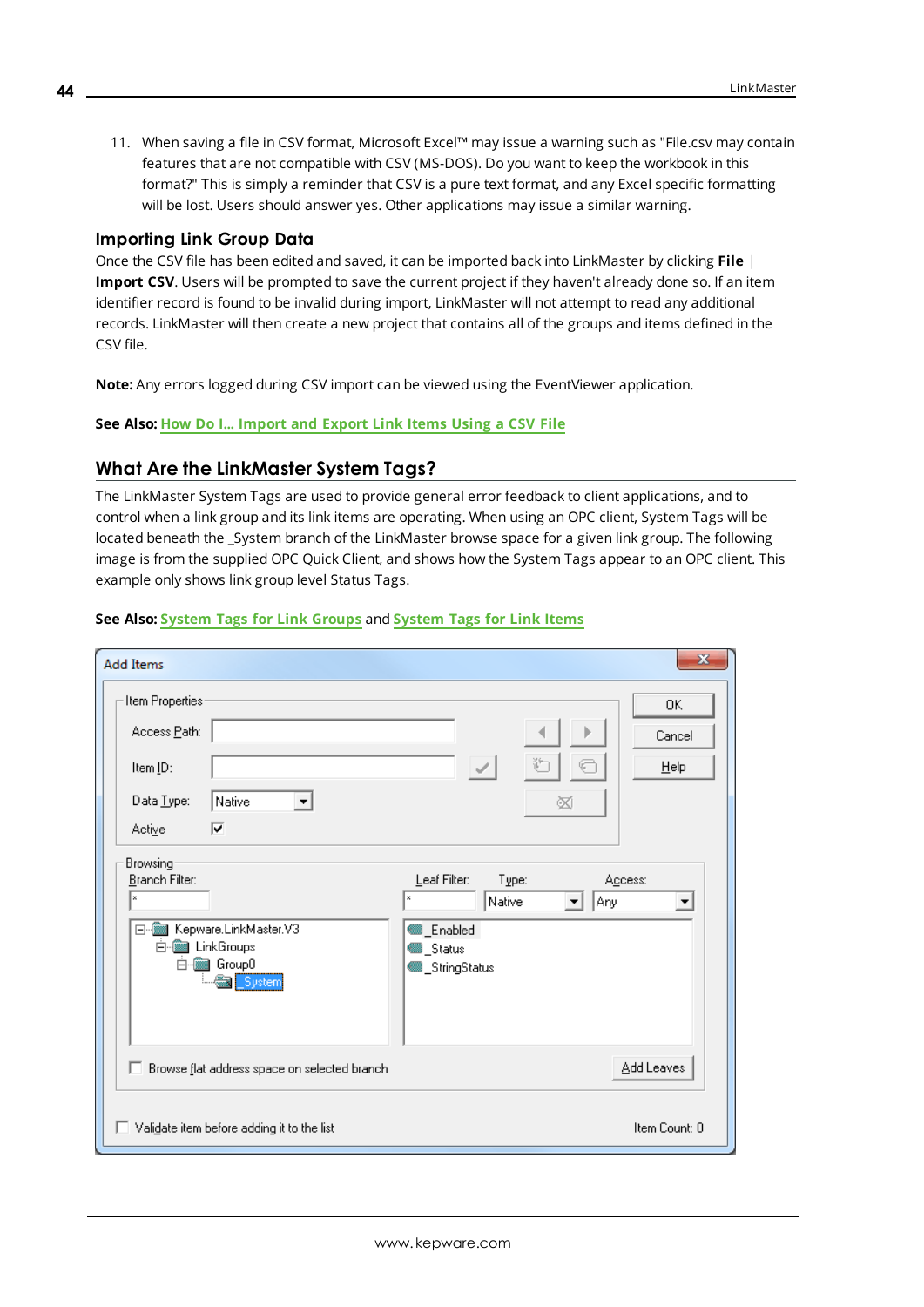**Note:** The \_System branch will always be available. To reference a System Tag from a DDE application given the example above and the DDE defaults, the link would be as follows:

*= linkmaster|\_LMDDEDATA!LinkGroups.Group0.\_System.\_Enabled*

#### **The \_Enabled Tag**

The \_Enabled Tag provides a flexible way to control the OPC applications. In some cases, it can be convenient to disable all link groups except for the link group currently being accessed. The \_Enable Tag can also be used to allow the OPC or DDE application to turn a particular LinkMaster link group off while server sources are serviced (thus eliminating harmless but unwanted communications errors in the EventViewer).

**Important:** The \_Status and \_StringStatus Tags do not return TRUE when a device is set inactive via the \_ Enable Tag.

#### <span id="page-44-0"></span>**See Also: Link Group [Properties](#page-31-2)**

## **System Tags for Link Groups**

There are currently three built-in System Tags available on each link group. For more information, refer to the table below.

| <b>System Tag</b> | <b>Description</b>                                                        | <b>Access</b> |
|-------------------|---------------------------------------------------------------------------|---------------|
| Enabled           | The _Enabled Tag is a Boolean tag that allows the active state of the     | Read/Write    |
|                   | link group to be turned On or Off. When this tag is set to FALSE, all     |               |
|                   | user-defined link items in the link group will be marked as invalid and   |               |
|                   | link writes will discontinue. When this tag is set to TRUE, normal link   |               |
|                   | functionality will continue within that link group.                       |               |
| Status            | The_Status Tag is a Short tag that returns the current error state of     | Read Only     |
|                   | the link group. When displaying "0" (zero) the link group is operating    |               |
|                   | properly. When displaying a value other than zero, LinkMaster has         |               |
|                   | detected an error within the link group.                                  |               |
| _StringStatus     | The _StringStatus Tag is a String type tag that returns a description for | Read Only     |
|                   | the error state of the link group in string format. When the link group   |               |
|                   | reads "Good," it is operating properly. Otherwise, the link group has     |               |
|                   | detected an error.                                                        |               |

<span id="page-44-2"></span>**Note:** The only tag that can be written to is \_Enabled. This can be disabled through the **OPC Settings** tab in **Tools** | **Options**.

#### **\_Status and \_StringStatus Tags**

| <b>Status Value</b> | _StringStatus Value                                  |
|---------------------|------------------------------------------------------|
|                     | At least one link item's write transfer is in error. |
|                     | At least one link item contains invalid input data.  |
|                     | Good.                                                |
| 1000                | Uncertain. No items are attached.                    |

## <span id="page-44-1"></span>**System Tags for Link Items**

There are currently two built-in System Tags available for each link item. For more information, refer to the table below.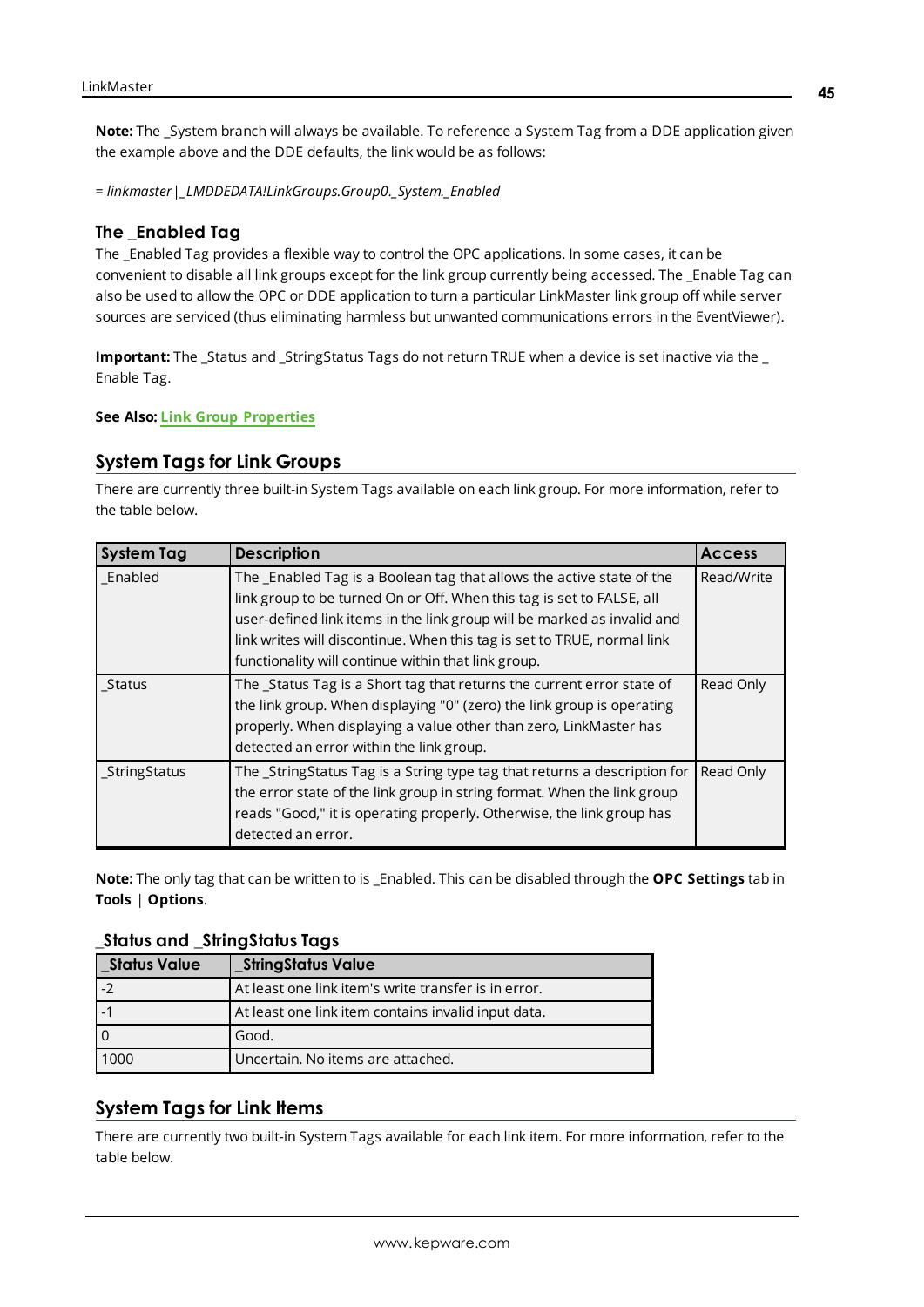| <b>System Tag</b> | <b>Description</b>                                                                                                                                                                                                                                              | <b>Access</b> |
|-------------------|-----------------------------------------------------------------------------------------------------------------------------------------------------------------------------------------------------------------------------------------------------------------|---------------|
| Status            | The _Status Tag is a Short tag that returns the current error state of<br>the Link Item. When displaying "0" (zero), the link item is operating<br>properly. When displaying a value other than zero, LinkMaster has<br>detected an error within the Link Item. | Read Only     |
| _StringStatus     | The _StringStatus Tag is a String type tag that returns a description<br>for the error state of the Link Item in string format. When the Link<br>Item reads "Good," it is operating properly; otherwise, LinkMaster<br>has detected an error.                   | Read Only     |

**Note:** Link item System Tags can be browsed in an OPC client, and can be disabled through the **OPC Settings** tab in **Tools** | **Options**.

**\_Status and \_StringStatus Tags**

| <b>Status Value</b> | _StringStatus Value                                  |
|---------------------|------------------------------------------------------|
| $-2$                | Link item failed on at least one write to an output. |
|                     | Link item contains invalid input data.               |
|                     | Good.                                                |
| 1000                | Uncertain. It is not started.                        |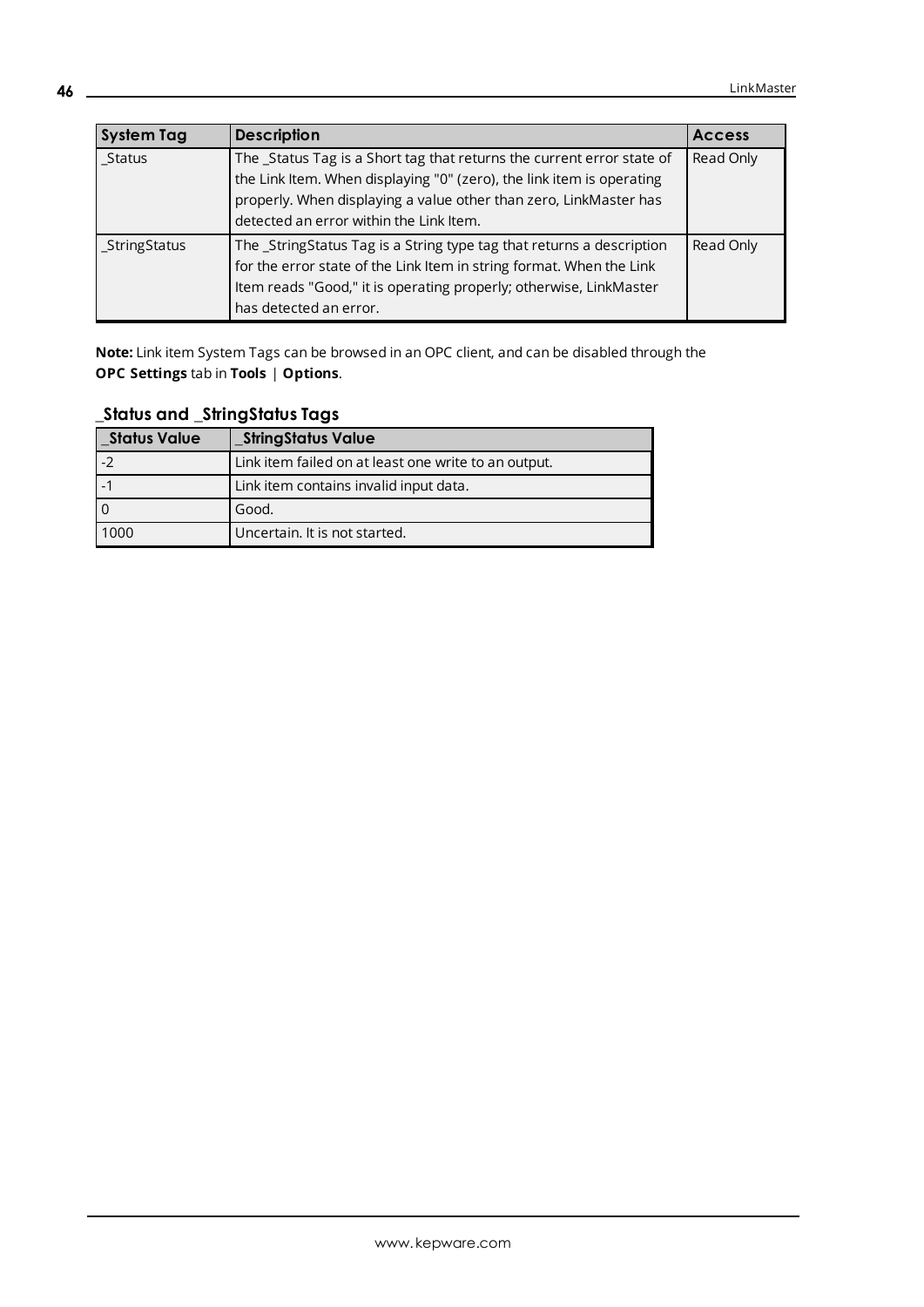# <span id="page-46-0"></span>**Designing a Project**

LinkMaster's Configuration should be utilized when creating the project's link groups and link items. The following topics in this book contain an example project. The OPC server items referenced in the Link Properties' Input and Output tabs use the KEPServerEX Simulator Driver, which is a memory-based driver that provides both static and changing data. It supports three types of addresses: R, K, and S. R and K addresses are numeric types. S data is a String type.

**Note:** R data increases (ramps) one unit on every read. S and K data are constant and only change if data is written to them.

To jump to a specific step, select a link from the list below.

**Running [LinkMaster](#page-46-1) [Starting](#page-46-2) a New Project [Adding](#page-47-0) a Link Group [Adding](#page-49-0) a Link Item Saving the [Project](#page-56-0)**

## <span id="page-46-1"></span>**Running LinkMaster**

One of the benefits of OPC technology is that the remote or local OPC client can conveniently invoke LinkMaster whenever it attempts to connect and collect data. LinkMaster then invokes all participating servers for that particular project. Before this automatic mode of operation can occur, however, a project must be created and configured. LinkMaster will then select and load the most recently used project when invoked by an OPC client.

To start, open LinkMaster by double-clicking the desktop icon. Alternatively, select LinkMaster from the Windows Start menu.

| LinkMaster - Runtime              | $\mathbf x$<br>o<br>$\Box$                                                             |
|-----------------------------------|----------------------------------------------------------------------------------------|
| File Edit View Users Tools Help   |                                                                                        |
|                                   | <b>DBBBB8319×48×1照明9</b>                                                               |
| <b>E-Local Machine</b>            | <b>E-Local Machine</b>                                                                 |
| <b>E</b> Remote Machine           | <b>E</b> Remote Machine                                                                |
| <b>E-B</b> Custom Remote Machines | <b>Example 2</b> Custom Remote Machines                                                |
|                                   | ∢<br>۱                                                                                 |
|                                   | Data T<br>Scaled Val<br><b>Time</b><br>Link Name   Descript  <br>In<br>Outp<br>Raw Val |
| Link Groups                       | m<br>∢                                                                                 |
|                                   | Clients: 1   Item References: 0   User: Administrator                                  |

## <span id="page-46-2"></span>**Starting a New Project**

Users can choose input items from one OPC server and link them to one or more output items from another OPC server, thus creating a link item. Before link items are created, a link group must be specified.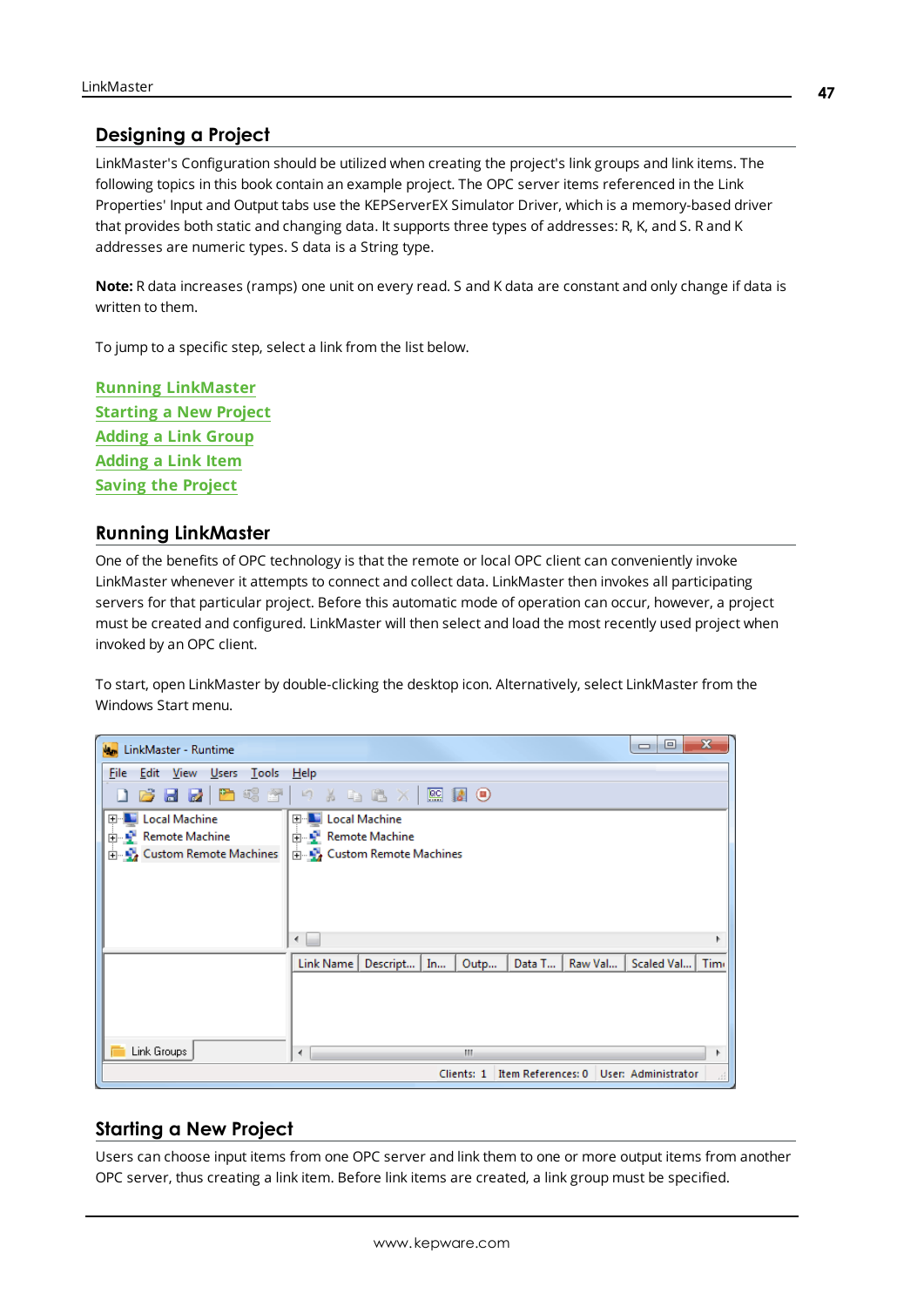LinkMaster provides link groups, link items, and their inputs and outputs for creating a project.

Settings that are maintained the a project file that can be accessed from **File** | **Project Properties**. There are also a number of global configuration options that apply to all projects. These global options are configured in the **Tools** | **Options** menu, and will be stored in a Windows INI file called "settings.ini". This file is stored in the Application Data directory selected during installation. While it is normal practice to store global options in the Windows registry, the INI file supports copying these global settings from one machine to another.

<span id="page-47-2"></span>The following project demonstrates a successfully updating link by accessing a single OPC server on the local machine and linking a ramping input value to a non-ramping output address. To follow the demonstration properly, install the server that was provided with LinkMaster.

#### <span id="page-47-0"></span>**See Also: [LinkMaster](#page-20-0) Options**

# **Adding a Link Group**

The first step is to define a new link group. Users can define as many link groups as needed in a single project.

1. To start, add a new link group by clicking **Edit** | **New Link Group**. Alternatively, click the **New Link Group** icon located on the toolbar.

|           |                           |             |                          | LinkMaster - Runtime       |  |      |            |  |
|-----------|---------------------------|-------------|--------------------------|----------------------------|--|------|------------|--|
|           | File                      | Edit        |                          | View Users Tools           |  | Help |            |  |
|           |                           |             | Undo                     |                            |  |      | $Ctrl + Z$ |  |
| $\ddot{}$ | New Custom Remote Machine |             |                          |                            |  |      |            |  |
|           |                           |             |                          | New Link Group             |  |      |            |  |
| New Link  |                           |             |                          |                            |  |      |            |  |
|           |                           |             |                          | Import Link Items from CSV |  |      |            |  |
|           | Export Link Items to CSV  |             |                          |                            |  |      |            |  |
|           |                           |             | Properties               |                            |  |      |            |  |
|           |                           |             |                          |                            |  |      |            |  |
|           |                           | Link Groups |                          |                            |  | 4    |            |  |
|           |                           |             | Create a new link group. |                            |  |      |            |  |

<span id="page-47-1"></span>2. In **Link Group Properties**, specify the name and provide an optional description for the link group. Then, configure both the **Server Update Rate** and **Client IO Refresh Rate** for the links that will be contained within the group. In this example, the group is named "Group0".

**Note:** For more information, refer to **Link Group [Properties](#page-31-2)**.

**48**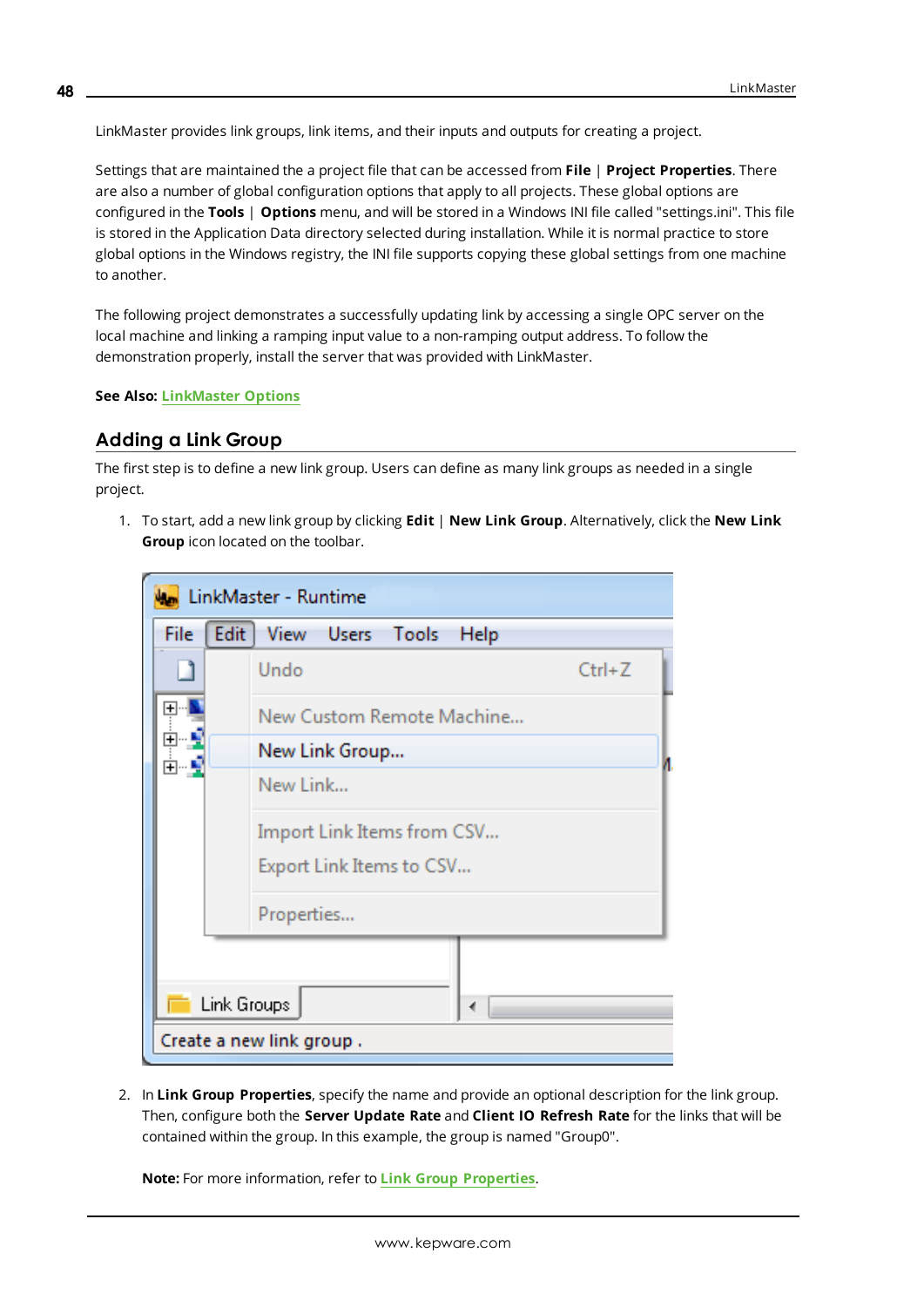| General                                                       |
|---------------------------------------------------------------|
| Identification<br>Group0<br>Name:                             |
| Description:                                                  |
| Settings                                                      |
| 250<br>싁<br>milliseconds<br>Server update rate:               |
| 싂<br>Client I/O refresh rate: 0<br>milliseconds               |
| $\triangledown$ Enable link transfers                         |
| $\Box$ Remove item references when link transfer is disabled. |
| Cancel<br>0K                                                  |

<span id="page-48-0"></span>3. Once finished, click **OK**.

4. If the group was added correctly, the group icon  $\overline{\mathbb{R}}$  should be visible in the lower left-hand window. If the group icon turns gray  $\alpha$  at any point during the project run, there is mostly likely an item in the group that is in error. If so, consult the Event Log. If the group color is red  $\sqrt{t}$ , the link transfers for that group have been disabled.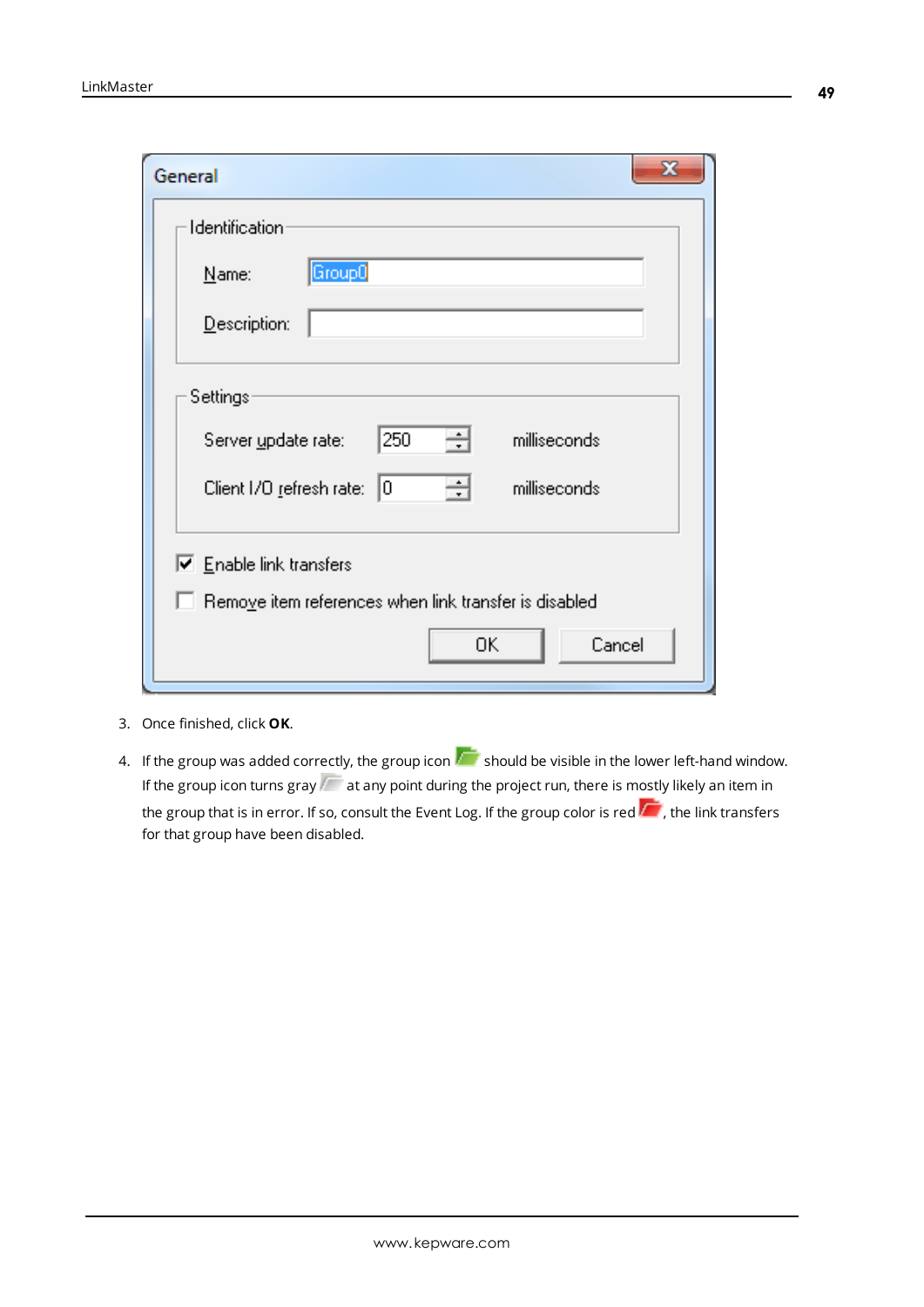

# <span id="page-49-0"></span>**Adding a Link Item**

The following example uses the KEPServerEX OPC Simulator Driver project called "simdemo.opf" (which is located in the KEPServerEX Projects folder). Before adding a link item to the LinkMaster project, ensure that the project has been loaded into the KEPServerEX.

1. To start, select the link group that will contain the item. In this example, the selected link group is "Group0".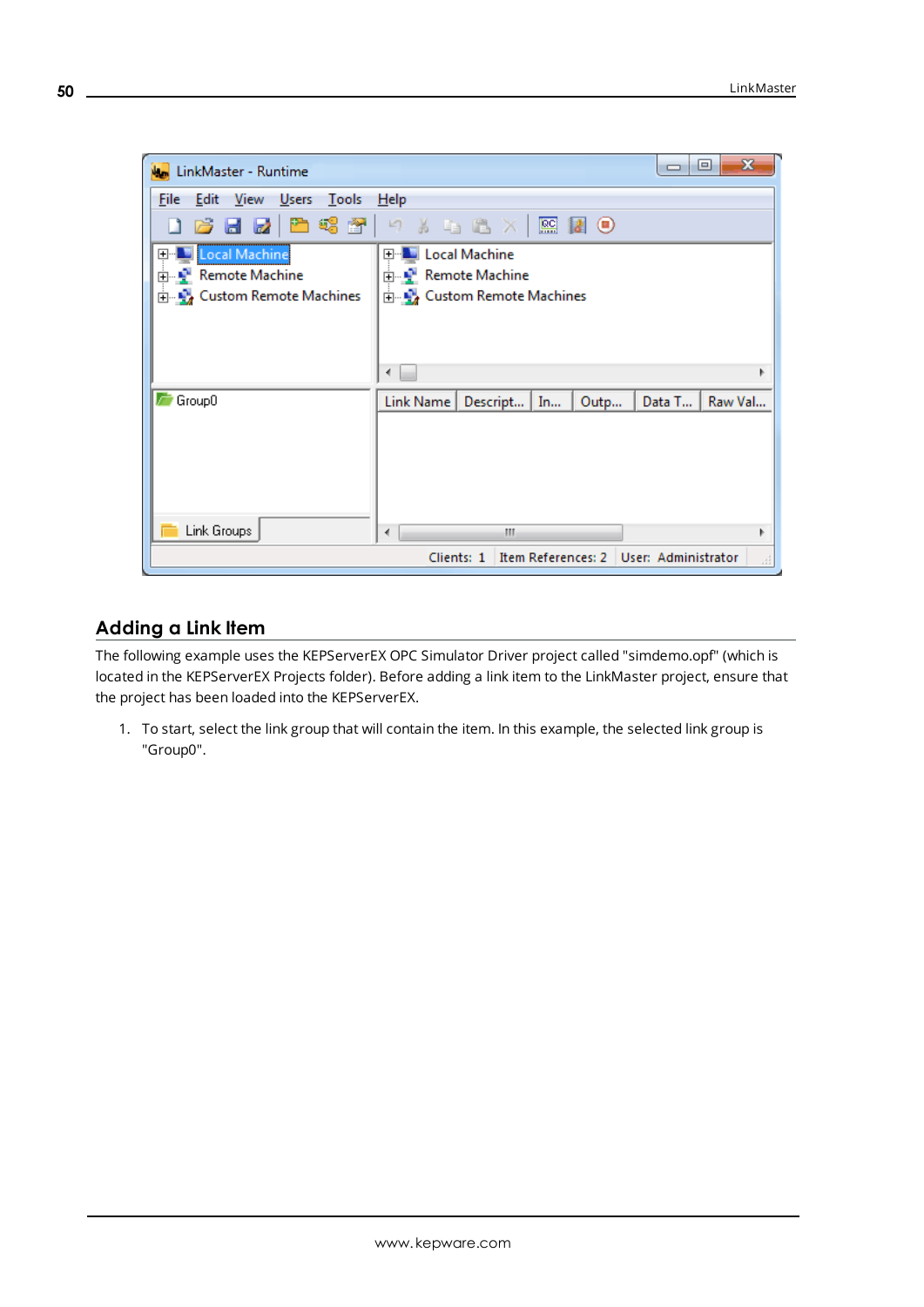

2. Next, click **Edit** and then select **New Link**. Alternatively, click the **New Link** icon located on the toolbar.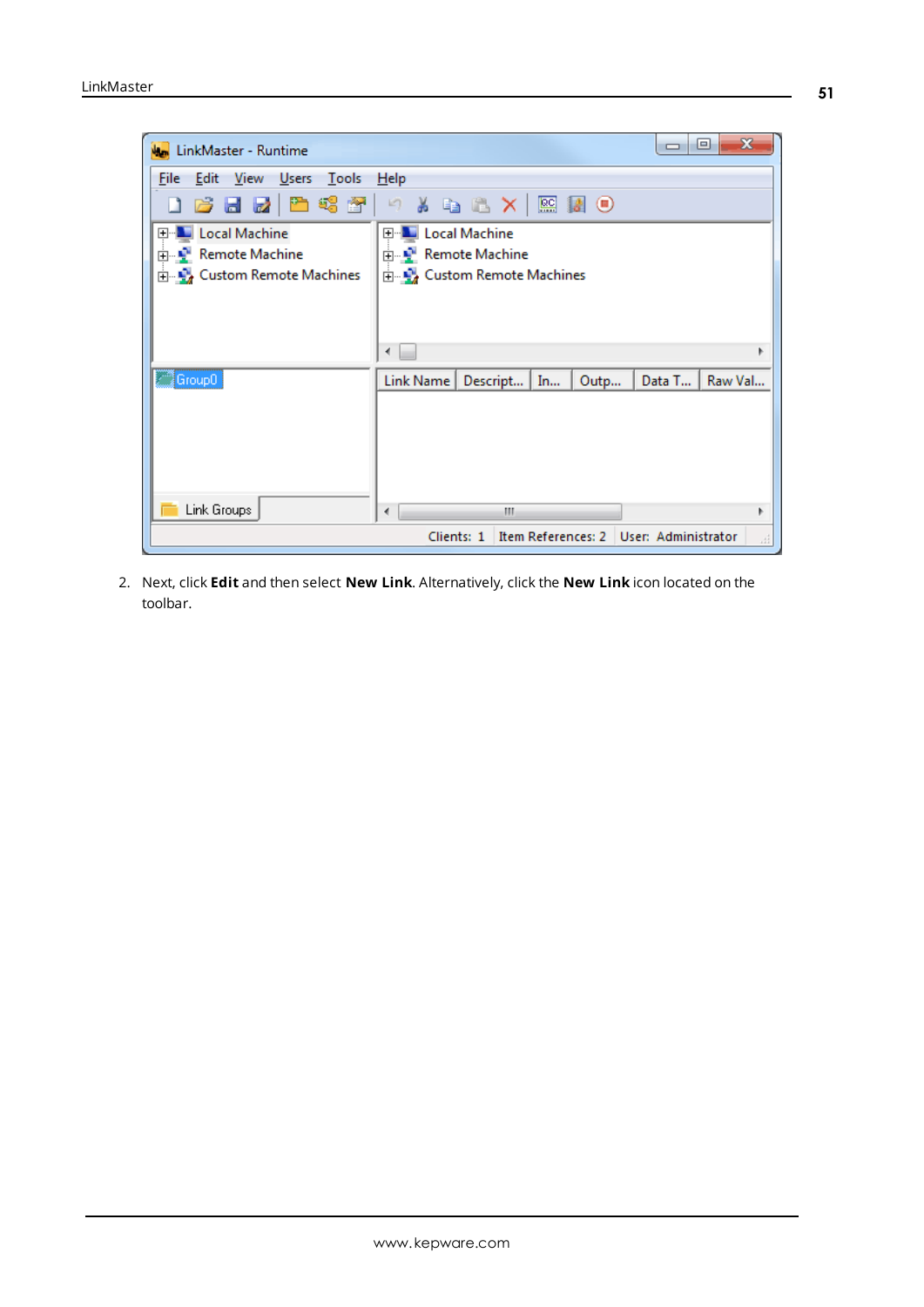

3. In **Link Item Properties**, specify the name and provide an optional description for the link. In this example, the link item is named "Link0".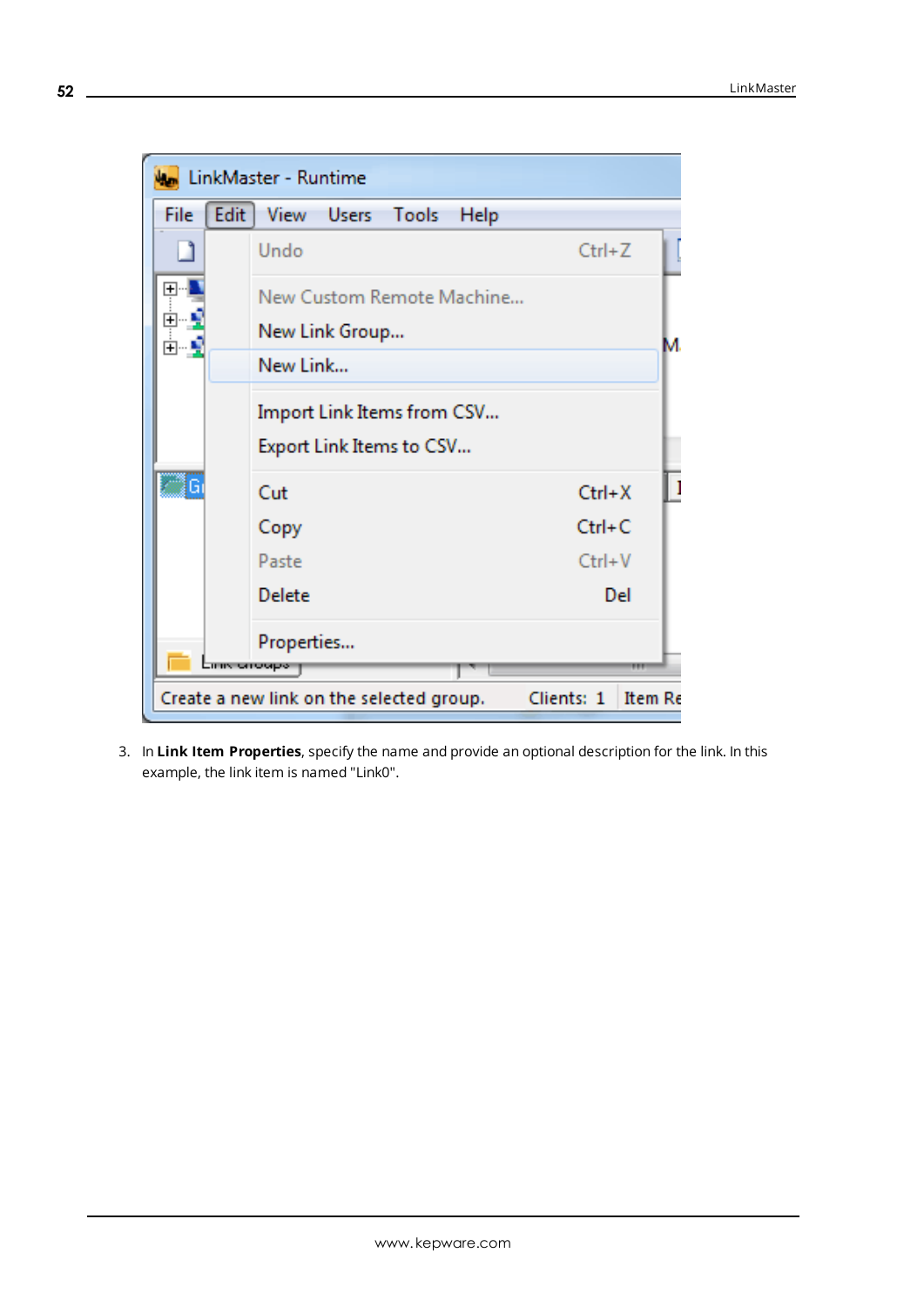4. In **Settings**, specify its client access.

| $\mathbf{x}$<br><b>Link Item Properties</b>  |
|----------------------------------------------|
| General   Input   Output   Scaling           |
| Identification<br>Link <sub>0</sub><br>Name: |
| Description:                                 |
| Settings                                     |
| Read-only client access                      |
|                                              |
|                                              |
|                                              |
|                                              |
| OK<br>Cancel<br>Help                         |

<span id="page-52-0"></span>5. Next, open the **Input** tab.

**Note:** In the example below, the machine name is "Local Machine" and the server is Kepware Technologies' KEPServerEX.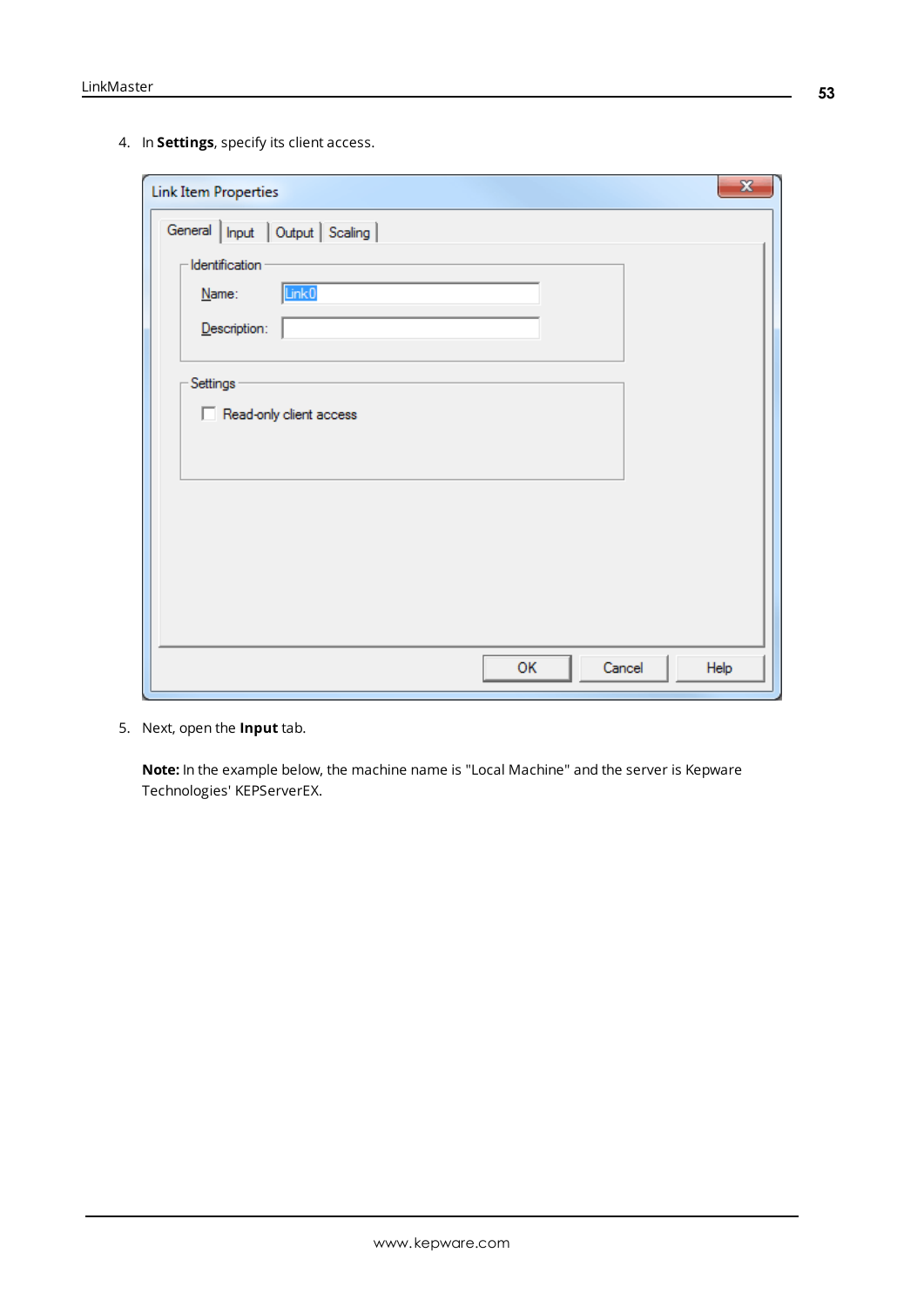6. To define the input item for this link item, enter a path to the appropriate server and item.

| <b>Link Item Properties</b> | $\mathbf{x}$                                   |
|-----------------------------|------------------------------------------------|
| General Input               | Output   Scaling                               |
| Properties                  |                                                |
|                             | Machine name: Local Machine<br>$\vert$         |
| Server name:                | Kepware.KEPServerEX.V5<br>$\blacktriangledown$ |
| Access path:                |                                                |
| Item ID:                    | $\ldots$                                       |
| Data type:                  | Default<br>$\blacktriangledown$                |
|                             |                                                |
|                             |                                                |
|                             |                                                |
|                             |                                                |
|                             |                                                |
|                             |                                                |
|                             | OK<br>Cancel<br>Help                           |

<span id="page-53-0"></span>7. If the server supports tag browsing, simply click the browse box to the left of **Item ID** to search. If not, refer to the OPC server's documentation to determine valid item names for the location in question.

**Note:** In the example below, the item is called "Tag\_R". This item (which happens to be a simulated ramping value from the Simulator Driver project), will be the input for "Link0". To select this item, double-click on it.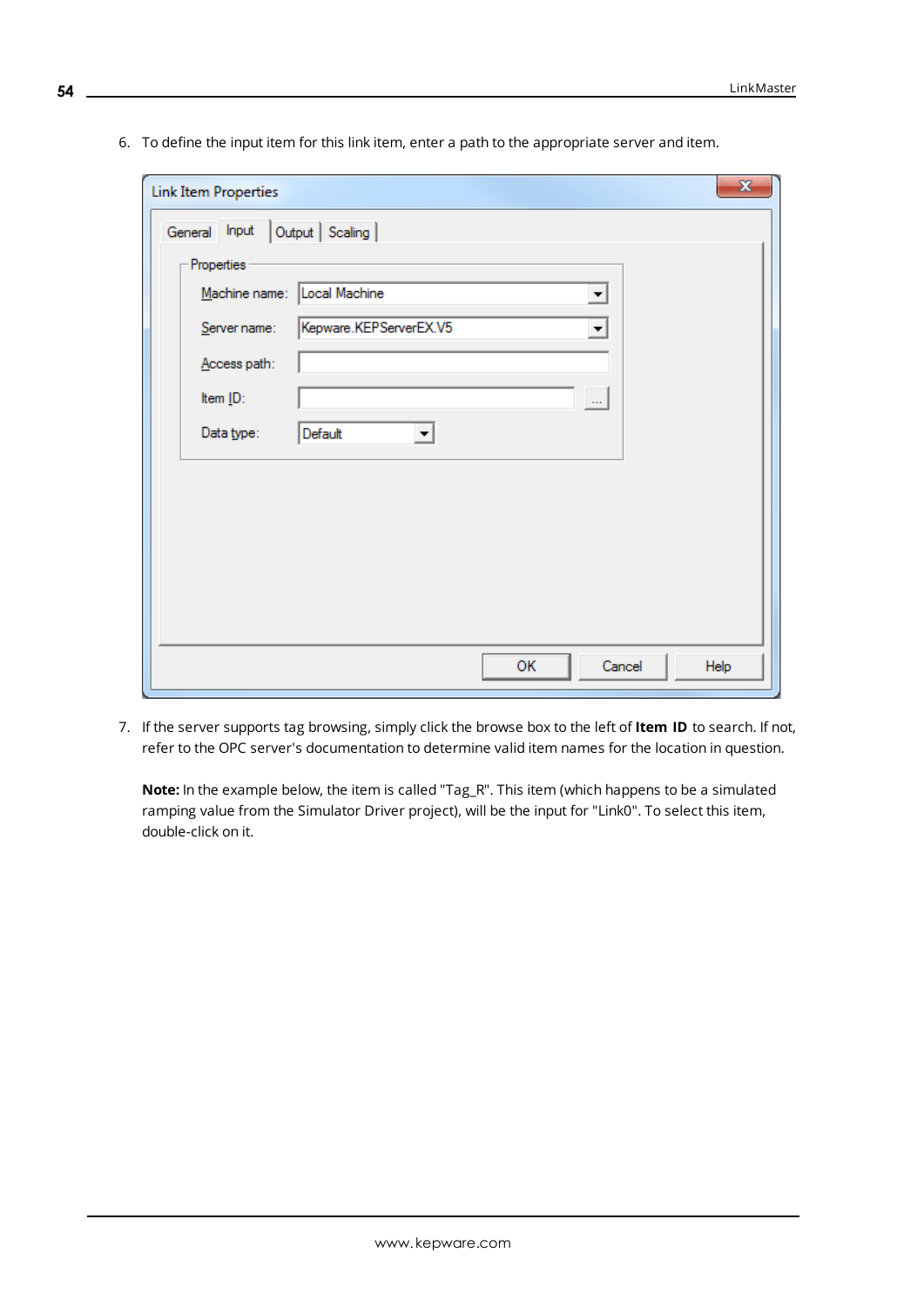

8. Next, close the browser window. The **Item ID** field should contain the new input path "Channel\_ 1.Device\_1.Tag\_R".

| <b>Link Item Properties</b> | $\mathbf{x}$                         |
|-----------------------------|--------------------------------------|
| General Input               | Output   Scaling                     |
| Properties                  |                                      |
| Machine name:               | Local Machine<br>▼                   |
| Server name:                | Kepware.KEPServerEX.V5<br>▼          |
| Access path:                |                                      |
| Item ID:                    | Channel_1.Device_1.Tag_R<br>$\ldots$ |
| Data type:                  | Boolean<br>$\blacktriangledown$      |
|                             |                                      |
|                             |                                      |
|                             |                                      |
|                             |                                      |
|                             |                                      |
|                             |                                      |
|                             | Cancel<br>ОK<br>Help                 |
|                             |                                      |

- <span id="page-54-0"></span>9. Next, open the **Output** tab.
- 10. Next, click the browse box to invoke the **Quick Browse** window, which can be used to expand the server tree and locate the correct server. To add the item "Tag\_K" on "Channel\_2.Device\_1" (located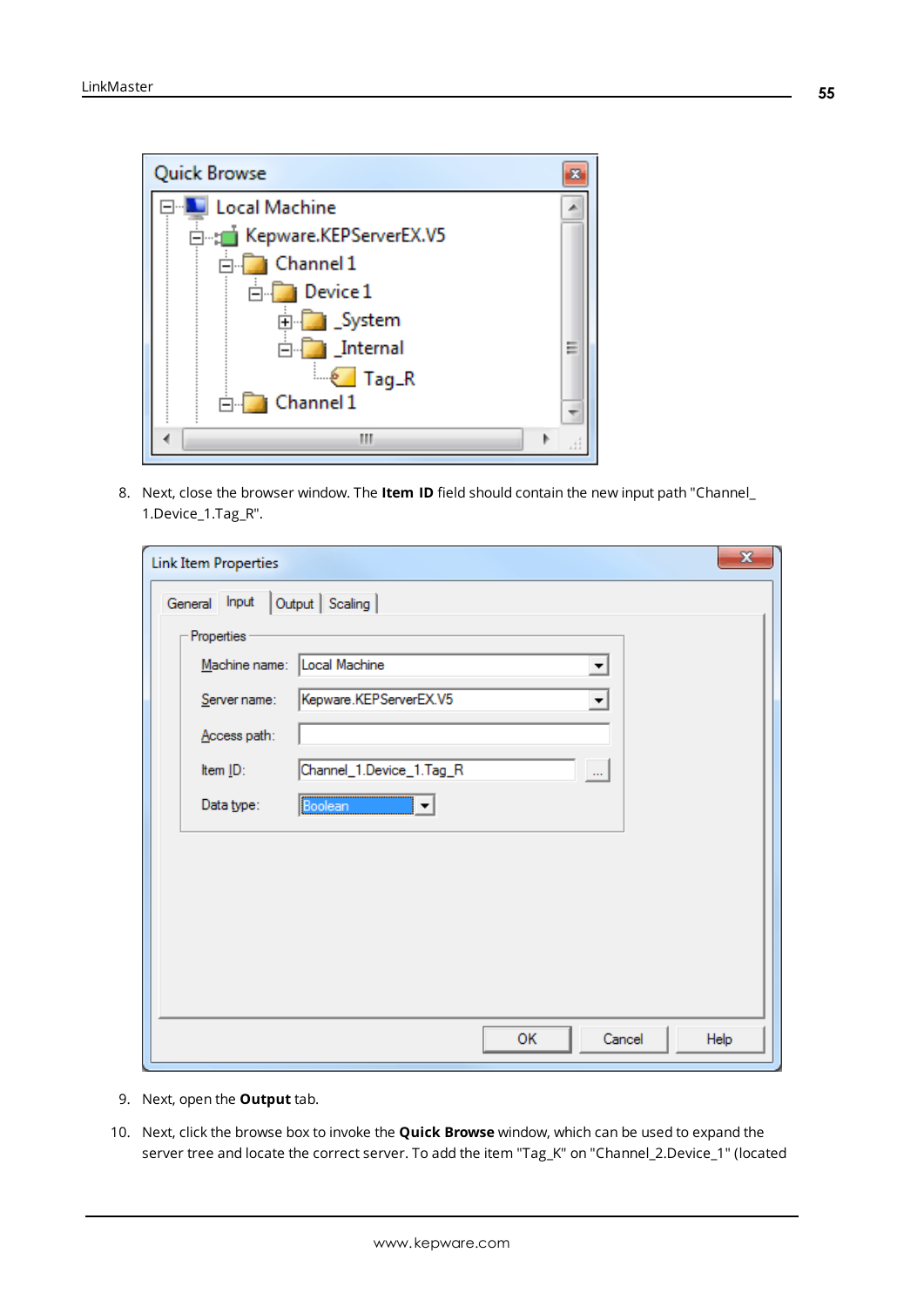**Quick Browse**  $\mathbf{E}$ Local Machine 8 H À. E-the Kepware.KEPServerEX.V5 E Channel 1 E **E** Channel 2 **E** Device 1 **E** System **Frag**K

on the same server of the local machine), simply double-click on it.

**Note:** This instantly creates an active link from ramping input item "Tag\_R" to constant output item "Tag\_K".

| $\mathbf{x}$<br><b>Link Item Properties</b> |                                         |             |                            |                |  |  |
|---------------------------------------------|-----------------------------------------|-------------|----------------------------|----------------|--|--|
| General   Input                             | Output   Scaling                        |             |                            |                |  |  |
| Properties<br>Machine name:                 |                                         |             |                            | Add            |  |  |
| Server name:                                | Local Machine<br>Kepware.KEPServerEX.V5 |             | $\blacktriangledown$<br>▾╎ | <b>Remove</b>  |  |  |
| Access path:                                |                                         |             |                            | Update         |  |  |
| Item ID:                                    |                                         |             | $\ldots$                   |                |  |  |
| Data type:                                  | Default                                 |             |                            |                |  |  |
| Machine                                     | Server                                  | Access Path | Item ID                    | Data Type      |  |  |
|                                             |                                         |             |                            |                |  |  |
|                                             |                                         |             |                            |                |  |  |
|                                             |                                         |             |                            |                |  |  |
|                                             |                                         |             | OK                         | Cancel<br>Help |  |  |

**Note:** Users can also create link items by dragging and dropping link inputs and outputs from the LinkMaster's main window. For more information, refer to **How Do I... Drag and [Drop](#page-58-0)**.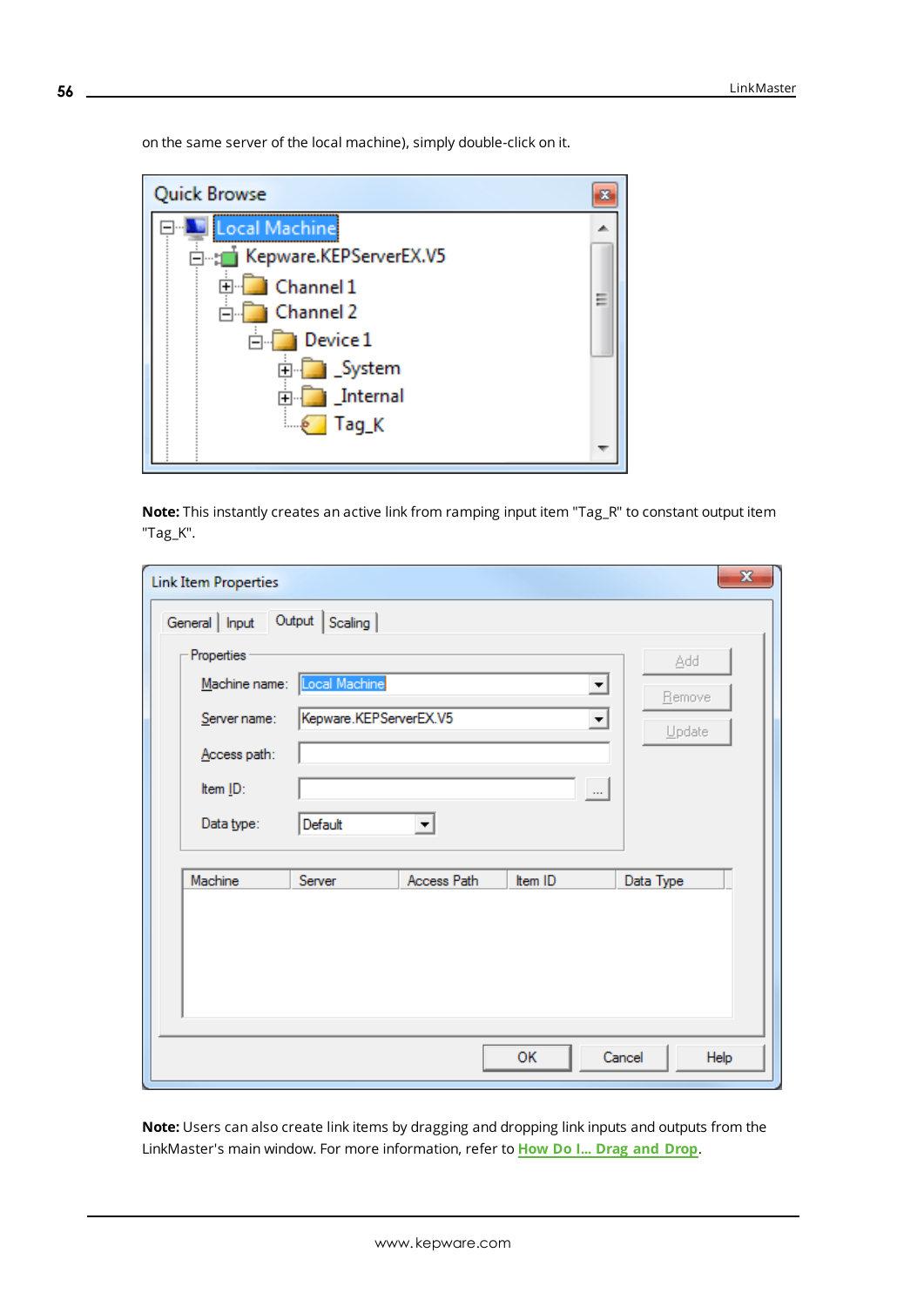<span id="page-56-1"></span>11. If the link item was correctly added, the link icon  $\mathbb{C}$  should be visible in the lower left-hand window of LinkMaster. If the link icon turns gray  $\tilde{\mathbb{Q}}$  at any point during the project run, there is most likely an incorrect input or output for that item. If the link item color is clear  $\mathbb{Z}$ , the group is out-of-sync with the Runtime. If the link item color is red  $\mathbb{Q}$ , then the link transfers for that link (in addition to its group) have been disabled.

**Note:** If planning to link items that have two different data types, scale the link item's input to match the output's data type. For more information, refer to **Link Item [Properties](#page-38-0) - Scaling**.

<span id="page-56-0"></span>**See Also: How Do I... [Import](#page-59-0) and Export Link Items Using a CSV File**

## **Saving the Project**

After editing a project, users must save it in order to push the changes from the LinkMaster Configuration to the Runtime. To do so, click **File** | **Save**.

|      | LinkMaster - Runtime                                               |
|------|--------------------------------------------------------------------|
| File | <u>E</u> dit <u>V</u> iew <u>U</u> sers <u>T</u> ools <u>H</u> elp |
|      | New                                                                |
|      | Open                                                               |
|      | Save                                                               |
|      | Save As                                                            |
|      | Import Project from CSV                                            |
|      | Export Project to CSV                                              |
|      | Project Properties                                                 |
|      | Exit                                                               |
|      | Shutdown Runtime and Exit                                          |

**Note:** Saving the project while client/server connections are active will interrupt the Runtime connection for a short period of time.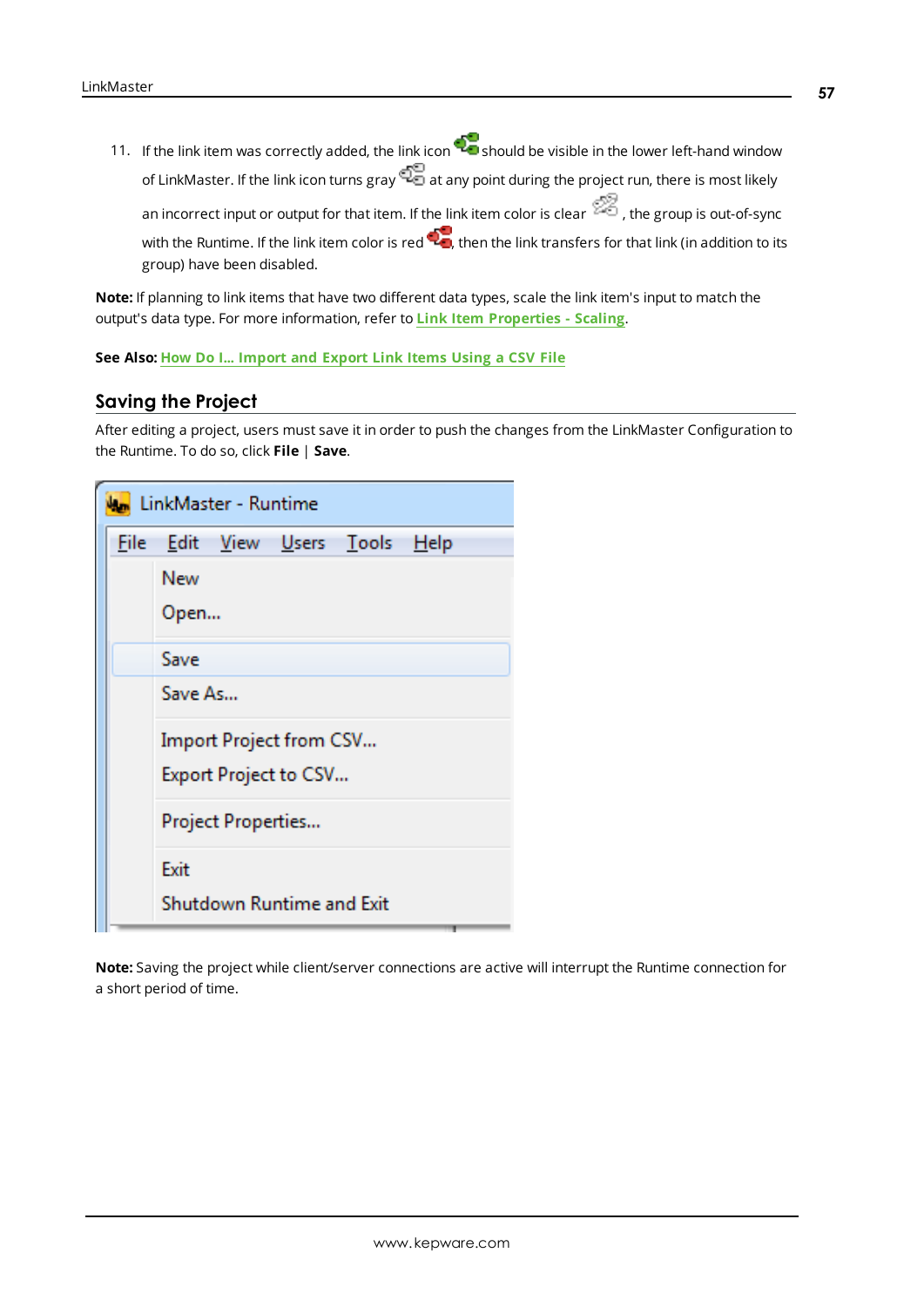# <span id="page-57-0"></span>**How Do I...?**

For more information on a specific topic, select a link from the list below.

<span id="page-57-3"></span>**Configure [Redundancy](#page-57-1) Connect to a Custom Remote [Machine](#page-57-2) Drag and Drop [Items](#page-58-0) [Import](#page-59-0) and Export Link Items Using a CSV File [Process](#page-62-0) Array Data in a DDE Client Use Net DDE with [LinkMaster](#page-62-1)**

# <span id="page-57-4"></span><span id="page-57-1"></span>**How Do I... Configure Redundancy**

LinkMaster's redundancy feature allows users to run two LinkMaster machines as a redundant pair, thus increasing the reliability of both the connections and the OPC data being transferred. When redundancy is enabled, one LinkMaster machine will operate as the primary node and actively perform link transfers. The second LinkMaster machine will operate as the secondary node. The primary node informs the secondary node that it is up and running by periodically sending a ping. If the secondary node does not receive the ping from the primary node during a specified amount of time, it will automatically take over the role of the primary node and start performing the link transfers. When the primary node returns, the secondary node will stop performing link transfers and the primary node will resume its operations.

<span id="page-57-5"></span><span id="page-57-2"></span>**Note:** For more information, refer to **Options - [Redundancy](#page-26-0)**.

#### **How Do I... Connect to a Custom Remote Machine**

A custom remote machine is defined by its name or IP address. Users can add entries to the Custom Remote Machines branch in any of the child Windows to simplify the network browse hierarchy or to add machines that are not available through Windows network browsing.

#### **Creating a New Custom Remote Machine**

1. To start, right-click on the **Custom Remote Machines** branch in any of the child windows. Then, select **New Custom Remote Machine**.

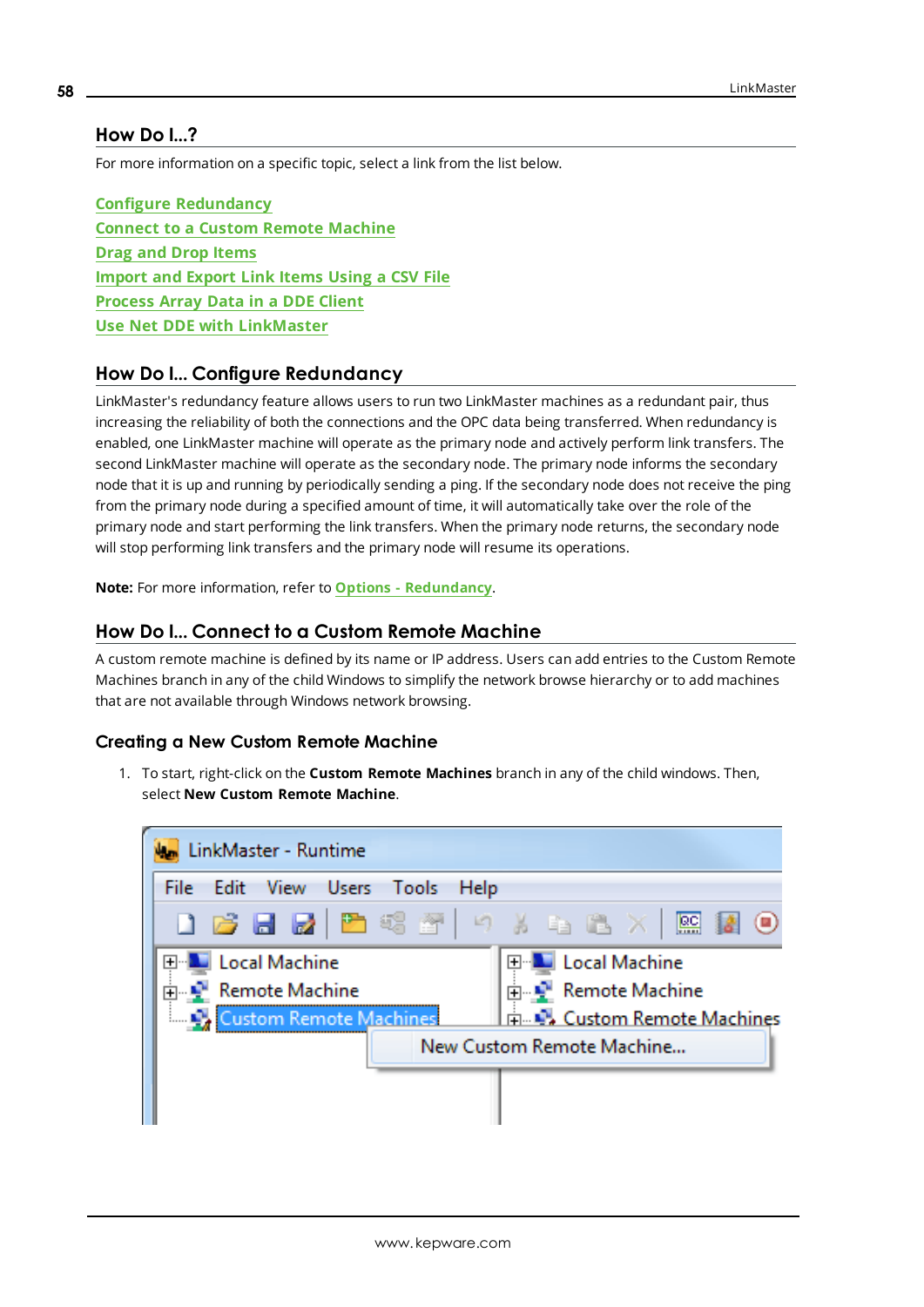2. Next, enter the remote machine's name or IP address.

| <b>Machine Name</b> |                                                   |  |
|---------------------|---------------------------------------------------|--|
|                     | Please enter a remote machine name or IP address: |  |
| 192.168.111.100     |                                                   |  |
|                     | Cancel<br>OK.                                     |  |

- 3. Once finished, click **OK**.
- 4. Expand the custom machine to connect to the server.

<span id="page-58-0"></span>**Note:** To delete a custom remote machine, select the desired machine and then click **Edit** | **Delete**.

# **How Do I... Drag and Drop Items**

For convenient link creation, users can drag items from an available server tree in LinkMaster's main window and then drop that item onto a highlighted link group icon, the link item display, or a link item itself (for outputs). The image below shows how to drag an item from the server tree to either the highlighted link group or link item display. This creates the link item input.



**Note:** The example below shows how to add a link output onto an existing highlighted link item (input).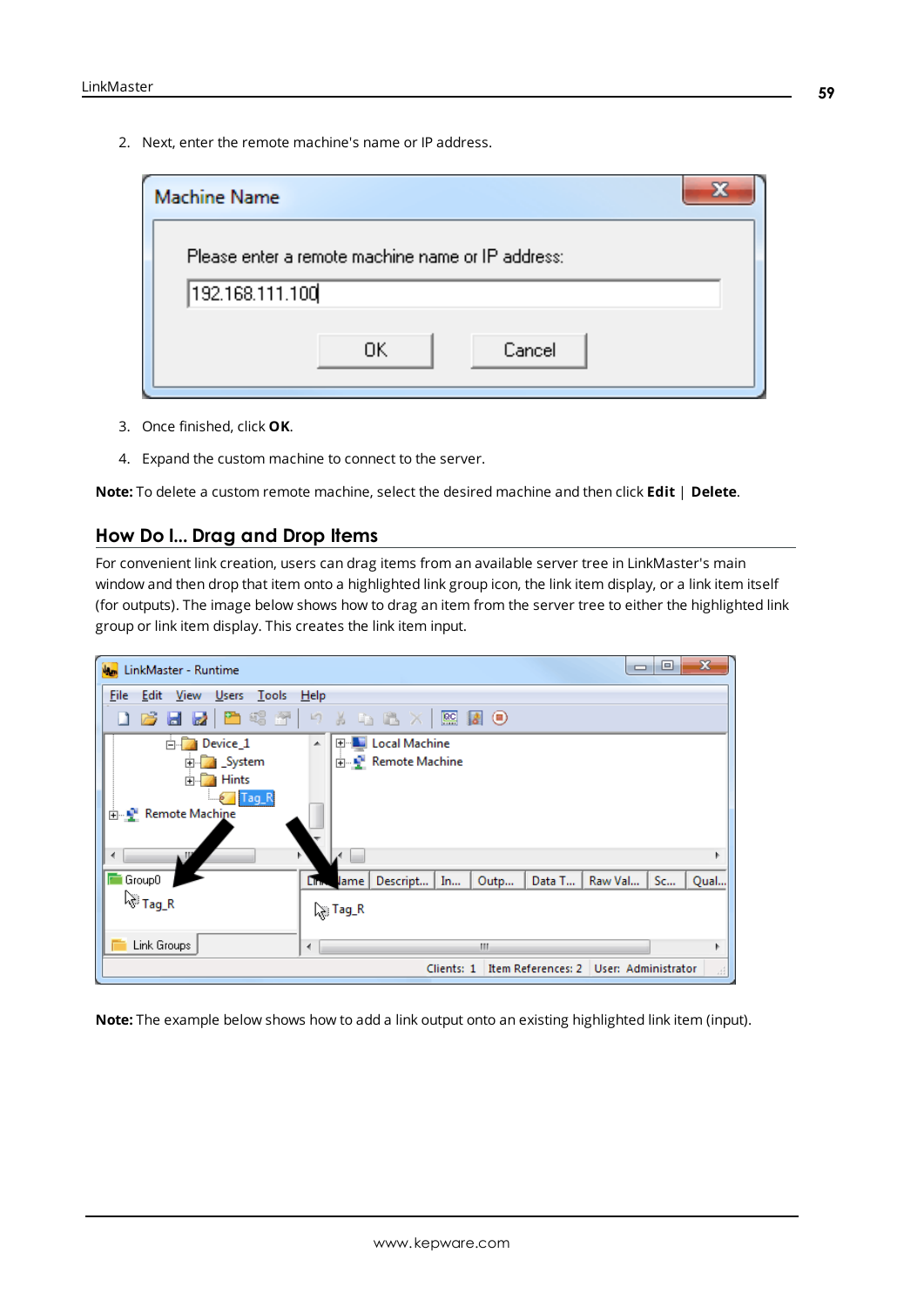| LinkMaster - Runtime                                                                      | x<br>E<br>$\Box$                                                                                                                 |
|-------------------------------------------------------------------------------------------|----------------------------------------------------------------------------------------------------------------------------------|
| File<br>Edit View Users Tools Help                                                        |                                                                                                                                  |
|                                                                                           | <b>B 2 2 2 2 3 2</b> 9 % & 8 × 图 2 0                                                                                             |
| <b>E</b> Channel 2<br>Device_1<br><b>E</b> System<br><b>Hints</b><br><b>Example Tag_K</b> | 田   Local Machine<br>$\blacktriangle$<br>由 P Remote Machine<br>Ξ                                                                 |
| m.                                                                                        | ∢                                                                                                                                |
| Lin<br>Group0                                                                             | Mime   Input<br>Data Ty   R   Sc   Quality<br>Out<br><b>BELINE RK</b><br>Local Machine\Kepware.KEPServerE Una Word<br>30 30 Good |
| Link Groups<br>∢                                                                          | √ે <sub>Tag_K</sub><br>Ш                                                                                                         |
|                                                                                           | Item References: 5   User: Administrator<br>Clients: 1<br>Æ                                                                      |

# <span id="page-59-0"></span>**How Do I... Import and Export Link Items Using a CSV File**

# **Importing Link Items from a CSV File**

A single link group CSV can be imported from a selected link group. This will only utilize the items belonging to that selected link group: other link groups and their associated link items will be ignored. For more information, refer to the instructions below.

**Note:** If the CSV file contains invalid input data, an error will occur.

1. To start, right-click on the selected group. Then, select **Import Link items from CSV**. Alternatively, click to select the desired group. Then, click **Edit** | **Import Link items from CSV**.

|                 | ш                                                      |             |                               |
|-----------------|--------------------------------------------------------|-------------|-------------------------------|
| <u> Grounfl</u> | New Link Group<br>New Link                             | Link Name D | Innut<br>ach                  |
|                 | Import Link Items from CSV<br>Export Link Items to CSV |             |                               |
|                 | Cut<br>Copy<br>Delete                                  |             | $Ctrl+X$<br>$Ctrl + C$<br>Del |
| Imp.            | Properties                                             |             |                               |

**60**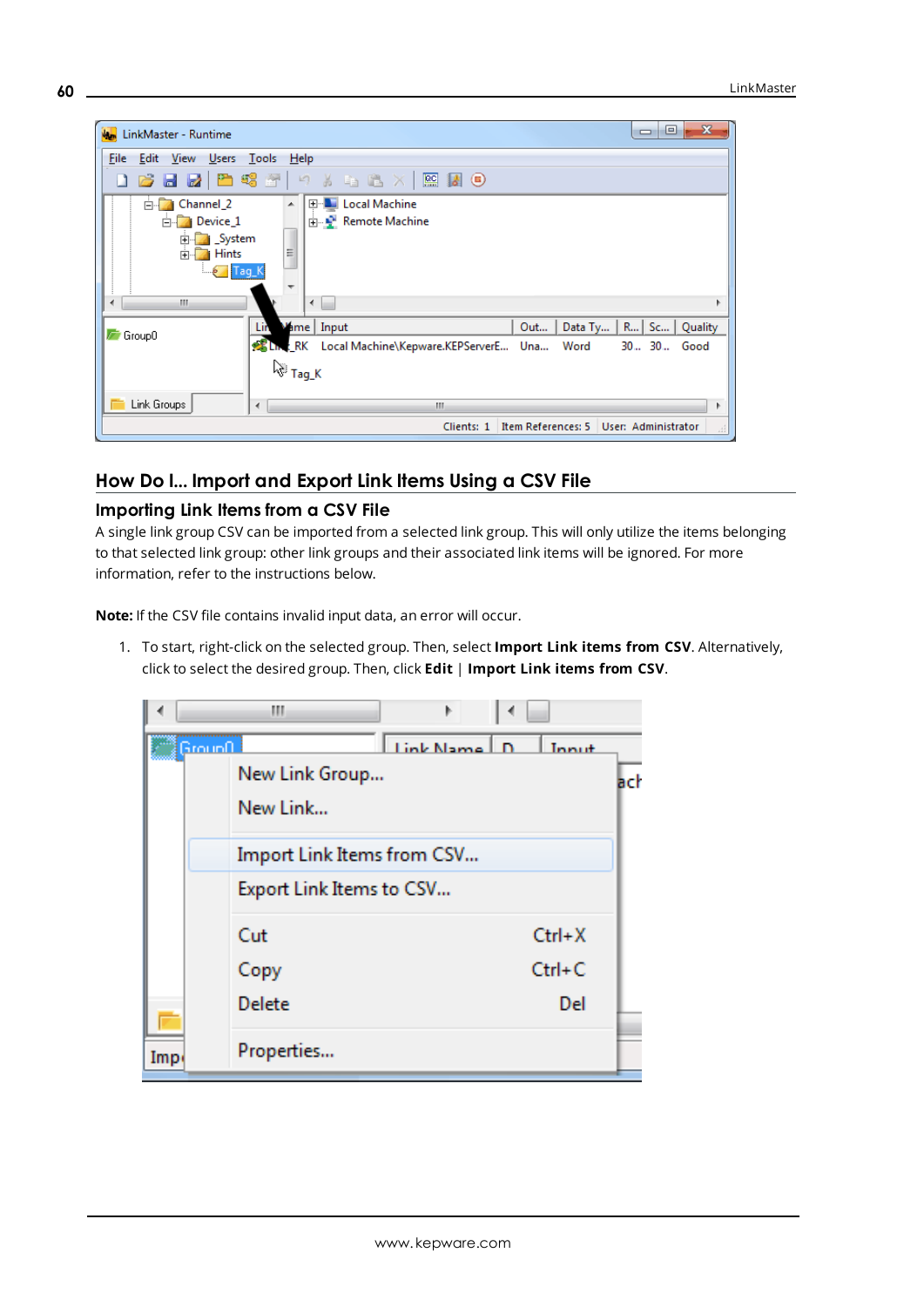2. In **Import from CSV**, locate the appropriate CSV file. Then, click **Open**.

| <b>K<sub>o</sub></b> Import from CSV                                |                                                                                                  |                                   |              | x  |
|---------------------------------------------------------------------|--------------------------------------------------------------------------------------------------|-----------------------------------|--------------|----|
|                                                                     | « Kepware > LinkMaster > V3 >                                                                    | Search V3<br>$\ddot{+}$<br>×.     |              | Ω  |
| Organize $\blacktriangledown$<br>New folder                         |                                                                                                  |                                   | 睚            |    |
| <b>Documents</b><br>E<br>Kepware<br>KEPServerEX<br>LinkMaster<br>V3 | ≖<br>▲<br>Name<br>图 Group0.csv<br>图 Group1.csv<br>Ξ<br>$\frac{1}{2}$<br>$\overline{\mathcal{L}}$ | Date modified<br>Щ.               | Type         |    |
| File name:                                                          |                                                                                                  | CSV Files (*.csv)<br>▼<br>$O$ pen | Cancel<br> ▼ | лi |

**Note 1:** When a project-level import is initiated, all existing link groups and their associated link items will be removed from the current active project and replaced with the link groups and link items associated with the CSV file.

**Note 2:** When a link group-level import is initiated, the link group and its associated link items will be stopped, updated, and restarted. Users will receive the following prompt:

| LinkMaster |                                                                                                                                                                                                                                   |
|------------|-----------------------------------------------------------------------------------------------------------------------------------------------------------------------------------------------------------------------------------|
|            | Importing a link group level CSV will invalidate all items in the group in<br>the configuration utility. The runtime group is unaffected until the<br>project is saved. Are you sure you want to continue with this<br>operation? |
|            | Yes                                                                                                                                                                                                                               |

#### **Exporting Link Items to a CSV File**

A single link group CSV can be exported from a selected link group. This will only utilize items belonging to that selected link group and its associated link items. These items may be exported without disrupting the pre-existing link groups and link items. For more information, refer to the instructions below.

1. To start, right-click on the selected group. Then, select **Export Link items to CSV**. Alternatively, click to select the desired group. Then, click **Edit** | **Export Link items to CSV**.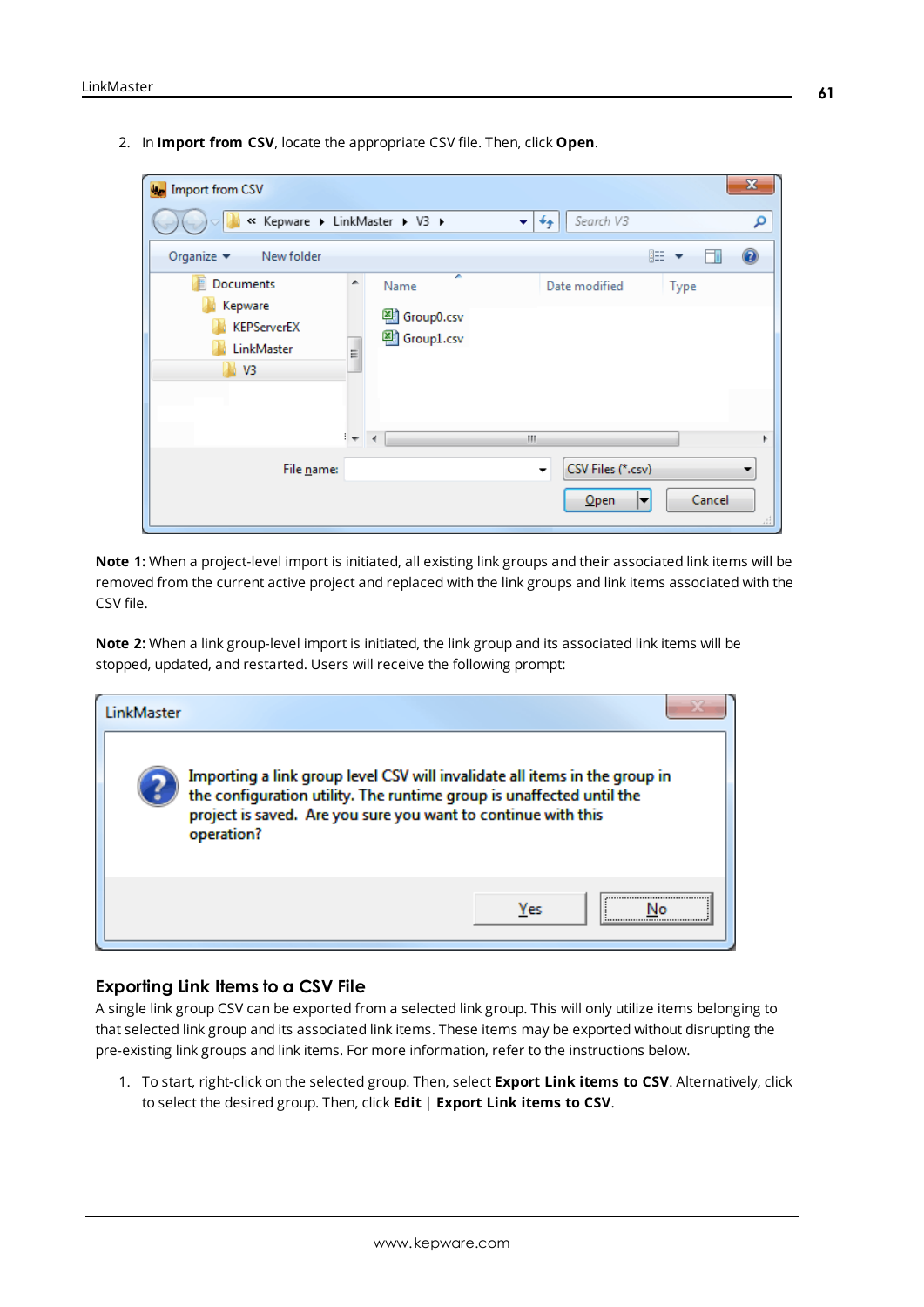| ¦Grou <del>r</del> ≏              | 120 B AT<br>New Link Group | ne         |  |  |
|-----------------------------------|----------------------------|------------|--|--|
|                                   | New Link                   |            |  |  |
|                                   | Import Link Items from CSV |            |  |  |
|                                   | Export Link Items to CSV   |            |  |  |
|                                   | Cut                        | $Ctrl+X$   |  |  |
|                                   | Copy                       | $Ctrl + C$ |  |  |
|                                   | Delete                     | Del        |  |  |
|                                   | Properties                 |            |  |  |
|                                   |                            |            |  |  |
| Link Groups<br>∢                  |                            |            |  |  |
| Export link items to a .CSV file. |                            |            |  |  |

2. In **Export to CSV**, locate the appropriate CSV file. Then, click **Save**.

| <b>k</b> Export to CSV                                                  |                                                                                      |                                | $\mathbf{x}$     |
|-------------------------------------------------------------------------|--------------------------------------------------------------------------------------|--------------------------------|------------------|
| « Kepware > LinkMaster > V3 >                                           |                                                                                      | Search V3<br>$\ddotmark$<br>×۱ | Ω                |
| Organize $\blacktriangledown$<br>New folder                             |                                                                                      |                                | 睚 ▼              |
| 百<br>Documents<br>Kepware<br><b>KEPServerEX</b><br>LinkMaster<br>4 V3   | ≖<br>┻<br>Name<br>图 Group0.csv<br>Ę<br>图 Group1.csv<br>$\overline{\phantom{a}}$<br>∢ | Date modified<br>ш             | Type             |
| Group0<br>File name:<br>Save as type: CSV Files (*.csv)<br>Hide Folders |                                                                                      | Save                           | ▼<br>Cancel<br>Ш |

**See Also: [CSV Import](#page-39-0) and Export**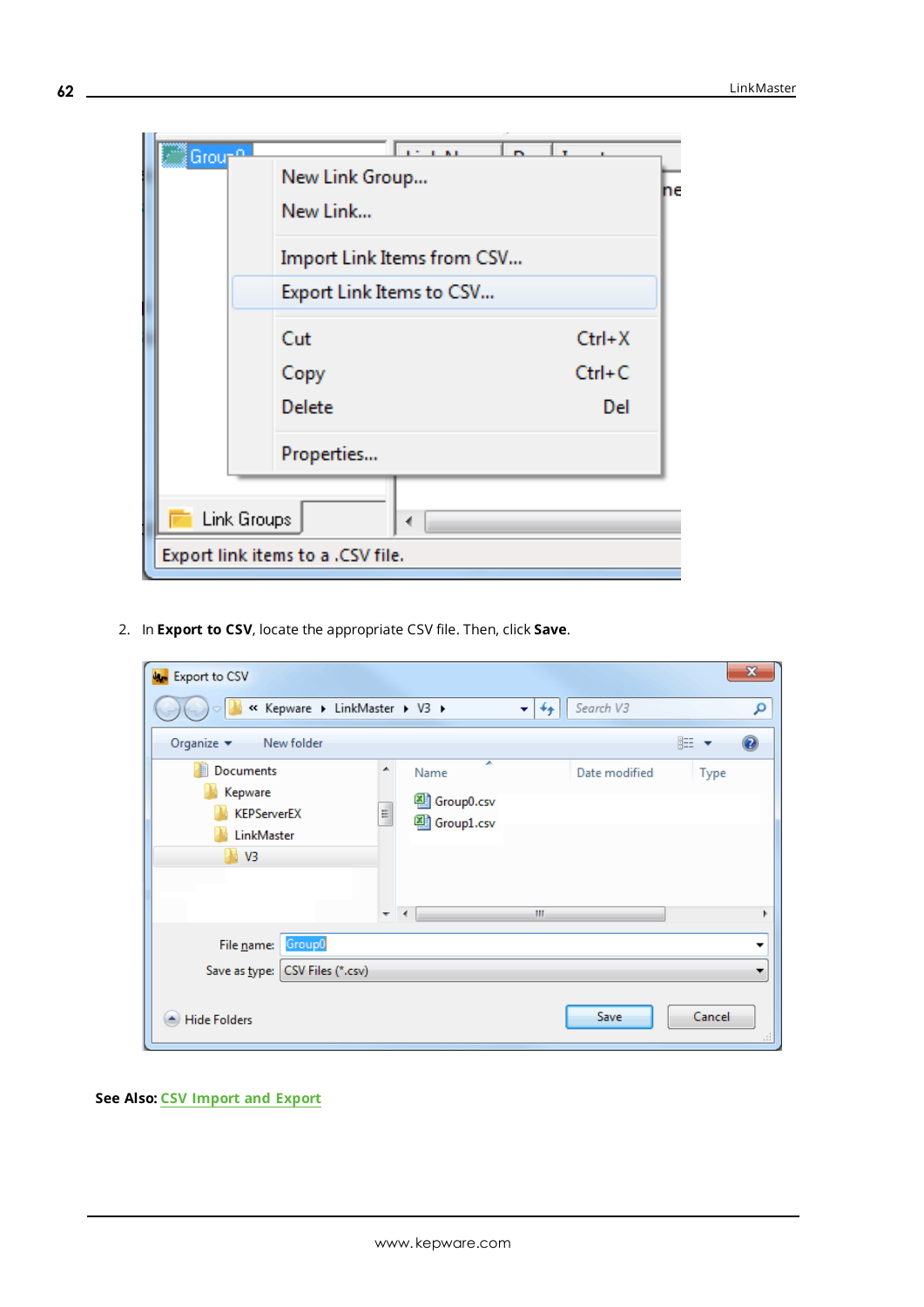# <span id="page-62-0"></span>**How Do I... Process Array Data in a DDE Client**

Many servers allow clients to access data in an array format; however, array data is only available to the client when using the Advanced DDE or CF\_TEXT clipboard formats.

- For client applications using Advanced DDE, the number of elements in the array is specified in "sPACKDDE\_DATAHDR\_TAG struct". This structure should be used when poking array data to the server. This protocol only supports single dimensional arrays.
- For client applications using CF TEXT, data in each row is separated by a "TAB (0x09)" character. Each row is terminated with a "CR(0x0d)" and a "LF (0x0a)" character. The text string should have this delimiter format when poking an array of data values. This protocol supports one and twodimensional arrays.

**Note:** When poking to an array tag in either format, the entire array does not need to be written but the starting location is fixed. If users attempt to poke data in an array format to a tag that was not declared as an array, only the first value in the array will be written. If users attempt to poke more data than the tag's array size, only as much data as the tag's array size will be written.

#### <span id="page-62-1"></span>**See Also: [DDE](#page-7-2)**

## **How Do I... Use Net DDE with LinkMaster**

Net DDE provides a way to share data between Windows applications as long as they exist on the same machine. Net DDE shares data from a DDE server located on a local PC with DDE client applications located on remote PCs. More information on how to configure a PC to support Net DDE is available online.

#### <span id="page-62-3"></span><span id="page-62-2"></span>**LinkMaster Configuration**

Users must enable Net DDE in LinkMaster before it is connected by a remote client. For more information, refer to the instructions below.

- 1. To enable Net DDE services, click **File** | **Project Properties**.
- 2. Next, click the **DDE** tab.
- 3. Then, select **Enable Net DDE**.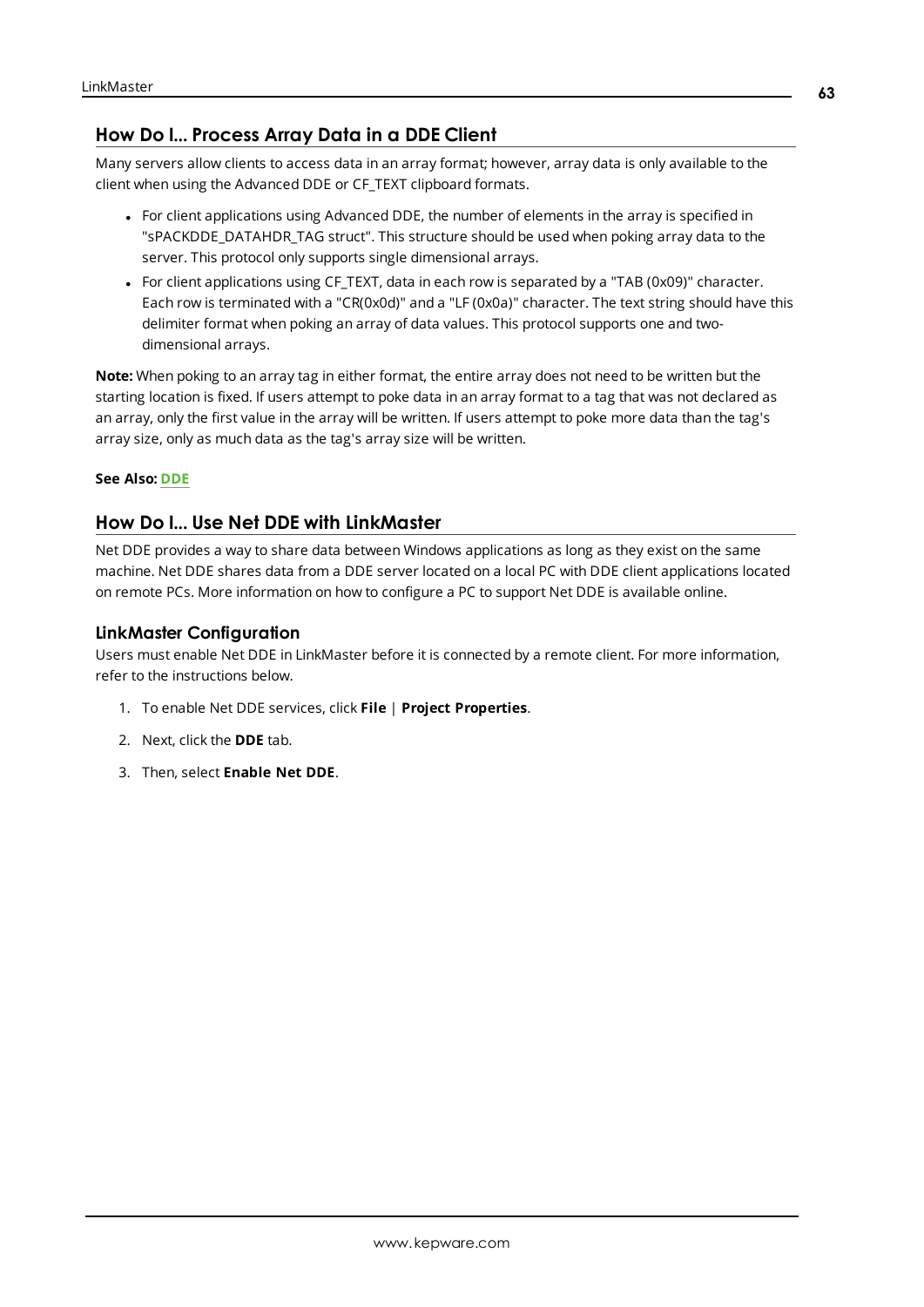# Index

# **A**

Access Path [36](#page-35-1), [38](#page-37-0) Adding a Link Group [48](#page-47-0) Adding a Link Item [50](#page-49-0) Advanced DDE [63](#page-62-0) Array [63](#page-62-0)

# **B**

Basic LinkMaster Components [32](#page-31-0)

# **C**

CF\_Text [63](#page-62-0) Client IO Refresh Rate [48](#page-47-1) COM and DCOM [6](#page-5-1) Components [5](#page-4-0) CSV Import and Export [40](#page-39-0)

# **D**

Data Access [40](#page-39-1) Data Access 2.0 [23](#page-22-1) Data Type [36](#page-35-2), [38](#page-37-1) DDE Client [63](#page-62-0) Drag and Drop items [58](#page-57-3)

# **E**

Enable Net DDE [63](#page-62-2) Event Log [49](#page-48-0)

# **H**

How Do I... Configure Redunancy [58](#page-57-1)

<span id="page-63-0"></span>**64**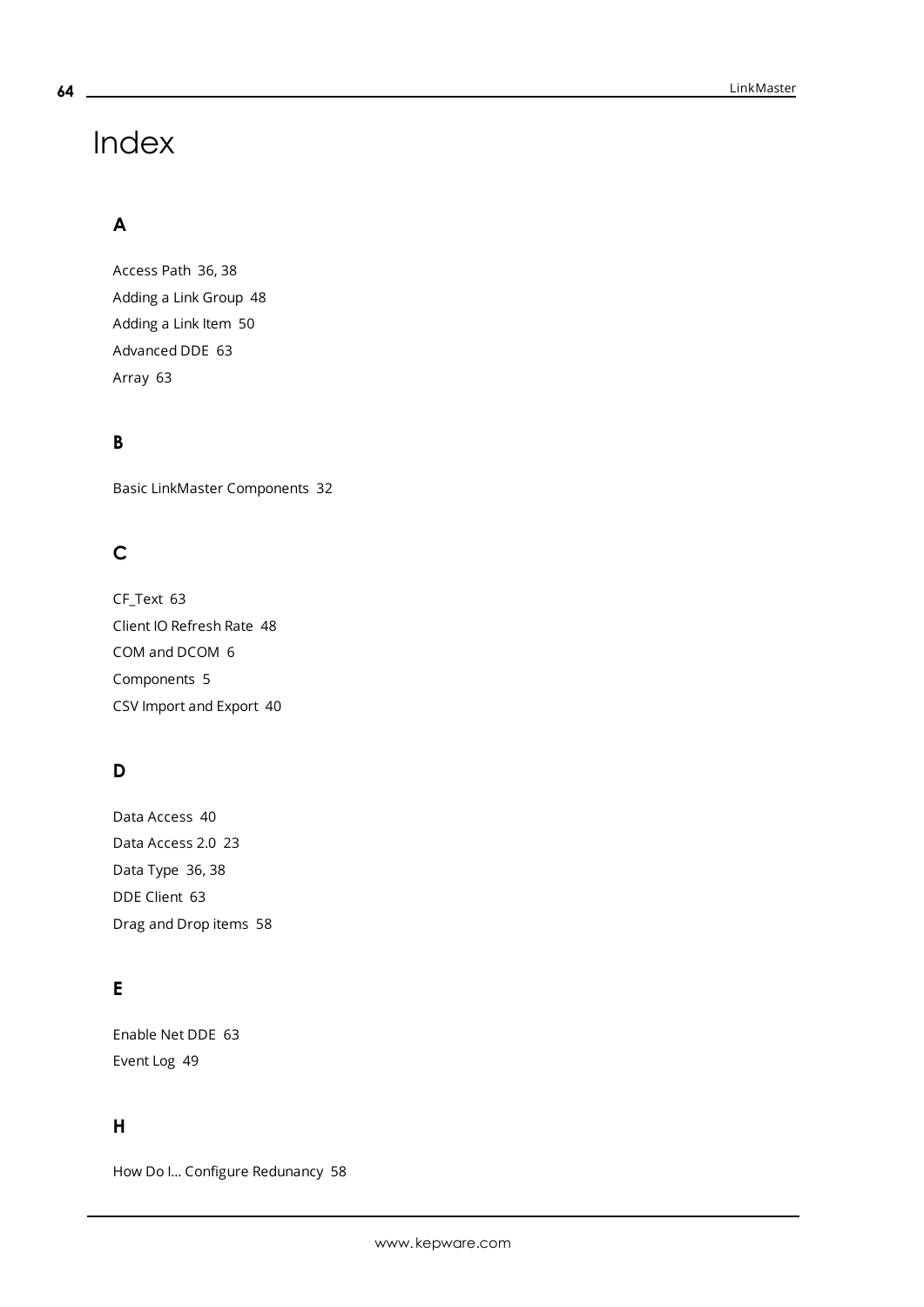How Do I... Drag and Drop items [59](#page-58-0) How Do I... Import and Export Link Items Using a CSV File [60](#page-59-0) How Do I... Process Array Data in a DDE Client [63](#page-62-0) How Do I... Use Net DDE with LinkMaster [63](#page-62-1) How Do I...? [58](#page-57-0) Howw Do I... Connect to a Custom Remote Machine [58](#page-57-2)

# **I**

Interfaces and Connectivity [8](#page-7-0) Introduction [4](#page-3-1) Item ID [36,](#page-35-3) [38,](#page-37-2) [41,](#page-40-0) [54](#page-53-0)

# **L**

Link Group Properties [32](#page-31-2) Link Item Properties - General [34](#page-33-1) Link Item Properties - Input [36](#page-35-0) Link Item Properties - Output [37](#page-36-0) Link Item Properties - Scaling [39](#page-38-0) Link transfers [41,](#page-40-1) [49,](#page-48-0) [57](#page-56-1) LinkMaster Configuration [63](#page-62-3) LinkMaster Options [21](#page-20-0) Local Machine [48,](#page-47-2) [53](#page-52-0)

# **M**

Machine Name [36,](#page-35-4) [38](#page-37-3), [41](#page-40-2)

# **N**

Navigating the Configuration [10](#page-9-0) Net DDE [58](#page-57-4)

# **O**

OPC DA [8](#page-7-1) Options - Communications [21](#page-20-2), [25](#page-24-0)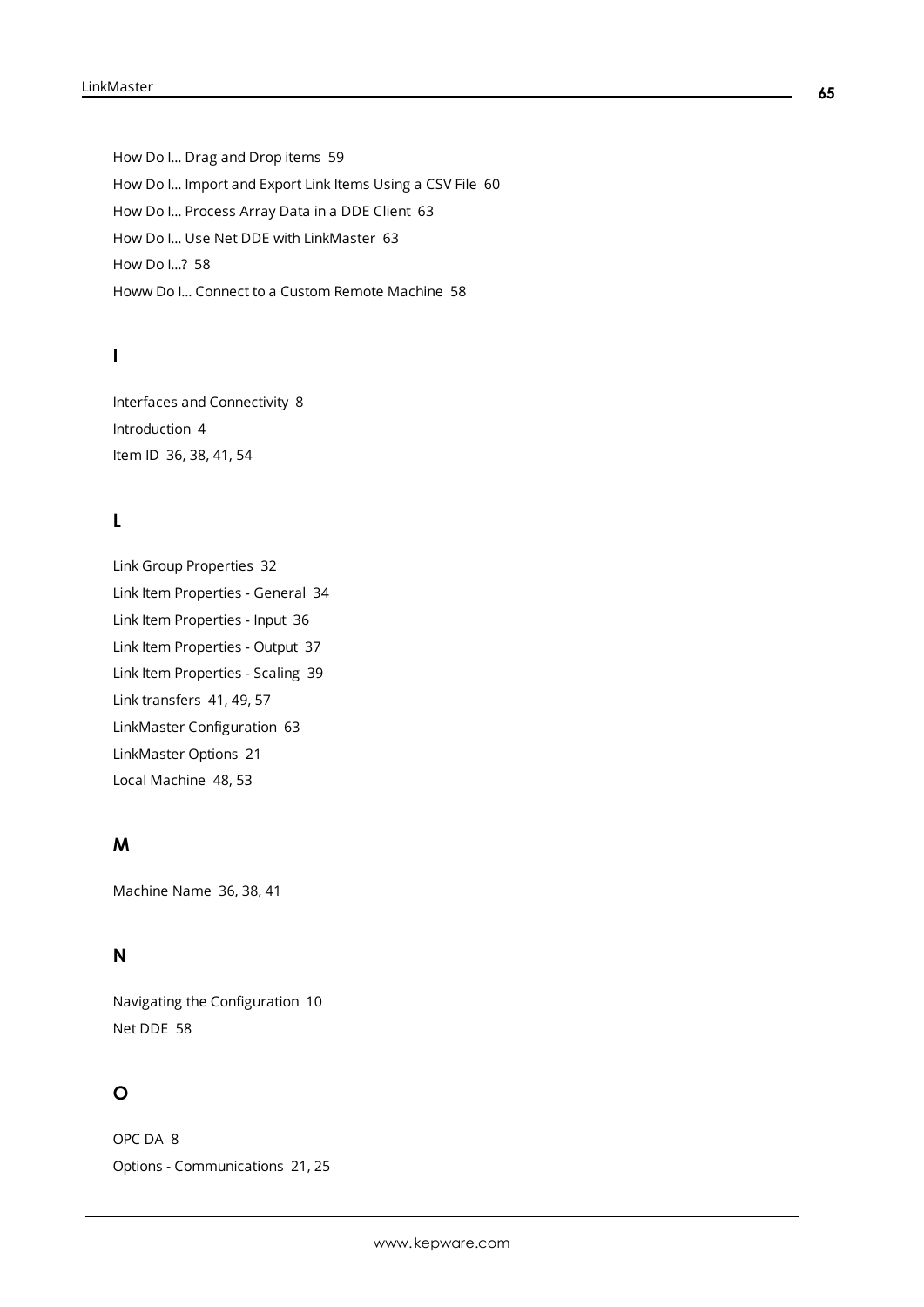Options - Event Log [21](#page-20-3), [29](#page-28-0) Options - General [21](#page-20-4) Options - Link [26](#page-25-0) Options - Links [21](#page-20-5) Options - Redundancy [21](#page-20-6), [27,](#page-26-0) [58](#page-57-5) Options - Runtime Options [21](#page-20-7), [24](#page-23-0) Options - Runtime Process [21](#page-20-8), [23](#page-22-0)

# **P**

Process Modes [5](#page-4-1) Project File Settings [22](#page-21-0) Project Properties [10](#page-9-1) Project Properties - DDE [10](#page-9-2) Project Properties - OPC DA Compliance [13](#page-12-0) Project Properties - OPC DA Settings [12](#page-11-0)

# **Q**

Quick Browse [55](#page-54-0)

# **R**

Running LinkMaster [47](#page-46-1)

# **S**

Saving the Project [57](#page-56-0) Scaling [39,](#page-38-0) [41](#page-40-3) Server Name [36](#page-35-5), [38](#page-37-4), [41](#page-40-4) Server Update Rate [41,](#page-40-5) [48](#page-47-1) Square Root [6](#page-5-2) Starting a New Project [47](#page-46-2) String [45](#page-44-2) System Requirements [4](#page-3-2) System Tags for Link Groups [45](#page-44-0) System Tags for Link Items [45](#page-44-1)